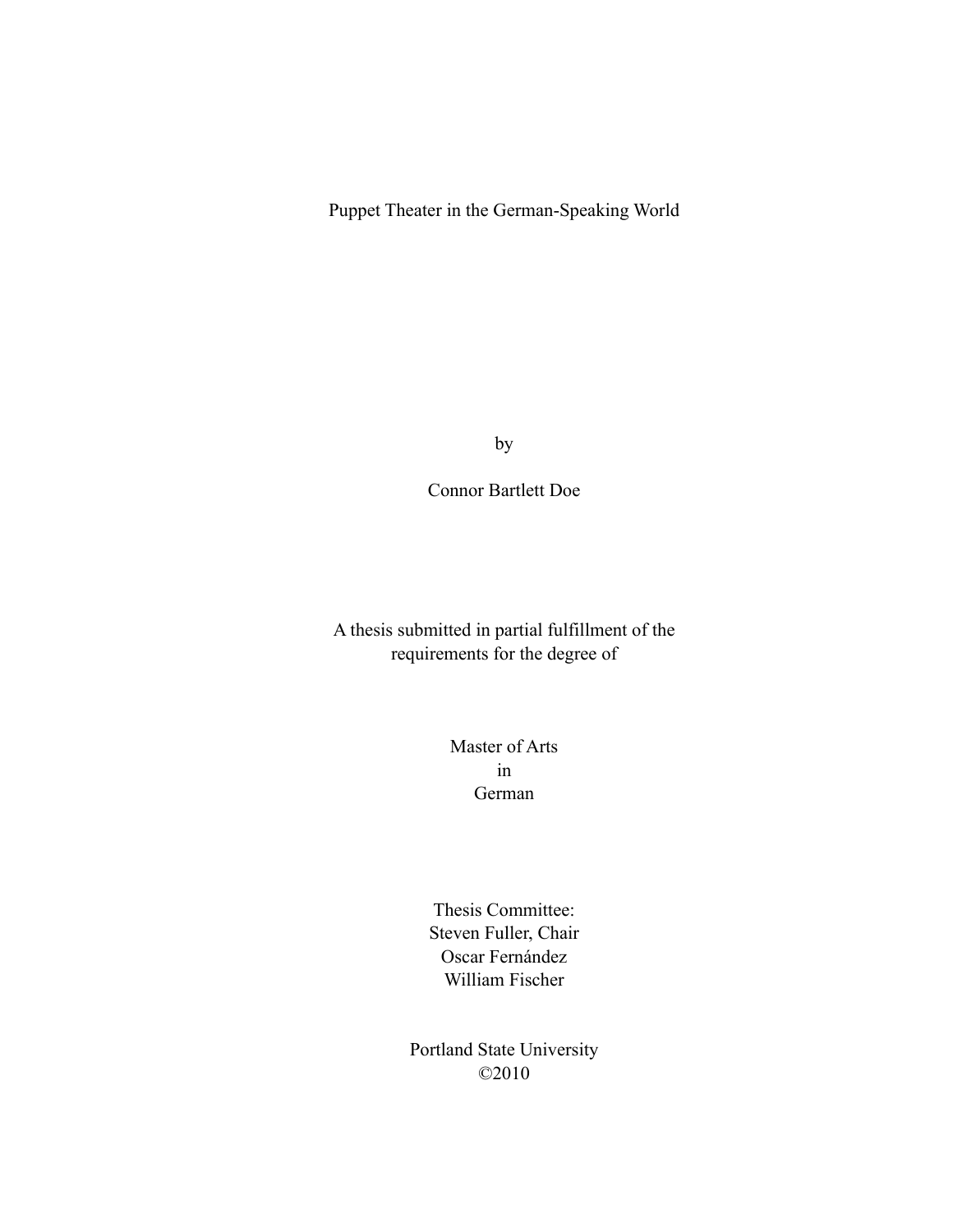#### ABSTRACT

 This work begins with a brief history of puppet theater in Germany. A look at important social aspects, pertinent philosophical discussions and the significance of puppet theater in the German literary tradition follow. The final chapter looks at Peter Schumann, a German puppeteer and artist who lives in America. In *Germanistik,* German puppet theater deserves a devoted place in the field of legitimate study in terms of its history, content and influence.

Puppet theater's historical development in Germany represents the larger evolution of Germany. From ancient times up to the present day, this artistic form of representation has enjoyed an audience in the German-speaking regions. The evolution of puppet theater parallels Germany's quest for legitimacy as a nation and desire for cultural unification.

 A study of puppet theater thematizes the issue of popular cultural history. For most of its existence in Germany, puppet theater served as popular entertainment. The conception of folk art and folklore – which includes puppet theater – by the German Romantics led them to believe that folk artists possessed a mysterious authenticity inaccessible to Classicists and their narrowly-defined world of high art. Much German literature and thought from the 19th century onward shows a fondness for the *Volk* aspect of puppet theater. Puppet theater and its reception in German Romanticism helped to shape literary and philosophical themes that would lead to further recognition of puppetry as an art form and an integral aspect of German culture.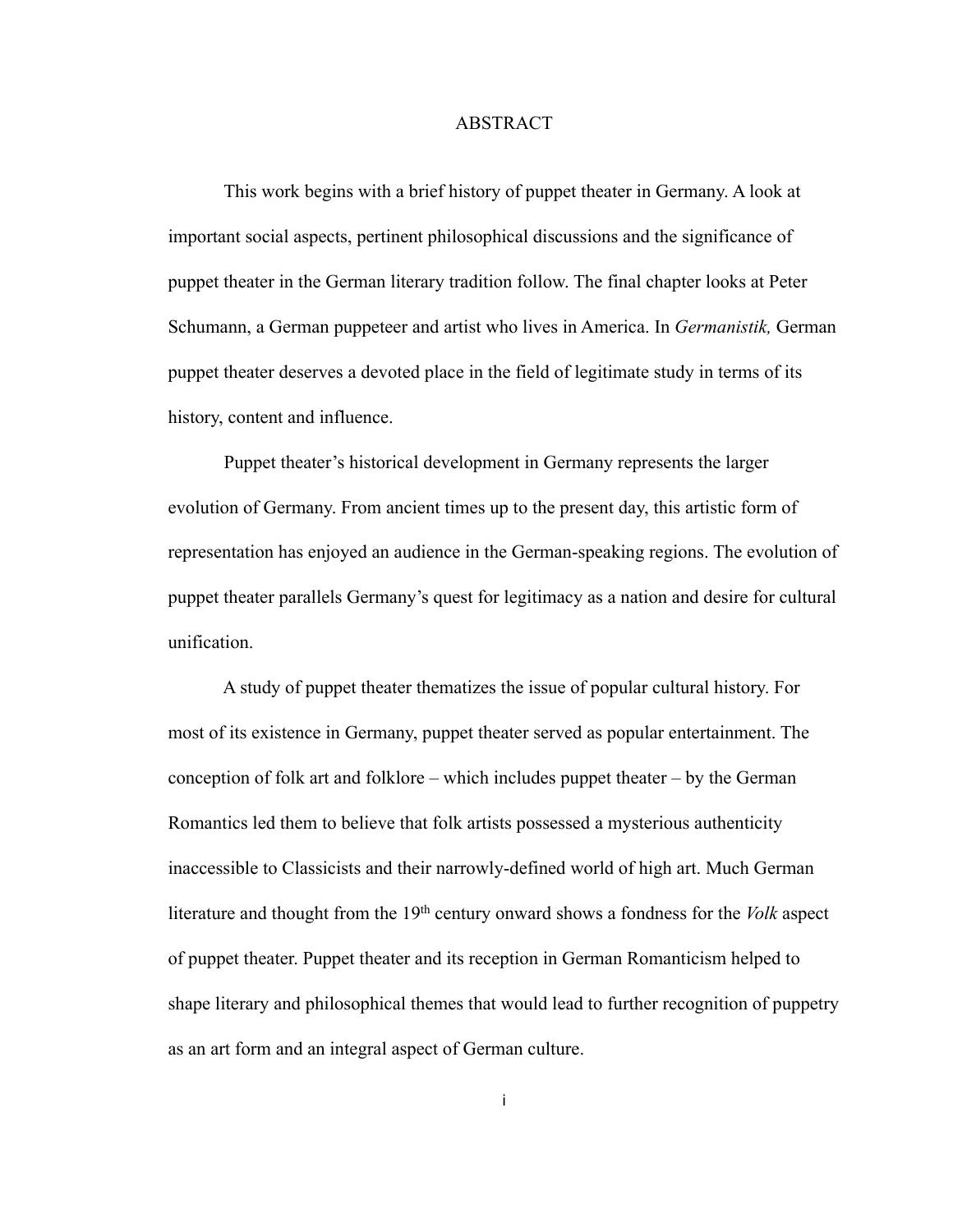In the 20<sup>th</sup> century, puppet theater took on bold new forms. Adapting to film, television, academia and the avant-garde, respected proponents of puppet theater brought the art form into the light of day. No longer did it merely consist of vulgar or mildly artistic street performances or as a vehicle for Romantic-era nostalgia. German puppet theater in the 20th century moved into the realm of mass culture with film and, more effectively, with television. It also gained footing in academia, eventually becoming a fully-recognized field of study as well as a performance medium with infinite possibilities.

 One can only hazard a guess as to where puppet theater will go in the future. The ability of the art form to uncannily reflect the human condition is well known. How the human condition will change and how the performers of puppet theater will respond remains to be seen.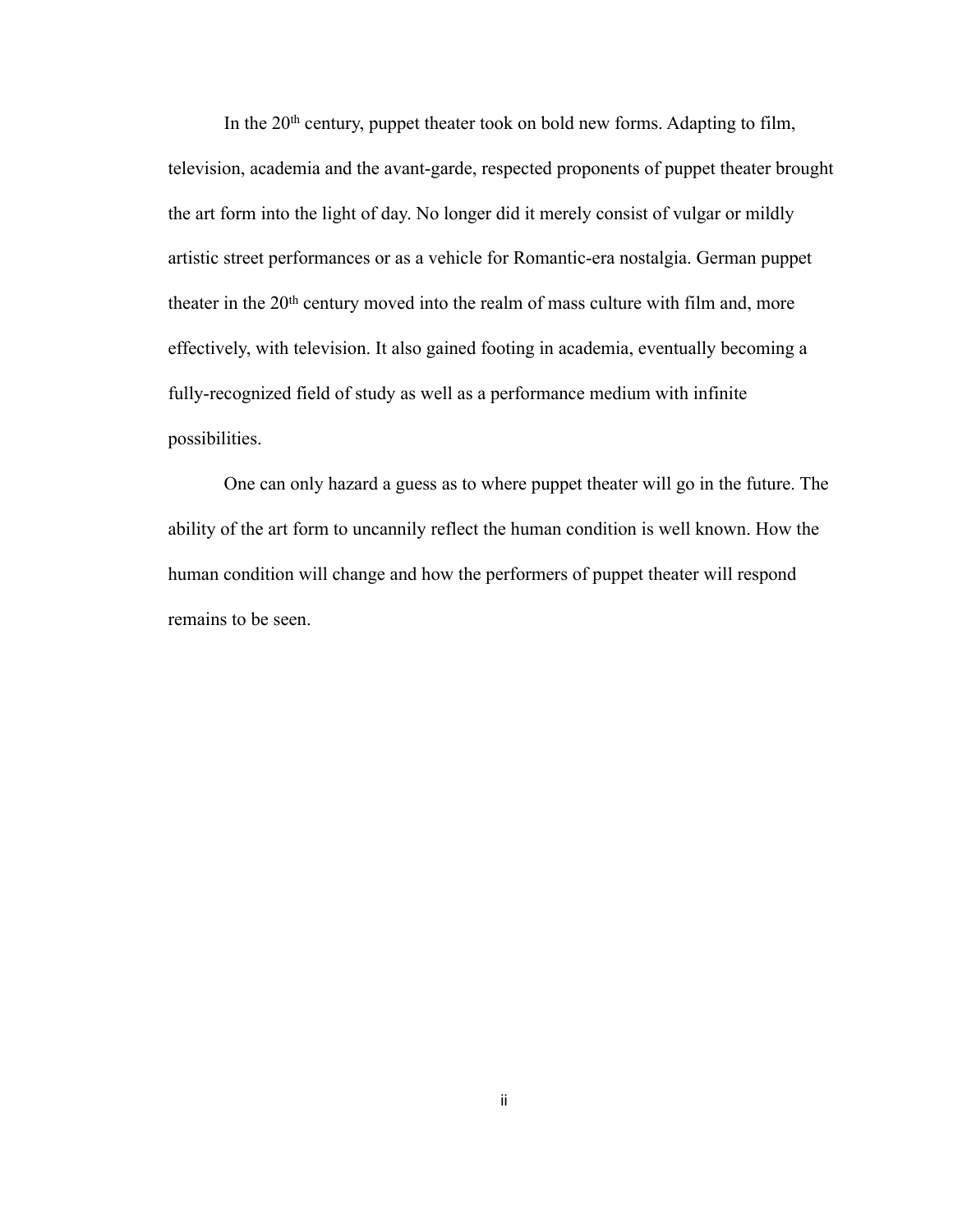#### ACKNOWLEDGEMENTS

 It is my pleasure to extend warm thanks to those who helped make this thesis possible. Without the encouragement of friends and loved ones, especially my supportive wife, I may have never pursued a graduate degree in the first place.

 Without the guidance of my thesis advisor, Steven Fuller, my sentences might have continued indefinitely, clause after clause that, while grammatically correct, had no place in a Master's thesis. In other words, thank you for the persistent editing.

 I thank William Fischer for sitting on the reading committee as well as giving me the opportunity to gain valuable teaching experience at the collegiate level. My time as a Graduate Teaching Assistant left me feeling more confident in my abilities as well as adding valuable performance skills to my repertoire.

 I also would like to thank Oscar Fernández for his participation in the reading committee, his insightful questions and the academic principles he instilled that ultimately helped me succeed at the graduate level.

Connor Bartlett Doe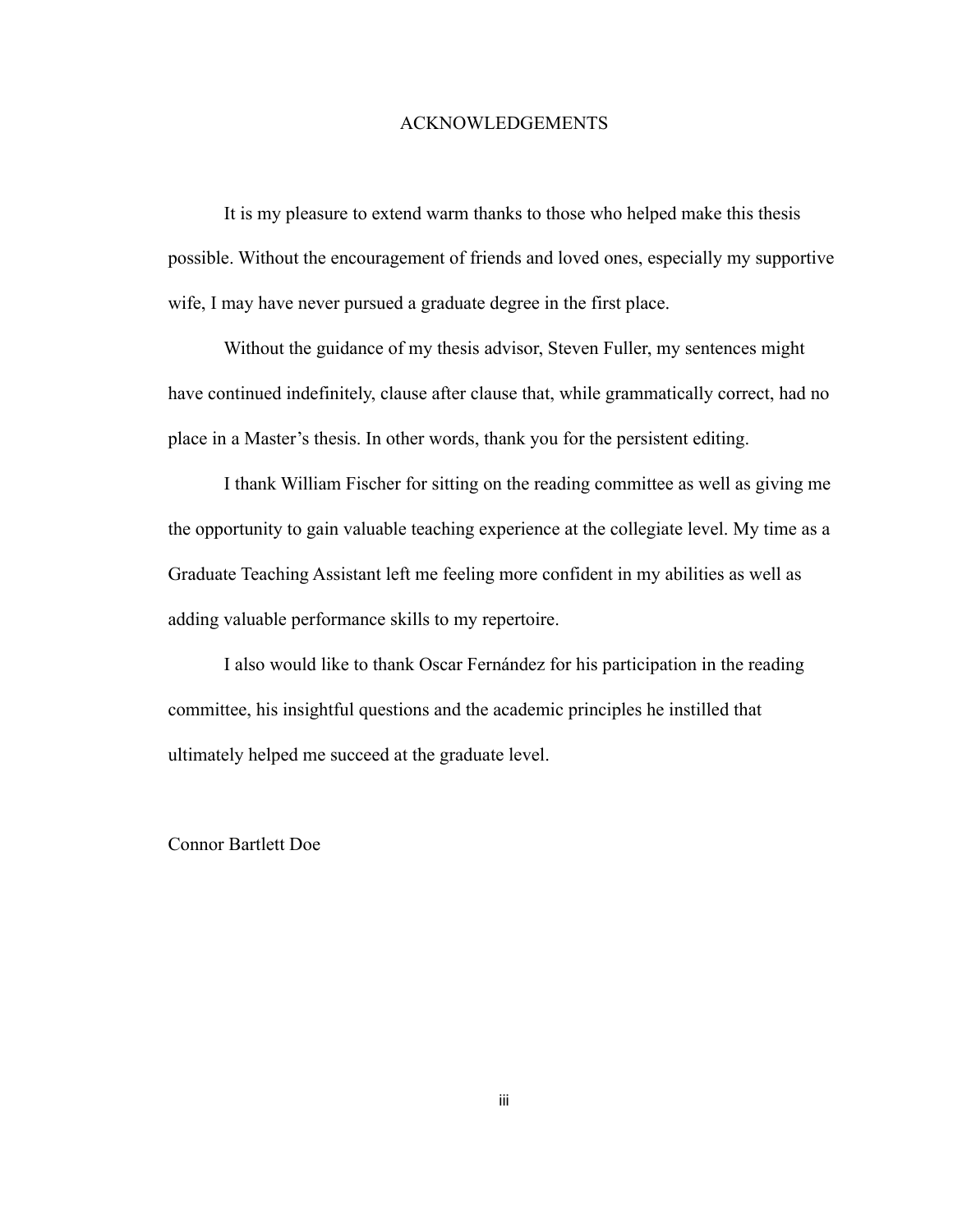## TABLE OF CONTENTS

| Sociological, Philosophical and Literary Importance of Puppet Theater |  |
|-----------------------------------------------------------------------|--|
|                                                                       |  |
|                                                                       |  |
|                                                                       |  |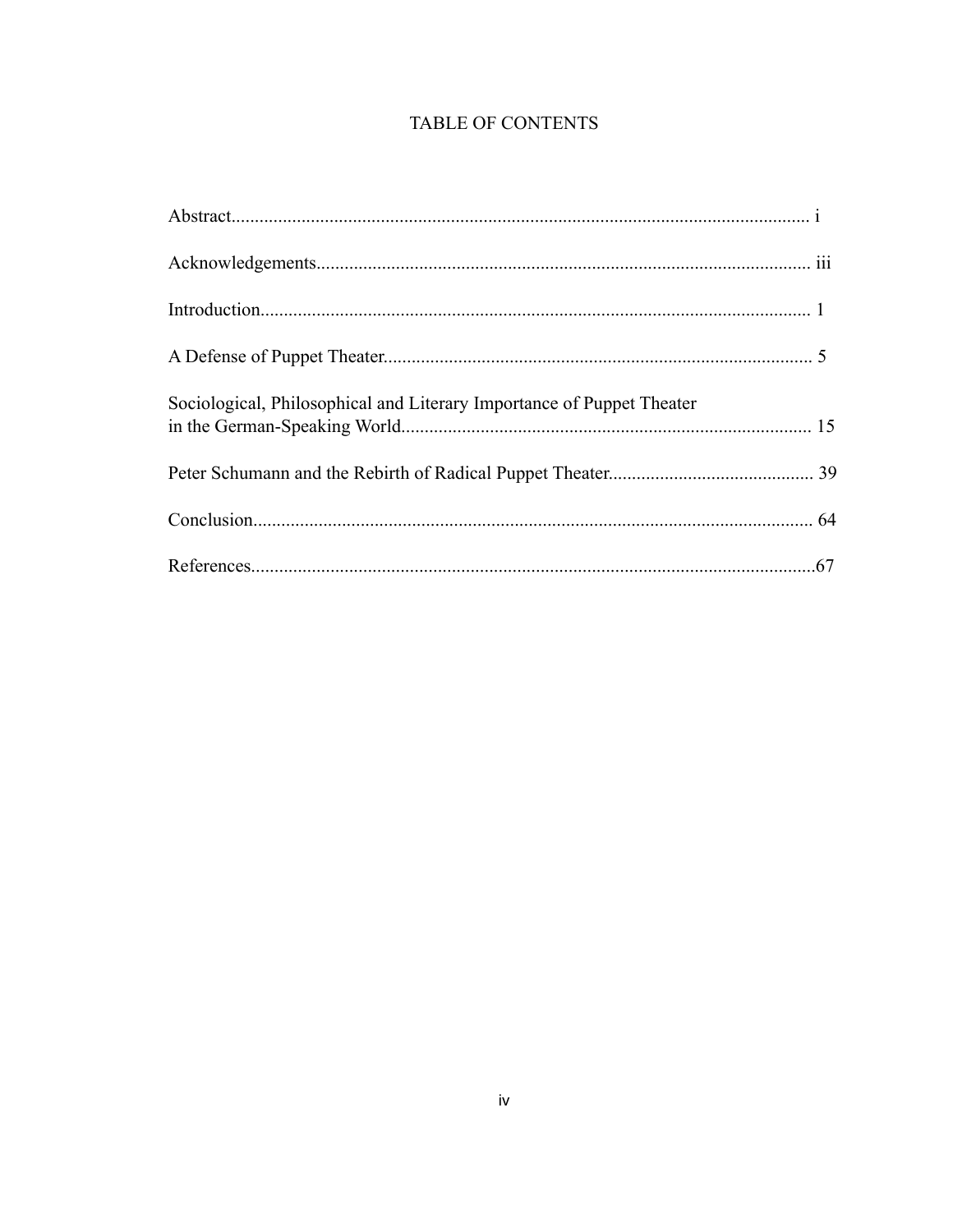#### INTRODUCTION

Beginning with a brief history of puppet theater in the German regions from the Early Middle Ages to the  $20<sup>th</sup>$  century, the focus of this work is puppet theater as it relates to specific areas of research including social aspects, philosophical implications and literary influence. The final chapter explores the work of Peter Schumann, a German puppeteer and artist residing in America. Schumann's use of the *Verfremdungseffekt* in his 'live puppetry' performances brings the theories of Bertolt Brecht into the discussion. Finally, the text argues that German puppet theater deserves more than a cursory mention in the field of *Germanistik*. While puppet theater or *Figurentheater* enjoys a higher level of prestige in German academic institutions, today, America largely does not share a correspondingly high regard for the representative art form.

The historical development of puppet theater in the German regions is representative of the larger evolution of Germany as a whole. From the first millennium B.C., when puppet theater first crossed the Alps, to the  $20<sup>th</sup>$  century, the representational art form has found an audience within the cultural and linguistic borders of Germany. While neither the puppet nor its theater are German inventions or even European ones, their historical path takes them through the land of *Dichter und Denker.* The people there received it, both with open arms and hostility, depending on the socio-political climate. The German-speaking regions provide the perfect backdrop for an in-depth look at the social and economic evolution of puppet theater. A sequence of historical events transformed puppet theater from a fragmented collection of isolated troupes into an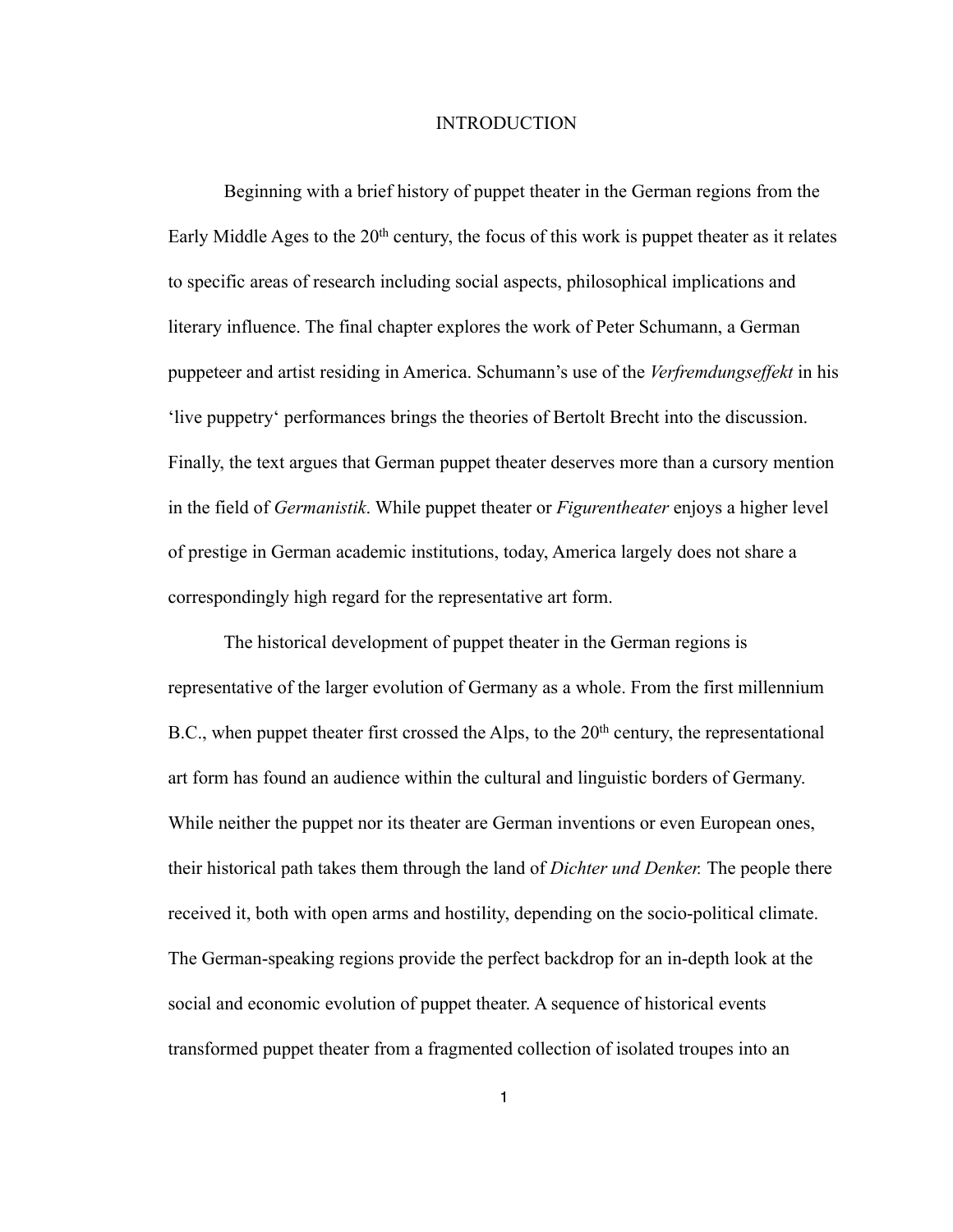institutionalized cultural force. Similarly, the German-speaking regions existed for centuries without a central identity before settling on a common cultural denominator. By the time of the *Gründerjahre,* Germany had finally become a modern nation state. From the beginning of the 18th century to the founding of Germany in 1871, puppet theater gradually became part of the cultural heritage. A performance medium continually seeking acceptance and a lasting identity, the evolution of puppet theater paralleled Germany's long quest for legitimacy as a nation and desire for cultural unification.

 A study of puppet theater also thematizes the issues of popular culture and cultural history. From Roman colonial times in the first century A.D. until the beginning of the 19th century there was no legitimate notion of popular culture amongst Germans. The notion that the poor had a culture of their own grew out of  $19<sup>th</sup>$ -century Romanticism and led to the distinction, particularly strong in Germany, between low and high culture. For centuries, puppet theater served as a broad-reaching form of popular entertainment, intended largely for the common people. With this cultural reaction came the need to reexamine the definition of art and to exclude nothing, especially those forms previously deemed low and uncouth.<sup>1</sup> Writers, thinkers, poets and artists helped to craft a new concept of 'the people' or *Volk* that celebrated their traditional forms of expression. The "discovery" of folk art, including puppet theater, by the German Romantics led them to a belief in the naturalness and authenticity of the people who carried on the tradition. This was diametrically opposed to the inauthentic contrivances of Neoclassicism. The movement of Romanticism arose in part as a counteracting force to rationalist

<span id="page-6-0"></span><sup>1</sup> Fischer, 53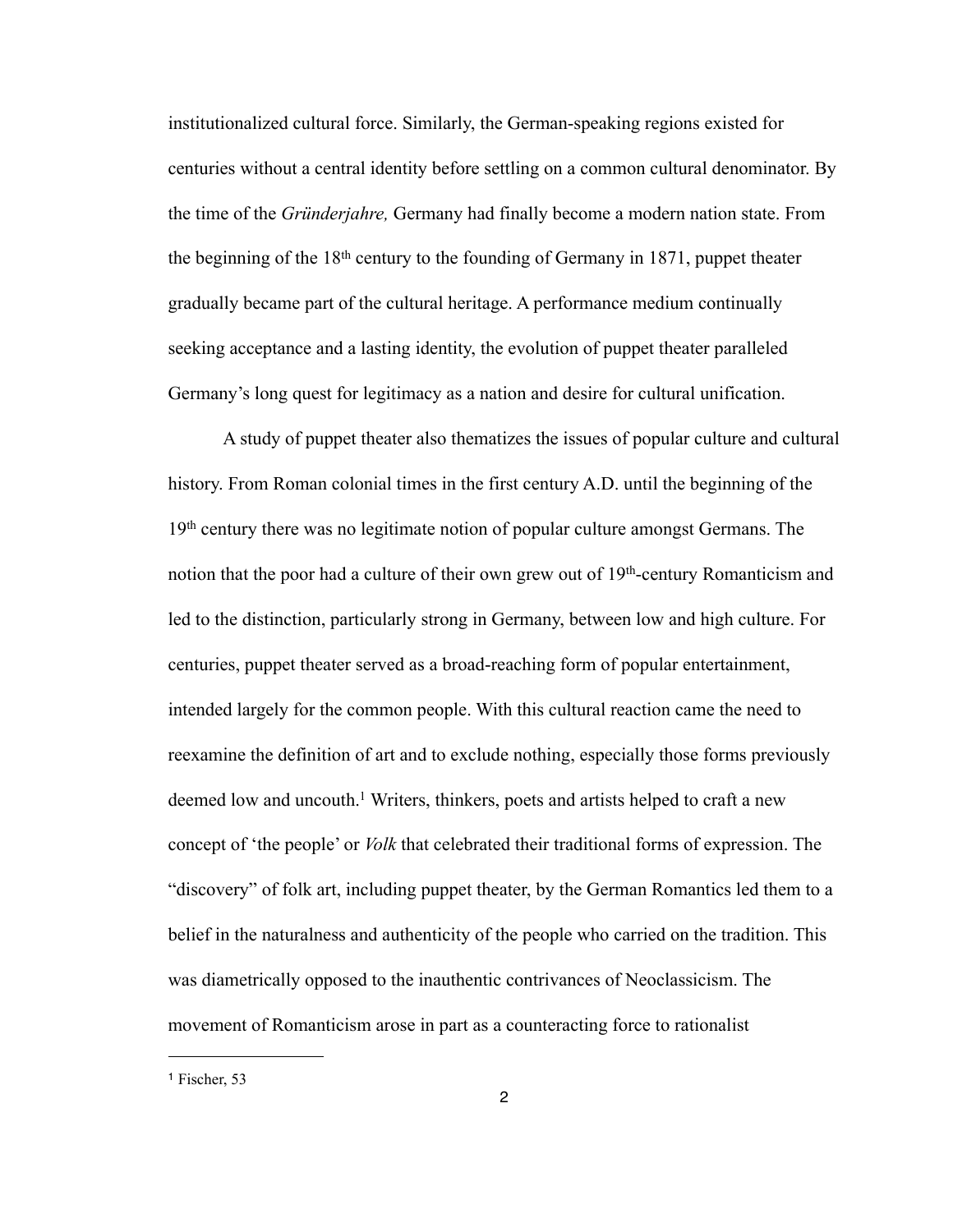Enlightenment principles as well as the aristocratic ideals of Classicism. Ironically, the Romantics were, according to Ernst Fischer, the "...true children of the capitalist bourgeois world" (58). In elevating folk art to the level of *Kunst*, it became an institutional commodity. Despite their intentions, this development contradicted the views of most adherents to the movement.

 Romantics argued that the unselfconsciousness, immediacy and spontaneity of socalled low or folk culture imbue it with a mysterious authenticity. Puppet theater was a lark, the type of popular entertainment that was good for a laugh and a welcome break from daily life. For puppeteers, traveling theater meant a meager livelihood. For the Romantics, however, puppet theater was attractive because of its immediateness and its lack of a deliberate notion of its own cultural significance. Considered to be a homogenous form of folk art, puppet theater was, for them, entirely organic. Important German literature and philosophy from the 19<sup>th</sup> century onward reflects a cultural fondness for the *Volk* aspect of puppet theater. Writers, thinkers and artists including Goethe, Theodor Storm, Heinrich von Kleist and E.T.A. Hoffmann experienced and/or produced puppet theater of their own, and it influenced some of their seminal works. Puppet theater and its reception in German Romanticism helped to shape literary and philosophical themes that would lead to further recognition of puppetry as an art form and an integral aspect of German culture.

 Finally, this entire work concludes that puppetry and its study opens a wide horizon of diverse historical and literary perspectives. In essence, puppet theater deserves more recognition for its importance in all of its forms. It is a valid field of cultural and

3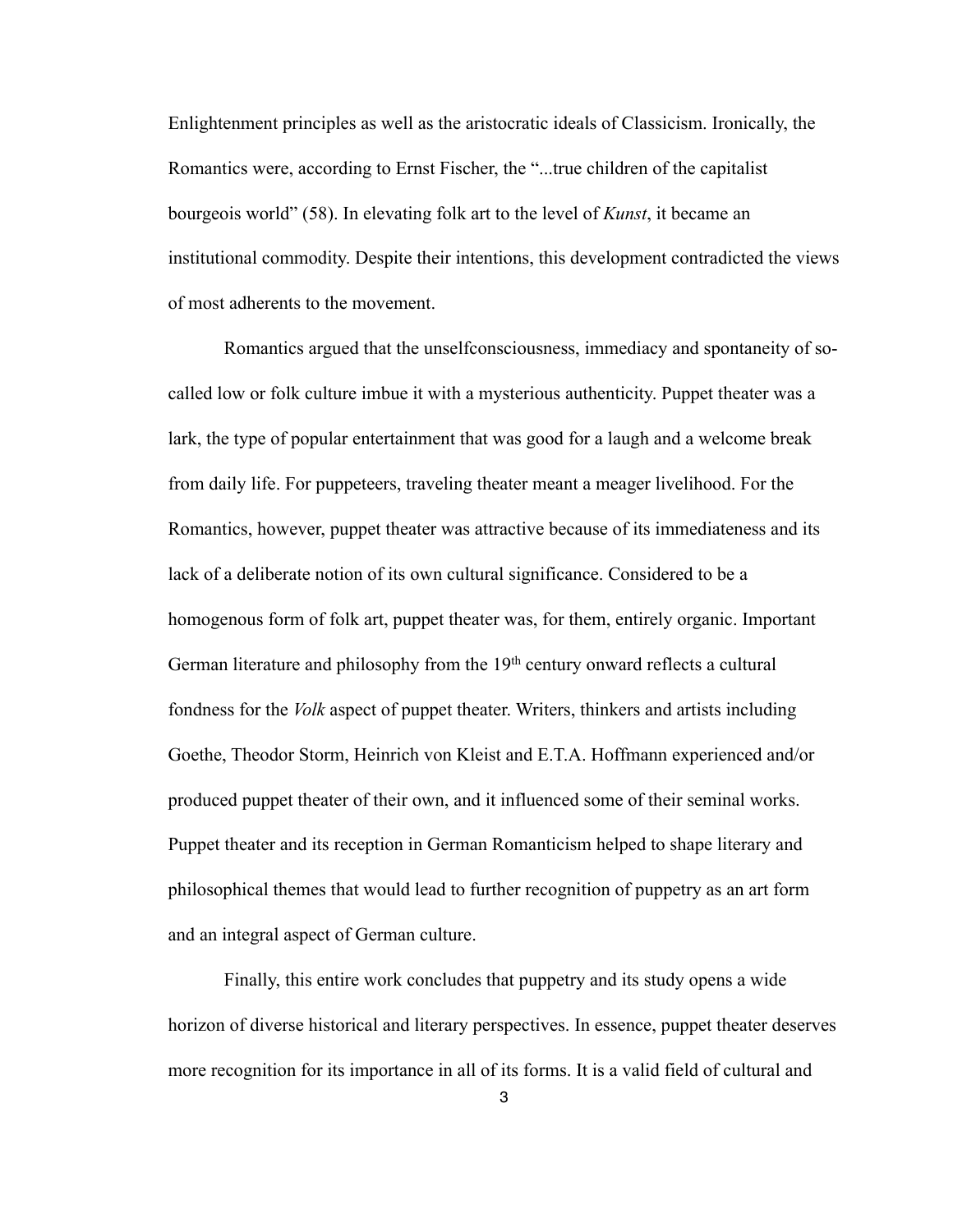literary studies that can yield valuable insights into the currents of German history as well as the lives, work and interests of many of Germany's cultural luminaries.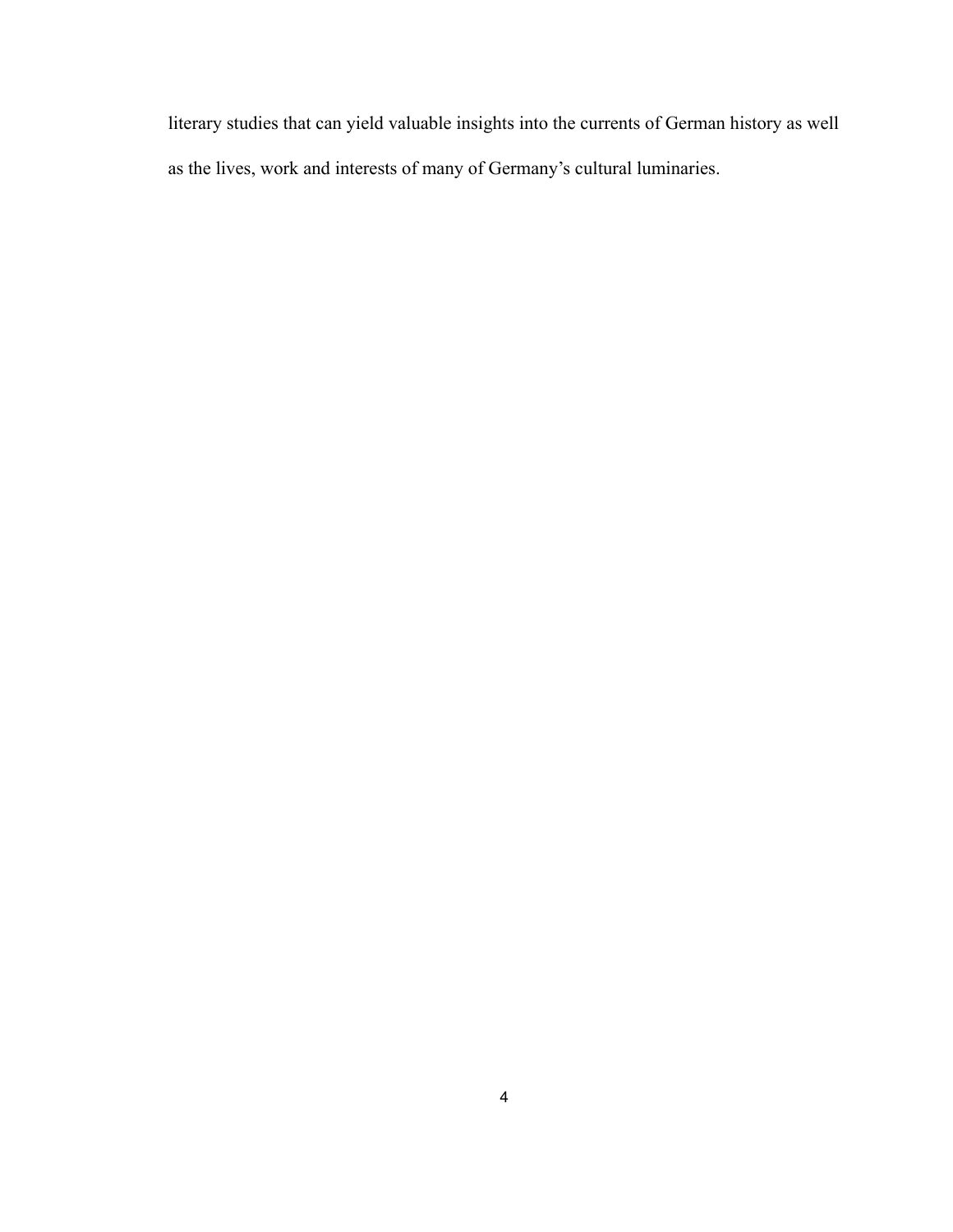#### A DEFENSE OF PUPPET THEATER

 From ancient times through the Roman Empire, puppets have existed in nearly every cultural context. One finds evidence of puppets on all inhabited continents. For as long as human beings have sought self representation they have utilized the puppet to do so, in the West from the time of the Athenian democracy and in the East from the Chinese Han dynasty, approximately 200 B.C. onward. T.C.H. Hedderwick argues that the doll is "one of the oldest monuments of human ingenuity we possess" (Hedderwick xi). Puppetry likely began as one aspect of a performer's repertoire, but exactly "how and when the puppet-play came to Germany we do not know; perhaps…the introduction of this art was due to the jugglers who followed the Roman legions over the Alps" (Boehn 50). After the fall of Rome and its centralized society, puppet theater lacked the support of the social infrastructure of cities and marketplaces in which to find an audience.

 In the Early Middle Ages, puppetry survived as a traveling attraction, a crude nomadic art form. A fixed livelihood was not possible for puppeteers or any other performer[.2](#page-9-0) Their performances were not splendid, nor were they recognized at the time for their potential for high art: "Considering the miserable conditions of the wandering entertainers whose bread and butter depended on these shows, we may well assume that all the stage arrangements were as primitive as could be" (Boehn 52). A resurgence of puppet theater began around 800 A.D. with newly-granted tolerance by the theocratic empire. Early Christians had abhorred the vestiges of pre-Christian art and visual

<span id="page-9-0"></span><sup>2</sup> Currell, 8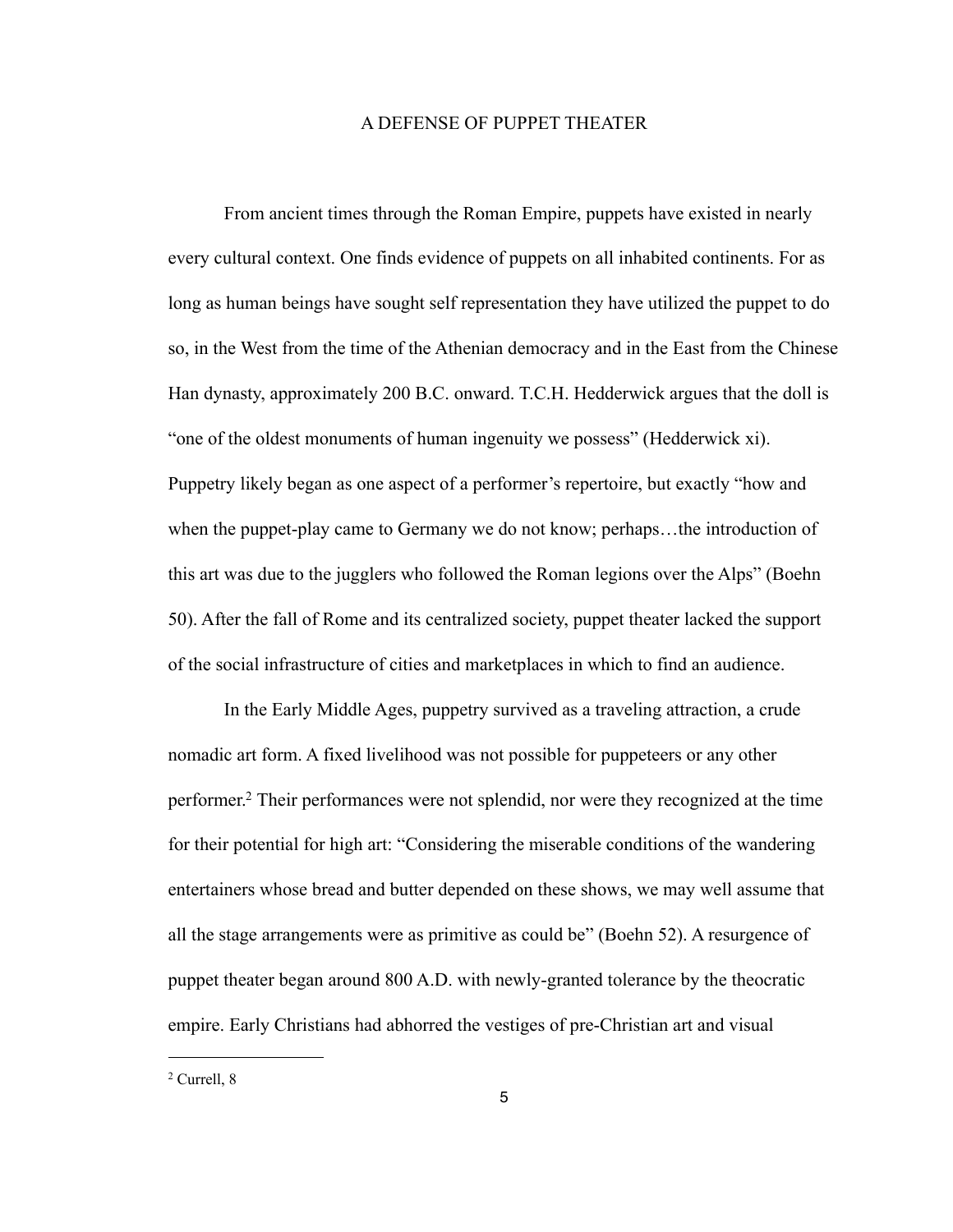expression of which they considered puppetry a part. Before the ascension of Charlemagne as Emperor of the Romans in the beginning of the ninth century, western Europe was a collection of warring factions – a situation not conducive to the nurturing of the arts. By uniting a large part of the continent, Charlemagne helped begin the process of centralization and urbanization anew while encouraging the "visual representations of religious and secular themes" (Jurkowski 53). This reflected the changing aesthetic attitudes of the day. From that time onward, Western Europe gradually became reintroduced to the puppet as both a court novelty and a wandering attraction found among the likes of singers, poets, musicians, mimes, jugglers and other skilled entertainers. Puppetry as a specific artistic skill or even a profession was not yet defined in the Early Middle Ages, and those early performers almost certainly did not enjoy a high status. $3$ 

 During the High Middle Ages, puppets were a means of visual representation primarily religious in nature. With the gradual rise of towns and cities in the High Middle Ages circa 1200 A.D., puppetry ascended into the realm of culture. Stories of heroism were popular, as were morality plays. *Meister Hämmerlein* was an ugly character who delivered moral justice "to all his adversaries by means of hammer blows" (Jurkowski 62). This puppet archetype preceded a familiar Baroque character epitomized by Italy's Pulcinella. While puppetry had some status in society, "puppetry as such belonged to the lower forms of entertainment" (Jurkowski 93). Court performers of all types jealously guarded their positions and sought to differentiate themselves from wandering

<span id="page-10-0"></span><sup>3</sup> Jurkowski, 53-4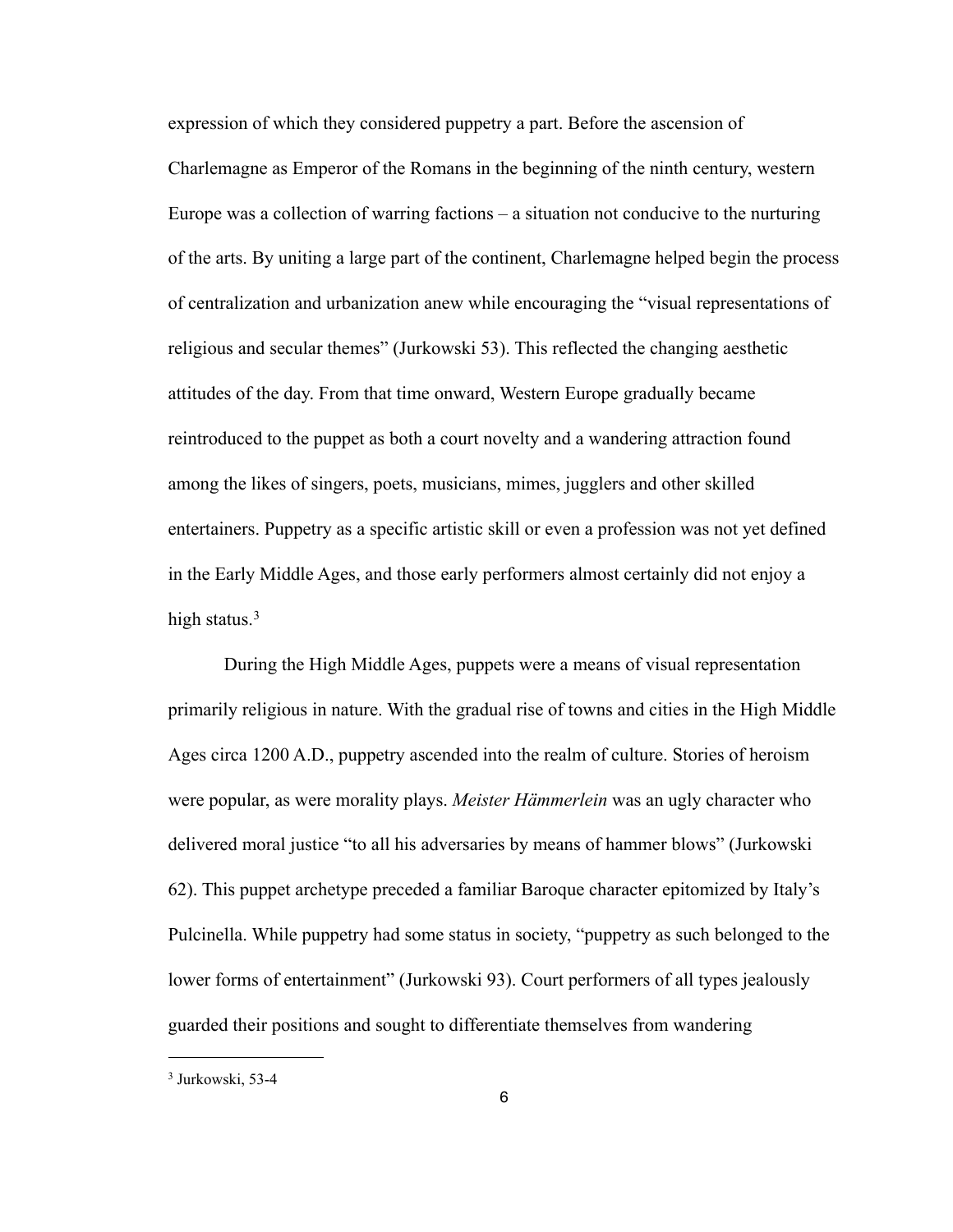performers. The term puppeteer was not yet in use. Lumped in with lowly-regarded performers, the German names *Spielman* and *Fahrende Leute,* meaning vagrant folk, were common.<sup>4</sup> Puppet theater was indeed extremely popular among the common public, but its position outside the status quo kept puppeteers poor and branded as vagabonds. In the period of the High Middle Ages, puppet theater gradually moved away from exclusively religious themes and adopted instead a more secular approach to entertainment. This evolution foreshadowed developments in puppet theater during the Renaissance and Baroque eras.

 In Absolutist Germany, puppeteers often had difficulty moving between regions owing to the vast number of sovereign German states. If puppeteers wanted to venture forth to find new audiences or to perform outside the influence of their town, they had to "…gain the protection of a Duke, Prince or Cardinal, the only route to success and safety" (Jurkowski 99). Considering the numerous duchies, fiefdoms, principalities and palatinates within Baroque Germany, it was no easy task for puppeteers to move freely among them. As soon as jurisdiction changed so too did the rules by which he must abide.[5](#page-11-1) Puppeteers often had to request permission from the local authorities to present their shows, and only then under strict rules dictating performance times and content[.6](#page-11-2) The hundreds of different jurisdictions comprising the German-speaking regions made

<span id="page-11-0"></span><sup>4</sup> Jurkowski, 55

<span id="page-11-1"></span><sup>5</sup> Jurkowski, 161

<span id="page-11-2"></span><sup>6</sup> Jurkowski, 100 - Only ten kilometers away, the governing laws might be the complete opposite of the neighboring jurisdiction.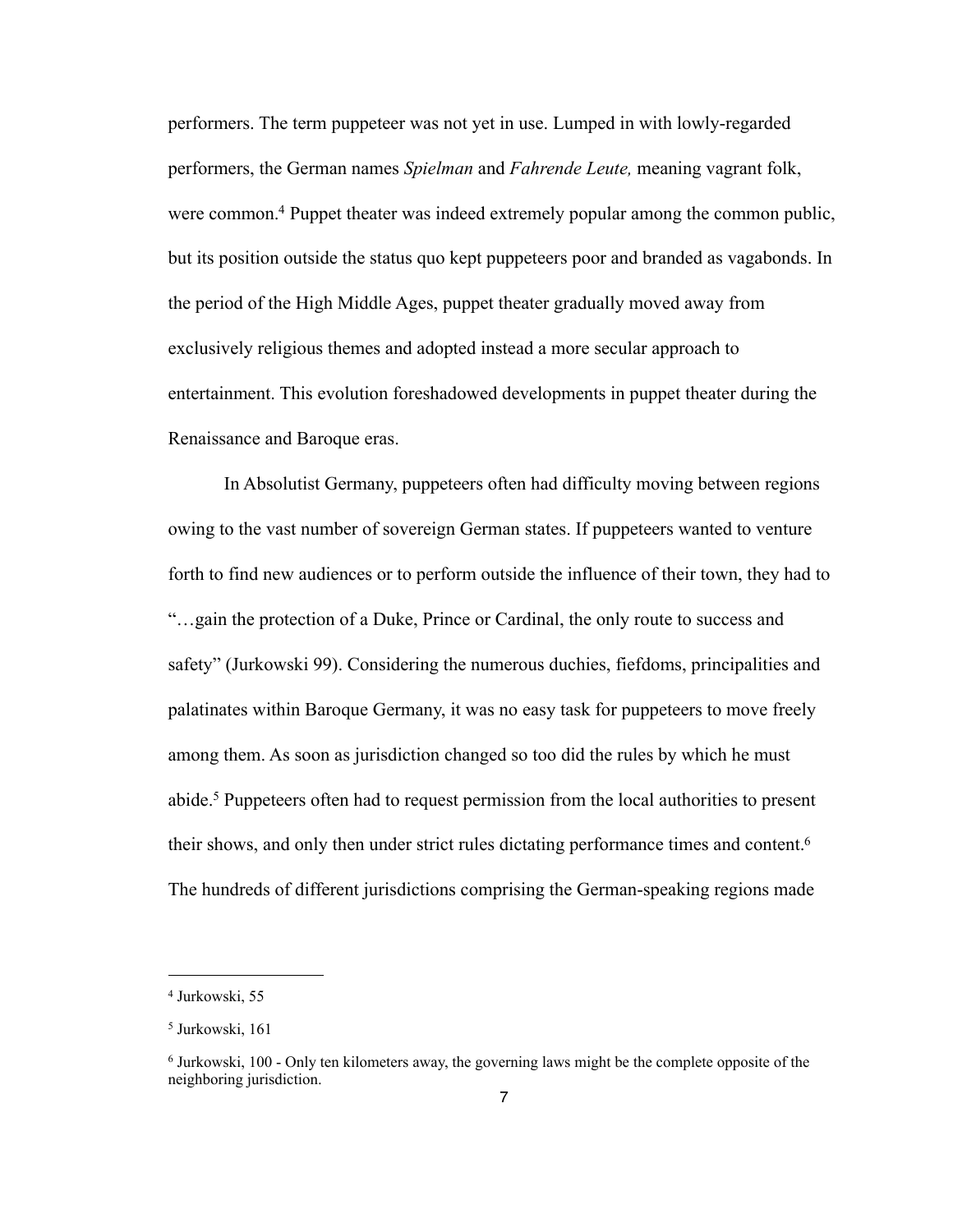continual adaption and adherence to differing rules the standard of the day for traveling performers.

 Towards the end of the Baroque era – a transitional period between feudalism and modernity – the Age of Enlightenment penetrated every facet of social and cultural life, puppet theater included. During this time, Kasperle – a self-determined, puppet representation of the urban everyman – replaced Hanswurst, a buffoonish characterization of the feudal peasant. Also at this time, the shadow puppet play, the use of automata and a new type of mechanical theater known as *Theatrum Mundi* became popular[.7](#page-12-0) The Enlightenment encouraged a new perspective on the intellect, science, the arts and culture. With the rise of the urban middle class in the late Baroque period, puppeteers sought to distance themselves from the wandering performers with whom they were formerly categorized.

 Although "the Age of Enlightenment promised respect for every human life, and freedom to seek self-fulfillment" (Jurkowski 246), it was not always so in practice. Citing the need for a popular German theater governed by reason, classicists actively sought to discredit wandering puppeteers by claiming they perpetuated old superstitions and demonstrated poor taste. The moralists agreed that puppet theater was too adulterated, considering it an impure form of expression. Together, opponents encouraged the censorship of puppet theater ostensibly "…to improve artistic standards" when really they "intended to get rid of shows which were improvised, and which might contain

<span id="page-12-0"></span><sup>7</sup> Jurkowski, 175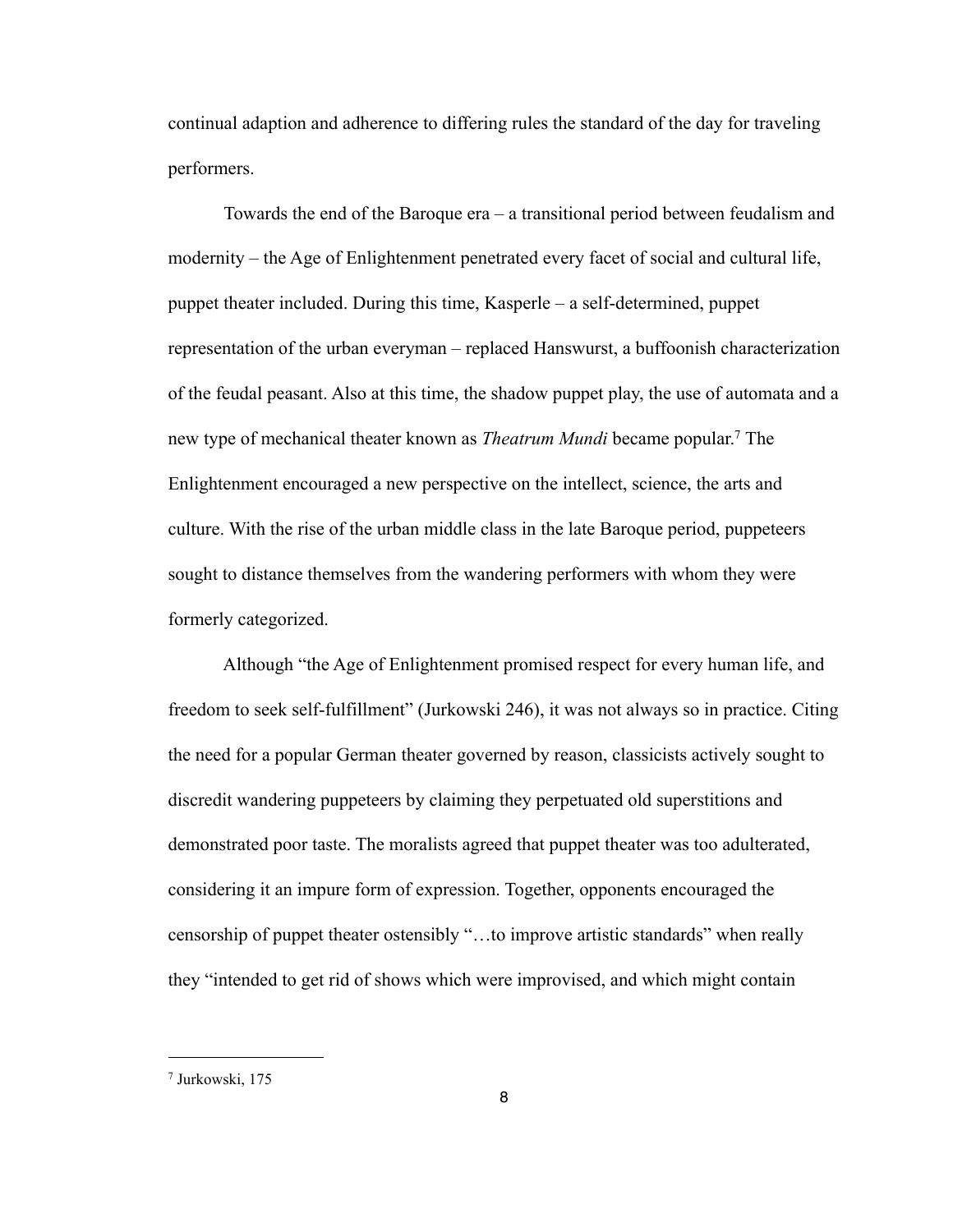indecent language and unwelcome comments on current problems" (Jurkowski 253). For example,

 In Bavaria and Austria from the 1790s authorities attempted to ban puppet theater from the towns. This pushed many showmen onto the roads, divorced them from contact with urban culture, and forced them to develop as entertainers of smaller rural communities. (McCormick 3)

Under enlightened Absolutism during the late Baroque, authorities undermined the free, often unpredictable nature of puppet theater. Considered subversive when outside of a controlled venue, puppeteers faced prohibitive measures that effectively forced them into the fringes of society. Once marginalized, the authorities could more easily justify the hard line they took. During the 18<sup>th</sup> century, puppet theater changed in terms of the nature of the characterizations and popular performances. Despite the slow movement towards the democratization of politics, information and culture, puppet theater still faced many of the same prohibitions. What differed was now the authorities based their censorship on reason rather than divine right.

The late Baroque was not bad for all puppeteers. By the mid  $18<sup>th</sup>$  century, dedicated puppet theater began to be a fixture of Baroque court entertainment – most notably in Austria under the patronage of Nikolaus Esterházy. Known as a generous benefactor who greatly enjoyed music, the Hungarian prince frequently attended marionette operettas produced and composed by Franz Joseph Haydn, the prince's *Kapellmeister*. Haydn's "interest in puppetry was born much earlier, at least from the period when he was visiting England and saw English puppets" (Jurkowski 131). Some of the puppet operettas he produced included *Der krumme Teufel* and *Dido,* a parody of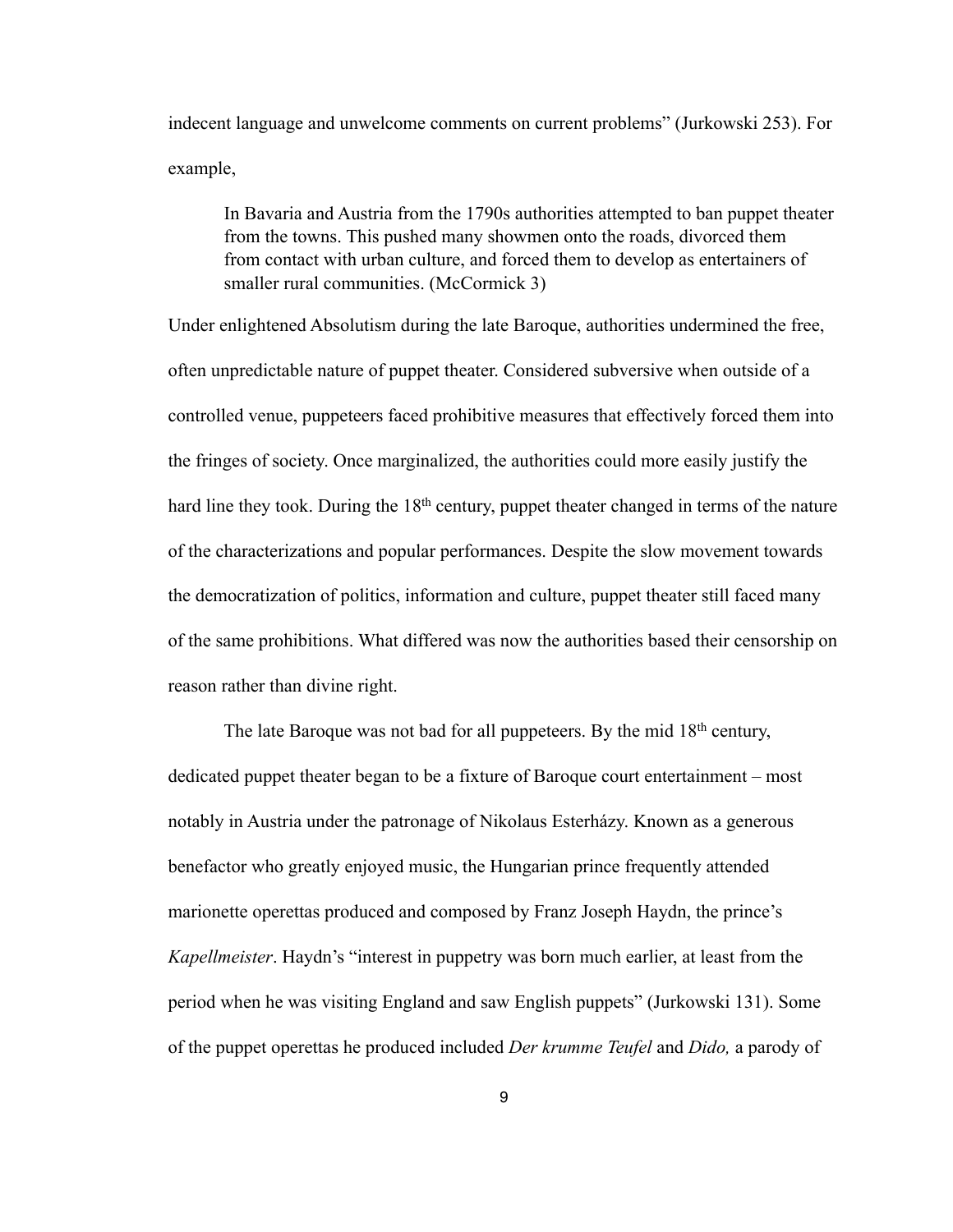the Purcell's opera *Dido and Aeneas*. [8](#page-14-0) Esterházy and his courtesans delighted in the prince's puppet theater, as did the Holy Roman Empress Maria Theresa, who invited his performers to her palace at Schönbrunn. Her enjoyment of courtly puppet theater notwithstanding, Maria Theresa issued restrictions limiting improvised puppet performances[.9](#page-14-1) In Prussia, too, limitations were placed on performers. During the Baroque period, puppet theater became important in terms of aristocratic patronage. Under Absolutism, those performers who gained an aristocratic audience found easy passage between different German regions as well as more freedom to perform locally. A performance at court gave legitimacy to a puppeteer that translated practically into more freedom of movement between jurisdictions.

In the latter half of the  $18<sup>th</sup>$  century, a burgeoning concept of folk culture began to arise, and puppet theater, perhaps as much as the *Märchen,* embodied the conception of *Volkskultur*. [10](#page-14-2) The period of Romanticism proved a boon for puppet theater in the German-speaking world. The Romantic theorists helped to rekindle interest in puppet theater and other folk art, a medium largely invented in the minds of the Romantics themselves. The luminaries of the day such as Goethe and Mozart took an active interest in puppet theater. The age gave birth to the notion that commoners and the poor had a valid culture all their own. *Volkskultur* was often contrasted with the pursuits of the Neoclassicists and the scientifically-minded elite. The Romantic movement inspired at

<span id="page-14-0"></span><sup>8</sup> Jurkowski, 131

<span id="page-14-1"></span><sup>9</sup> Jurkowski, 161

<span id="page-14-2"></span><sup>10</sup> Jurkowski, 246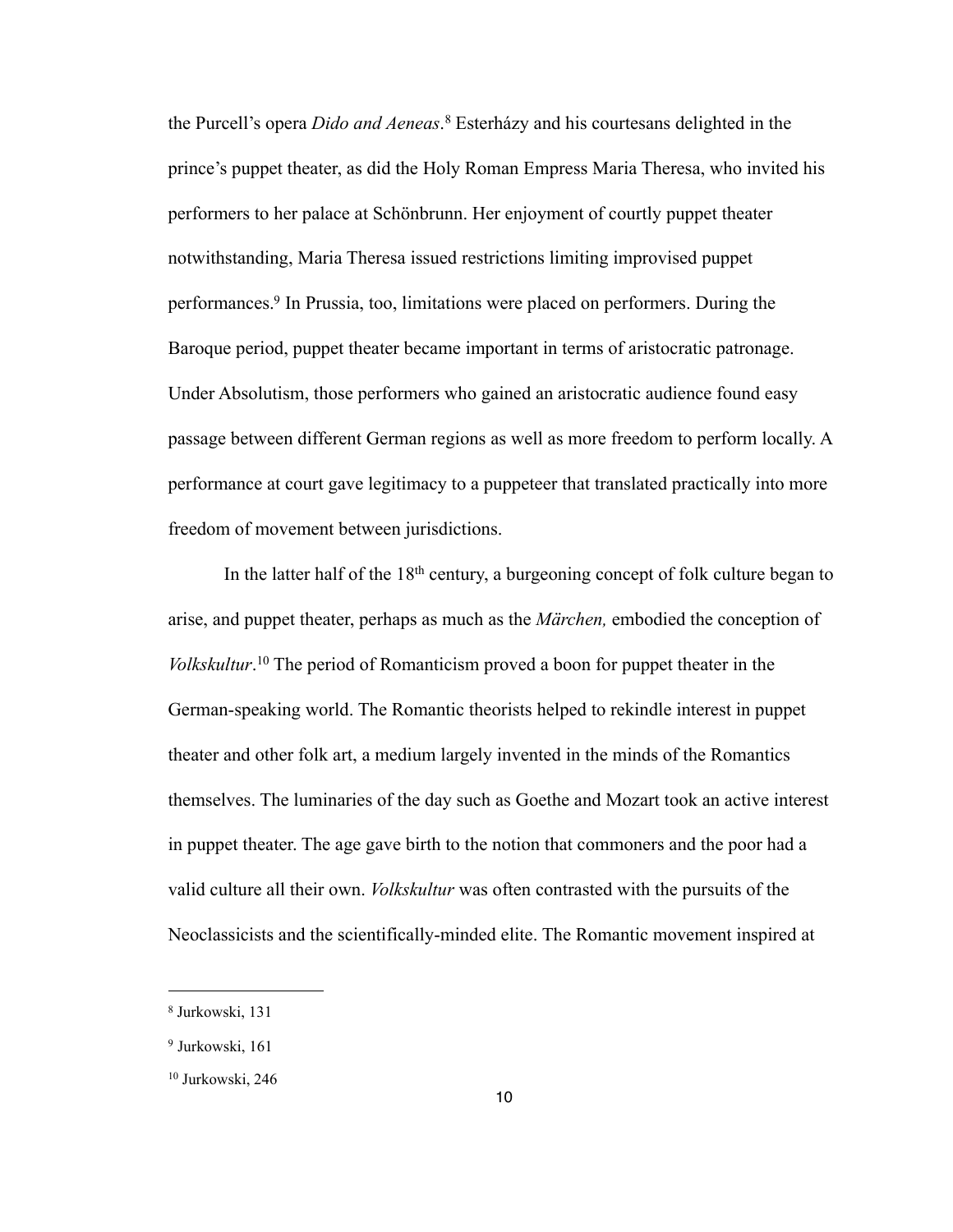least a topical adoration of puppet showmen and their ilk. Puppet theater became popular with German Romantics precisely because it was socially and economically outside the status quo or existing structures of power.

German puppet theater in the 19<sup>th</sup> century benefitted from the interest of the Romantics. Puppet theater epitomized the conception of folk culture which arose at this time. Most of the puppeteers themselves, like the majority of the population, experienced the disillusion resulting from the failure of the Enlightenment to truly usher in an era of change. This disillusion fed the subjectivism of the Romantics and led many of them to turn away from the present and seek truth and authenticity in the past. There are few biographies of German-speaking puppet showmen before the 19th century since most puppeteers did not have the means or inclination to leave records. Two puppeteers, however, defied obscurity. Georg Geisselbrecht (b. 1762 – d. 1826) won acclaim all over the German-speaking world during the first quarter of the 19th century with his marionette shows. Various traditions have Geisselbrecht born in Vienna, Switzerland and Hanau, Germany. In addition to the masses of popular viewers of puppet theater, luminaries such as Goethe knew of Geisselbrecht. He would later be immortalized by Theodor Storm in his novella *Paul the Puppeteer.*[11](#page-15-0) In Bavaria, the puppeteer Josef "Papa" Schmidt transformed a donated theater into a performance space for puppets. From the second half of the 19th century until his death in 1912, Schmidt was beloved by people of all ages, and his theater was a cultural icon.<sup>12</sup> In the 19<sup>th</sup> century, puppet theater became,

<span id="page-15-0"></span><sup>11</sup> Boehn, 79

<span id="page-15-1"></span><sup>12</sup> Boehn, 88-9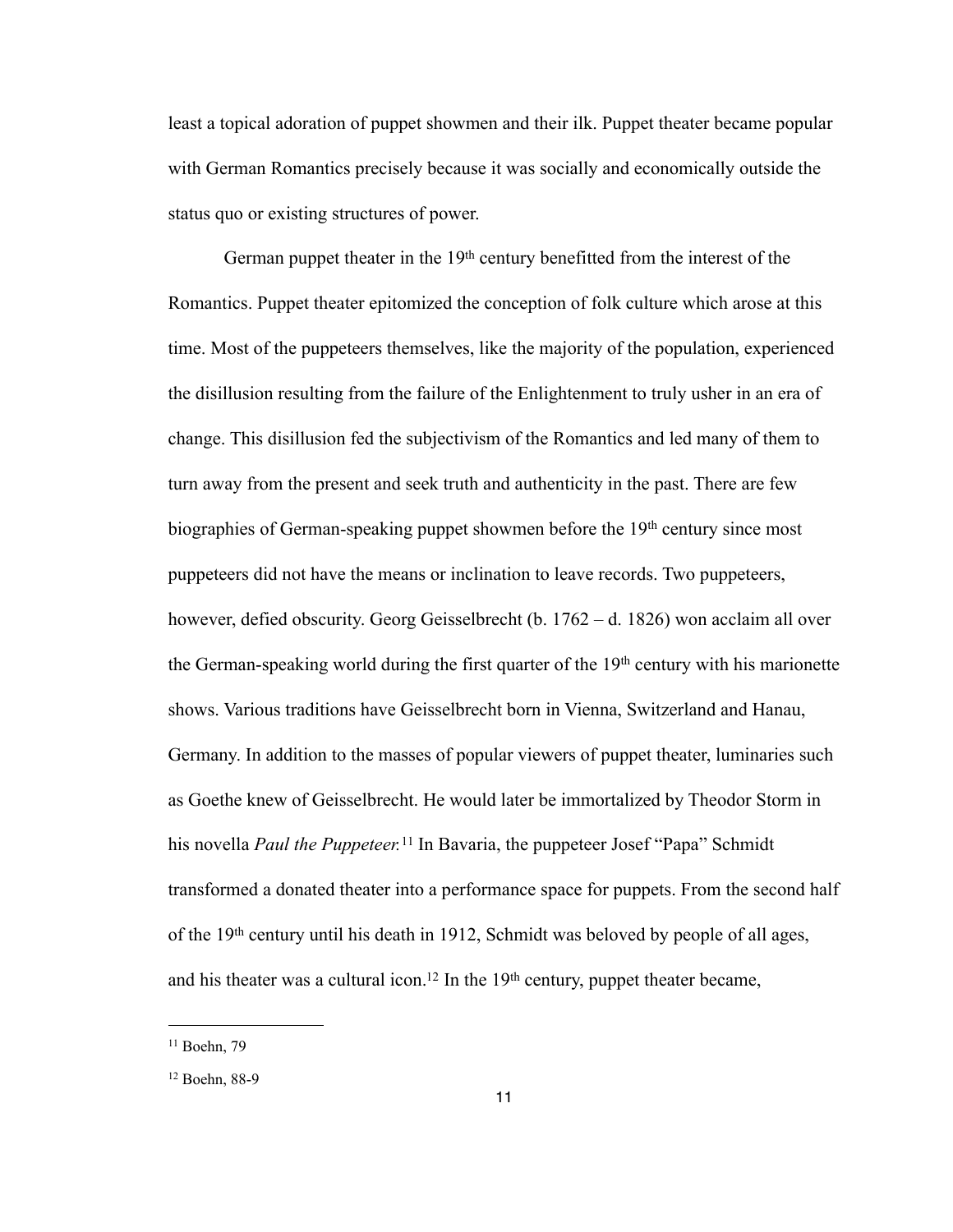conceptually speaking, characteristic of the authenticity and mystery of the Medieval past explored by the Romantics. Few puppeteers, however, achieved the success of Geisselbrecht and Schmidt. The major advancement of puppet theater was in the recognition it received as a legitimate if less appreciated form of expression.

In the  $20<sup>th</sup>$  century, puppet theater became respectable. The newly-created mediums of television and film brought many opportunities for puppet theater. Eventually, the academic world welcomed puppetry into the realm of scholarship. This development helped thrust certain modes of puppet theater into the world of high art. In 1905, director and puppeteer Paul Brann (b. 1873 – d. 1955) founded the Munich Artists Marionette Theater. Brann considered the puppet to have an intellect separate from its manipulator. This attitude gave the performance a certain measure of improvisation.<sup>[13](#page-16-0)</sup> During the Weimar Republic, the shadow puppet artist Lotte Reininger helped to create *Die Geschichte vom Prinz Achmed.* This stop-motion film featured a minimum of 100,000 photographs of shadow scenes devised by Reininger. This project was innovative not only in that it utilized the relatively new medium of film, but that a woman was the driving force.

 In the period of National Socialism, most puppet theater found difficulty in finding performing venues. Considering the complete ideological transformation of German culture during the Third Reich, it is reasonable to suppose that any puppet theater sanctioned by the government towed the party line. In 1933, Max Jacob (b. 1888 – d. 1967), founder of the *Hohnsteiner Puppentheater* in the 1920s*,* had to leave the castle

<span id="page-16-0"></span><sup>13</sup> Boehn, 157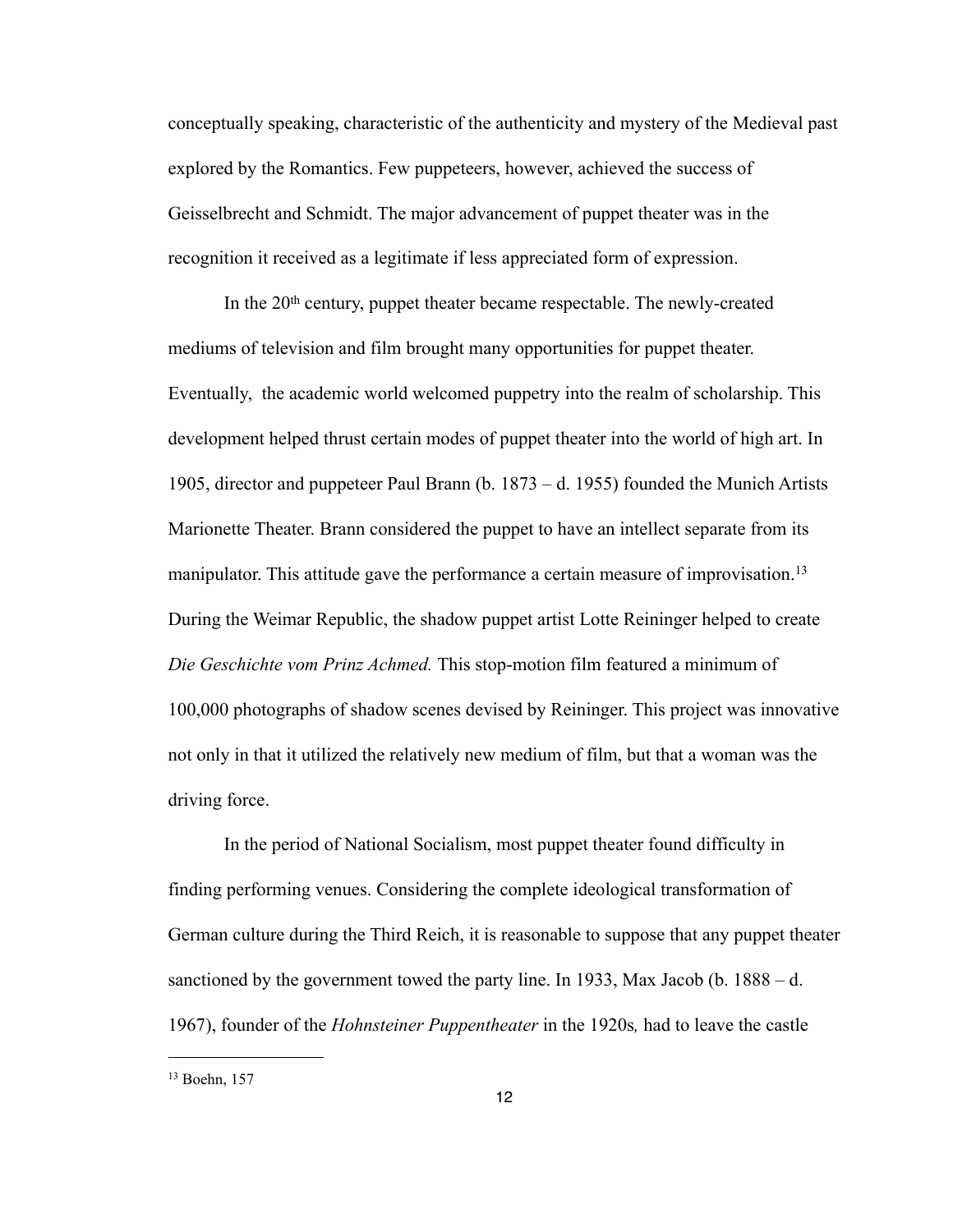Hohnstein where his ensemble performed in order to make room for a concentration camp. In occupied Paris, his troupe later performed for German soldiers. After World War II, Albrecht Roser of Stuttgart emerged in the 1950s with his famous marionette, Clown Gustaf. *Die Augsburger Puppenkiste* also became famous in the 1950s with its television programs for children. In 1983, Roser helped establish the *Figurentheaterschule* as a department of the *Staatliche Hochschule für Musik und Darstellende Kunst* in Stuttgart. In East Germany after 1949, the state generously supported puppet theater. At its height, over a hundred private puppeteering troupes enjoyed state-sponsored legitimacy. Finally, there is Peter Schumann, a Silesian-born resident of Vermont and founder of the *Bread and Puppet Theater*. Stefan Brecht names Schumann as one of the great American puppetry success stories – Jim Henson being the other. An entire chapter on Schumann completes this work. German puppet theater in the 20<sup>th</sup> century made great strides in film, television, academia and in the avant-garde.

 As a reflection and representation of German culture, puppet theater is a legitimate field of scholarly and literary study. From its infancy to its maturation, the travails of puppet theater mirrored those of Germany as a whole. It was both entertainment for the masses and fodder for the philosophically-minded who saw in it a deeper significance and useful allegory for the human condition. It is undeniable that the age-old puppet theater left its impression on the young minds of many of Germany's literary masters. Great works of German literature such as Goethe's *Faust* and Theodor Storm's *Paul the Puppeteer* took inspiration from puppet theater. Ultimately, it was the artists who told the stories, yet the influence of puppet theater is apparent. For these

13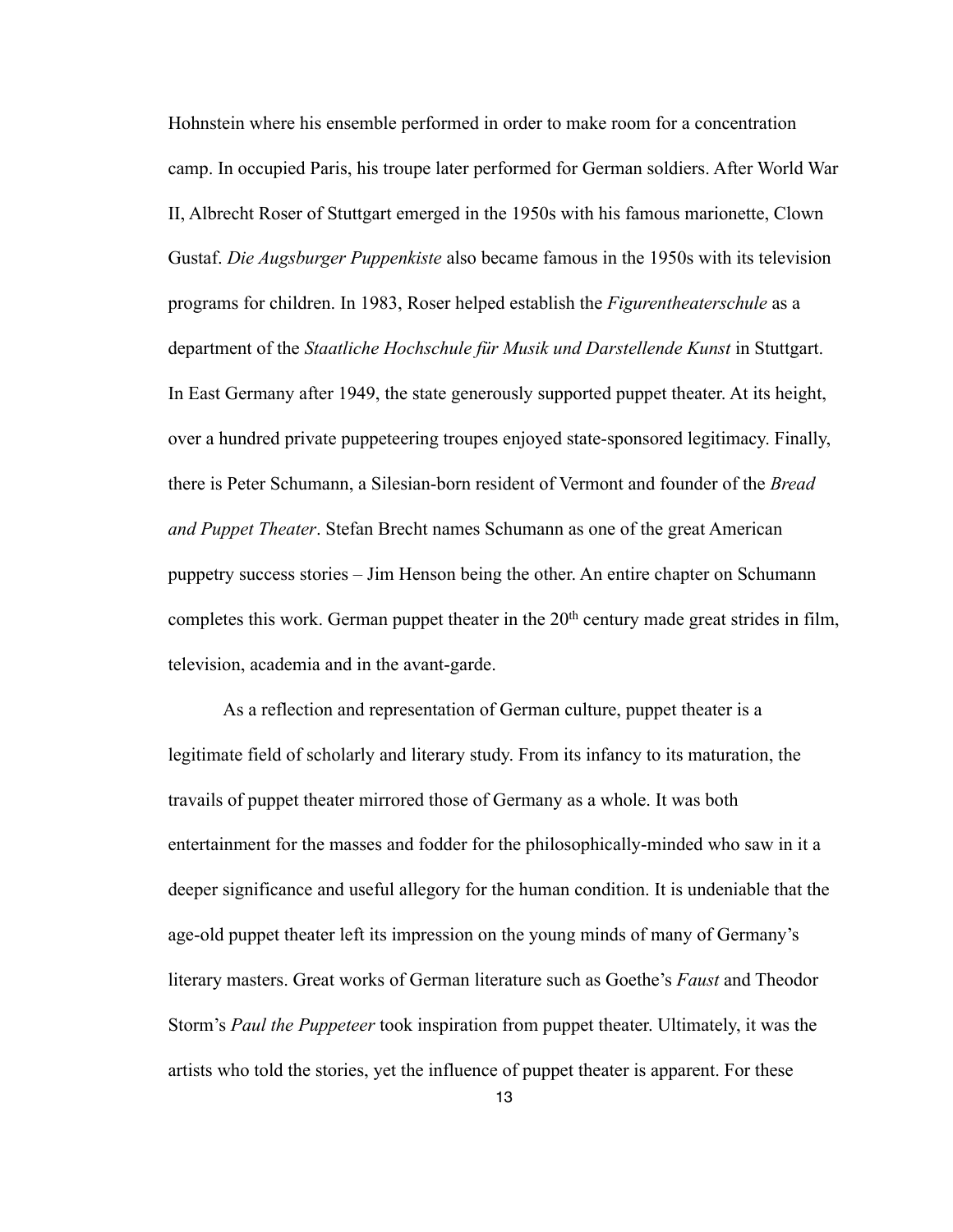reasons, the field of *Germanistik* is arguably incomplete without the inclusion of puppet theater and its many implications in German history.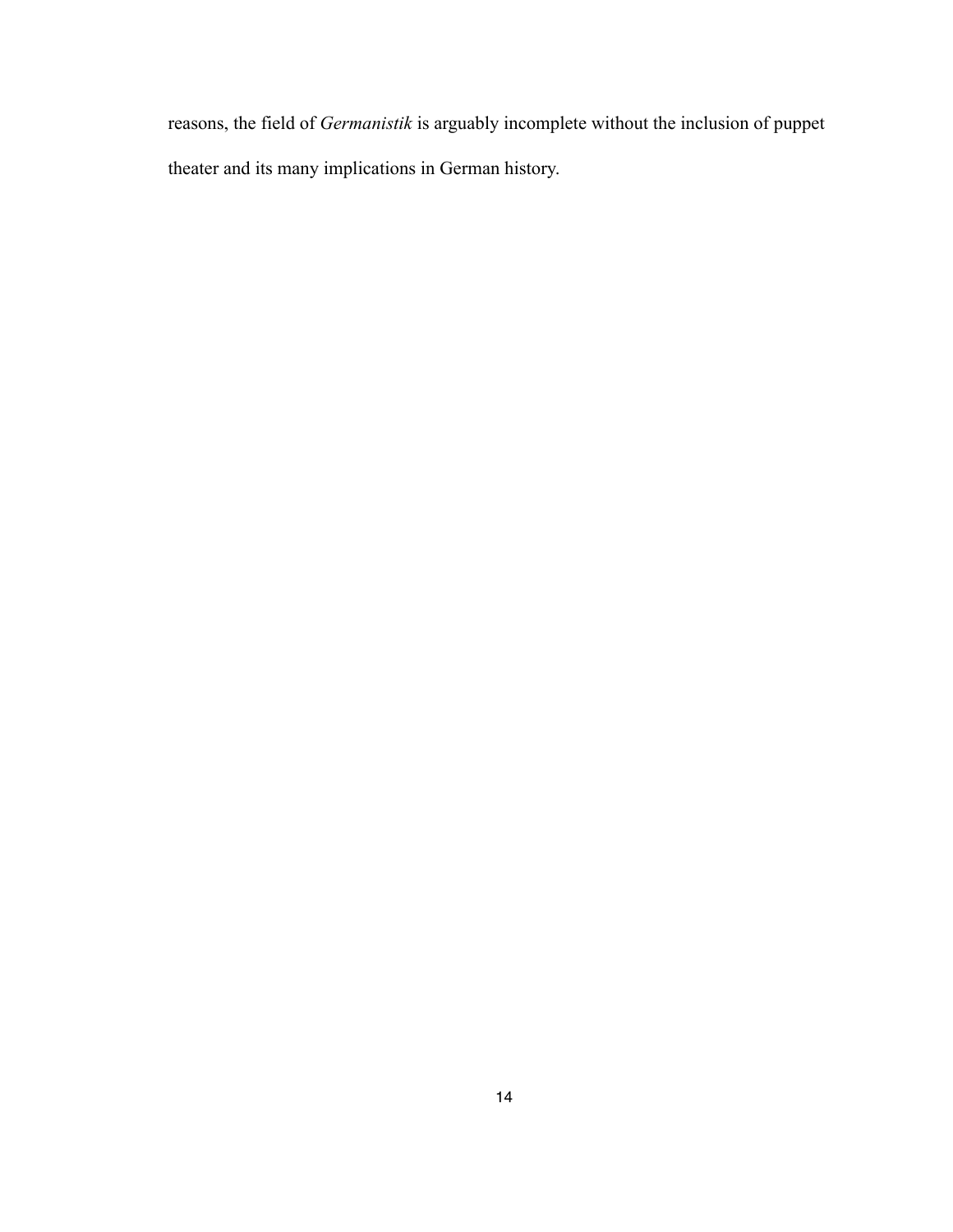# SOCIOLOGICAL, PHILOSOPHICAL AND LITERARY IMPORTANCE OF PUPPET THEATER IN THE GERMAN-SPEAKING WORLD

 The long and complicated history of puppets and *Puppentheater* in Germany clearly deserves more scholarly attention. The scholarly literature in the field today reflects three different yet complementary areas of research including the social, philosophical and literary. Each approach uses different theoretical tools and gleans new insights into the role of puppet theater in German history.

 Given the public nature of puppet theater, its inherent social aspects are unmistakable. Evolving from disparate, unorganized individuals or troupes that wandered the land scraping together a livelihood into localized theaters was only possible as population centers grew and the social fabric became more complex. At once visual and literary, puppet theater combined language and histrionics in a unique way that rivaled the actors' theater. At the same time, puppet theater perturbed the authorities with its spontaneity and penchant for irreverence. Its social nature combined with its philosophical and literary implications helped to eventually transform German puppet theater into a cultural staple.

Scholarly literature on puppet theater is almost entirely from the  $20<sup>th</sup>$  century. Helen Joseph's 1920 publication entitled *A Book of Marionettes* provides a detailed if uncontroversial look at the puppet plays of Germany. More of a digest than an in-depth analysis, Joseph's work nonetheless represents an early attempt to bring puppet theater into the field of serious scholarly discussion. Henryk Jurkowski's *A History of European* 

15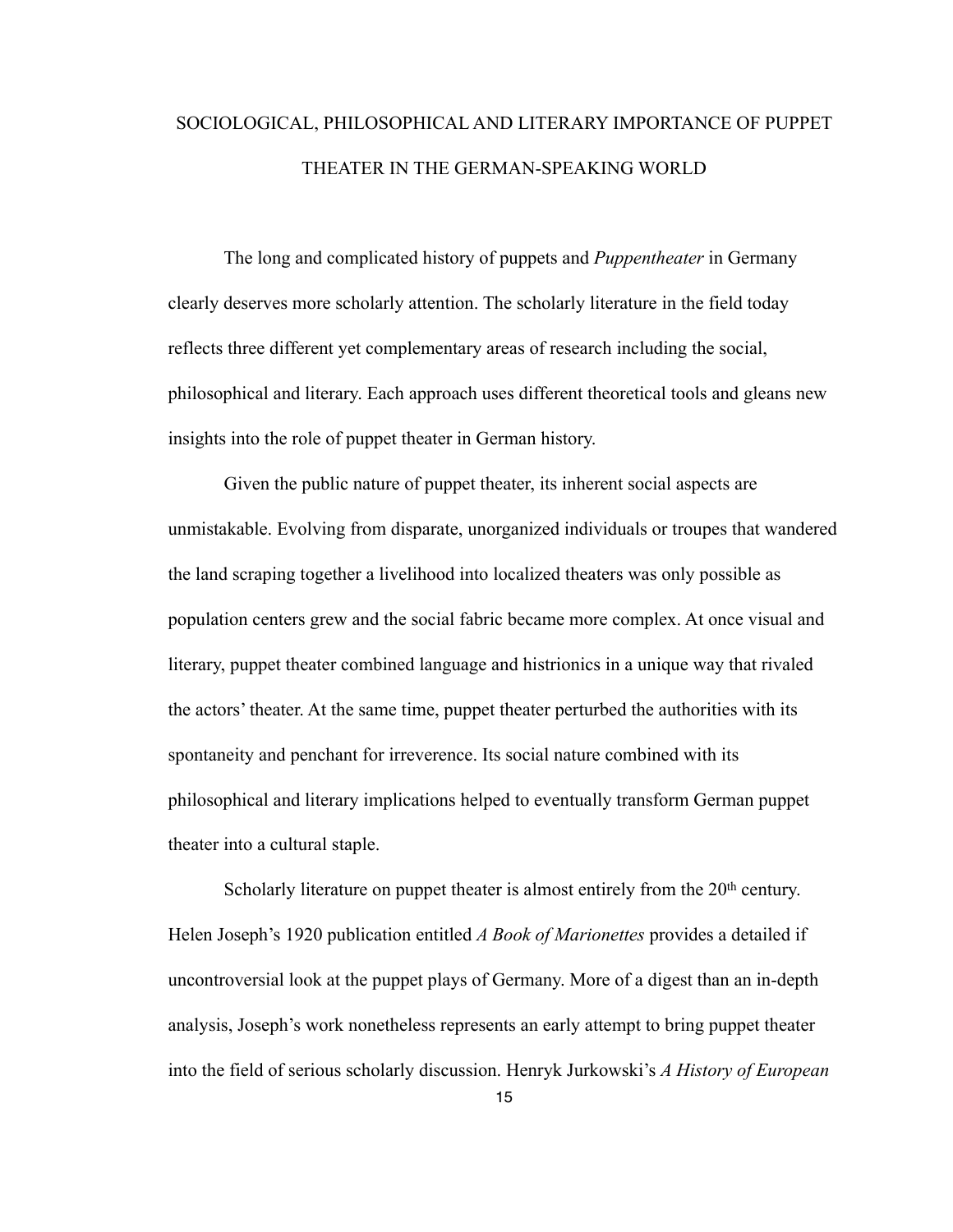*Puppetry* from 1996 delves far deeper into the subject matter. While Jurkowski does not focus entirely on the art form in Germany, he explores puppet theater in successive historical contexts from its introduction into the Germanic regions through the 19<sup>th</sup> century. Jurkowski's work looks at puppet theater from many angles – from the social, religious and political aspects that shaped it to its longstanding cultural significance. Another valuable source is John McCormick's *Popular Puppet Theater in Europe, 1800-1914,* a work that not only focuses on a specific time period, but also narrows its scope to the sociological and economic conditions of puppet performers and their audiences. In addition to the scholarly works, Heinrich von Kleist's essay *On the Marionette Theater* and Theodor Storm's *Paul the Puppeteer* from 1874 serve to illustrate the use of puppet theater within famous German literary works.

 An examination of puppet theater from a sociological perspective and a look into the impact of puppetry on German philosophy and literature leads to a discussion of modern puppetry and to Peter Schumann, a Vermont-based artist of German origin. Stefan Brecht's *Peter Schumann's Bread and Puppet Theater* is a massive biography of this extant artist. Stefan Brecht credits Schumann with being one of the few contemporary artists to fully grasp and utilize the theatrical vision of his father, Bertolt Brecht.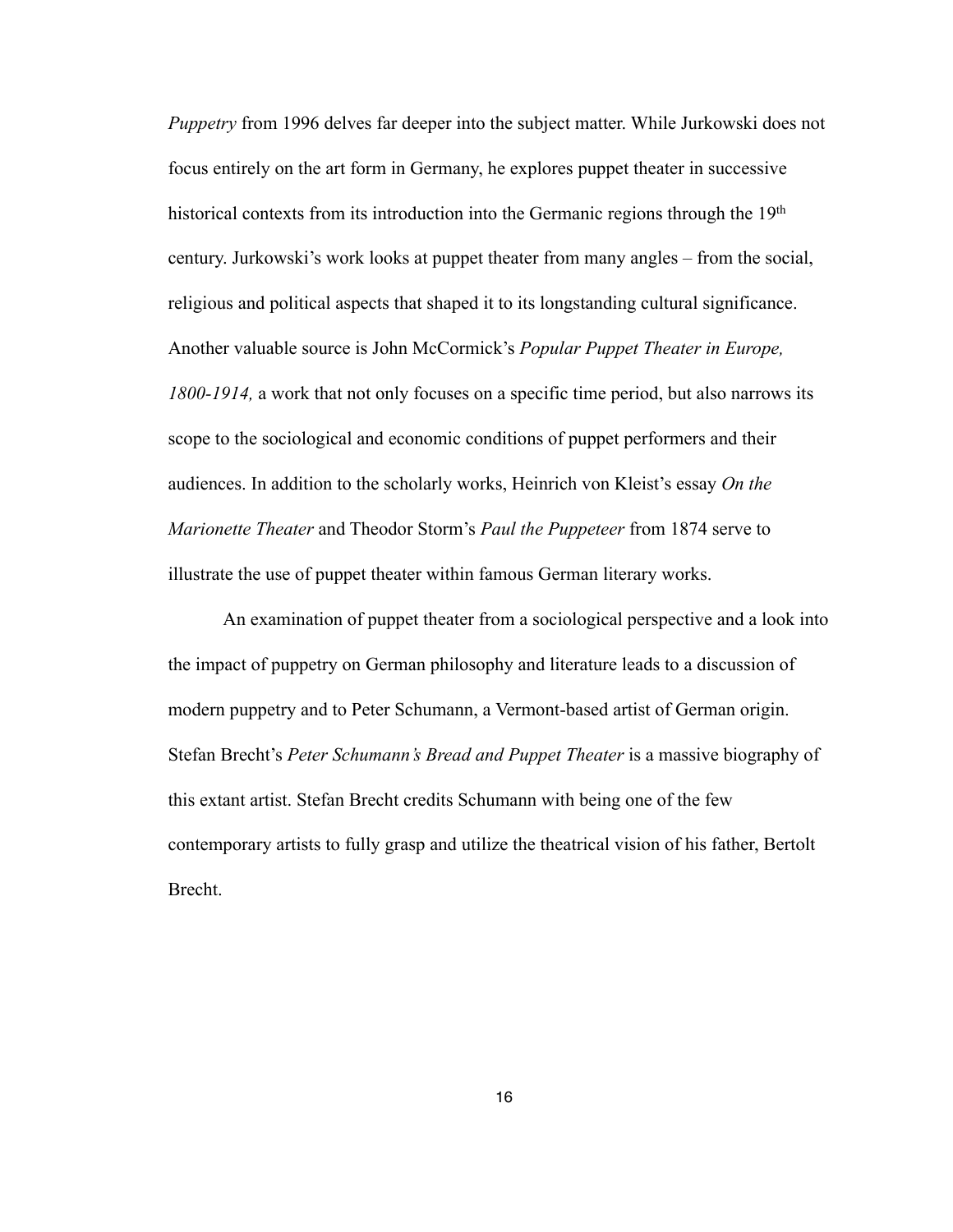#### SOCIOLOGICAL EVOLUTION OF PUPPET THEATER

Mirroring the evolution of the Germanic world into present-day Germany, puppet theater likely started out as a component of the light entertainment repertoire of buffoons, acrobats, jugglers and other ancient showmen. After the decline of the Roman Empire in the late fourth and early fifth centuries until the Carolingian Renaissance that began during the ninth century, puppetry, like all figurative representation, was distrusted if not condemned outright by the church. It "…seems reasonable enough to assume that the tradition of puppet theater was kept alive through the Early Middle Ages by wandering entertainers" (Currell 8). Puppeteers, like mimes, poets, musicians and singers, were artists before such a conception existed. In the social reality of their day they were merely poor wanderers in search of a livelihood. During the 1000-plus years following the collapse of Rome Germans were geographically, politically and linguistically divided as well as culturally divergent. While the experience of puppet theater and its performers may have reflected these divisions, it is arguable that their traveling shows actually represented an early model of cultural unity among Germans. By the time of the first publication of *The History of Doctor Faustus* in 1587 – a wildly popular *Puppentheaterstück –* puppet theater in the German-speaking world had developed to a point that brought it closer to cultural recognition, but even that was epistemically impossible given the absence of a conception of culture at the time. In its early stages in the German-speaking world, puppetry was merely a component of wandering shows, not a discipline or art form in itself.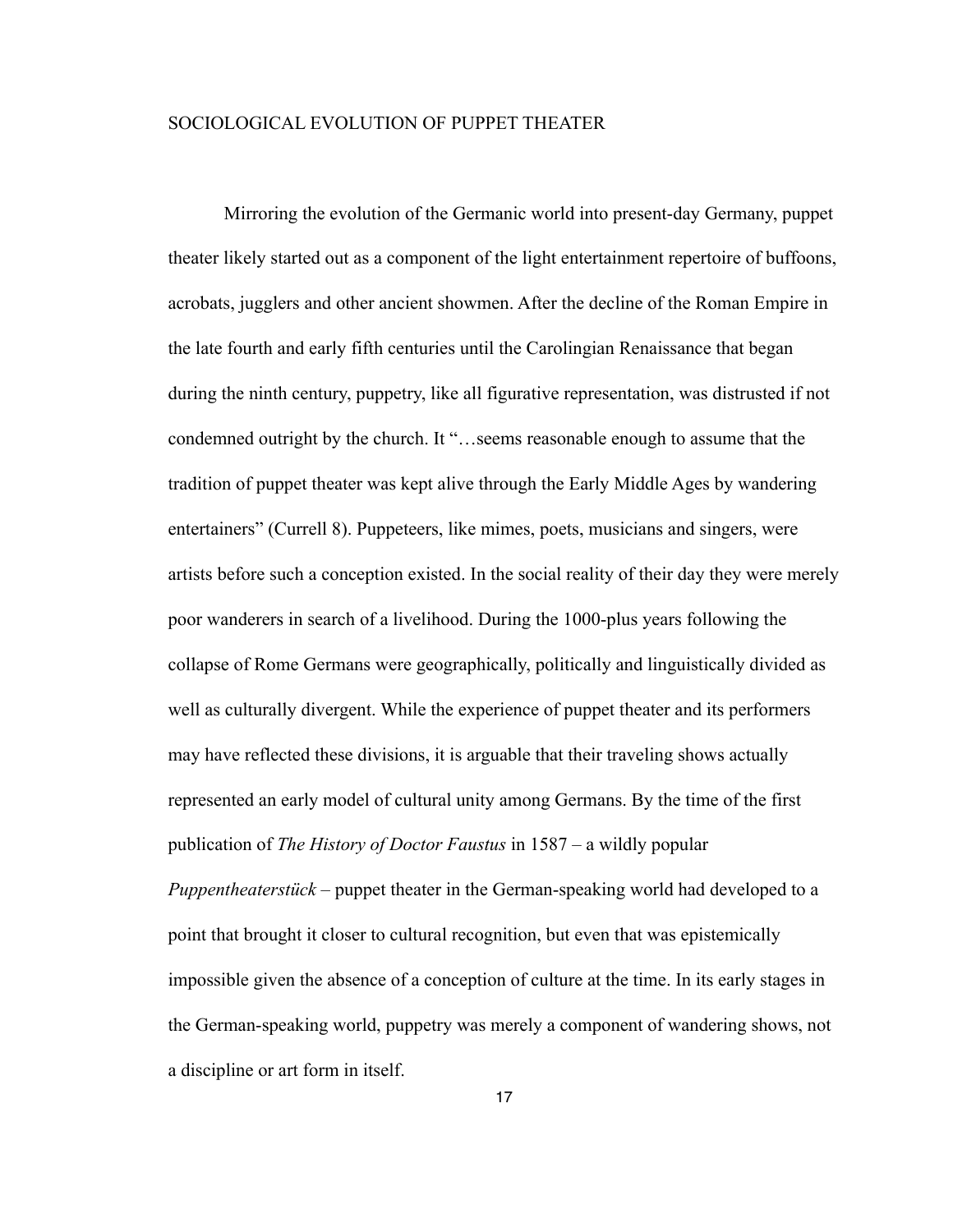The Protestant Reformation brought about a social change for puppet theater. Around the beginning in the early  $16<sup>th</sup>$  century, there arose a conflict between the clergy and live actors. The antagonism of the church presented great opportunities for puppet theater. Given the iconoclasm of the Protestant authority, their anti-actor stance propelled puppetry into favor with the common people who found themselves with no other entertainment outlet. For the new Protestant churches, the portrayal of religious themes by live actors offended the clergy. Martin Luther even went so far as to ban dramatic theatrical performances in church, putting the actors out of work[.14](#page-22-0) The prohibition of dramatic representation had far-reaching consequences for puppet theater. The Protestant church unwittingly gave center stage to a form of representation far more irreverent than the live theater could ever be. Thanks to Luther's decree, by the  $17<sup>th</sup>$  century the puppet theater became more popular than the live theater. Joseph explains how Luther's judgment forced actors to become readers for puppet plays:

Consequently the [actors' theater] fell into such disrepute that the number of regular theaters rapidly decreased and troupes were disbanded, while the humiliated and neglected players were forced to join puppet companies and read for the marionettes to earn a living. (Joseph 123)

This reversal of fortune was a direct result of the decision of the Protestant authorities to ban actors from performing in churches. Whether intended or not, it benefitted puppeteers tremendously. The decline of live theater following the Protestant Reformation in Germany created a vacuum. Puppeteers along with their marionettes and other *Puppen*  quickly filled the void created by the Protestants. Luther and his followers' reforms

<span id="page-22-0"></span><sup>14</sup> Joseph, 123 – Incidentally, it was Charlemagne who, over 700 years earlier encouraged the very same dramatic portrayal of religious themes.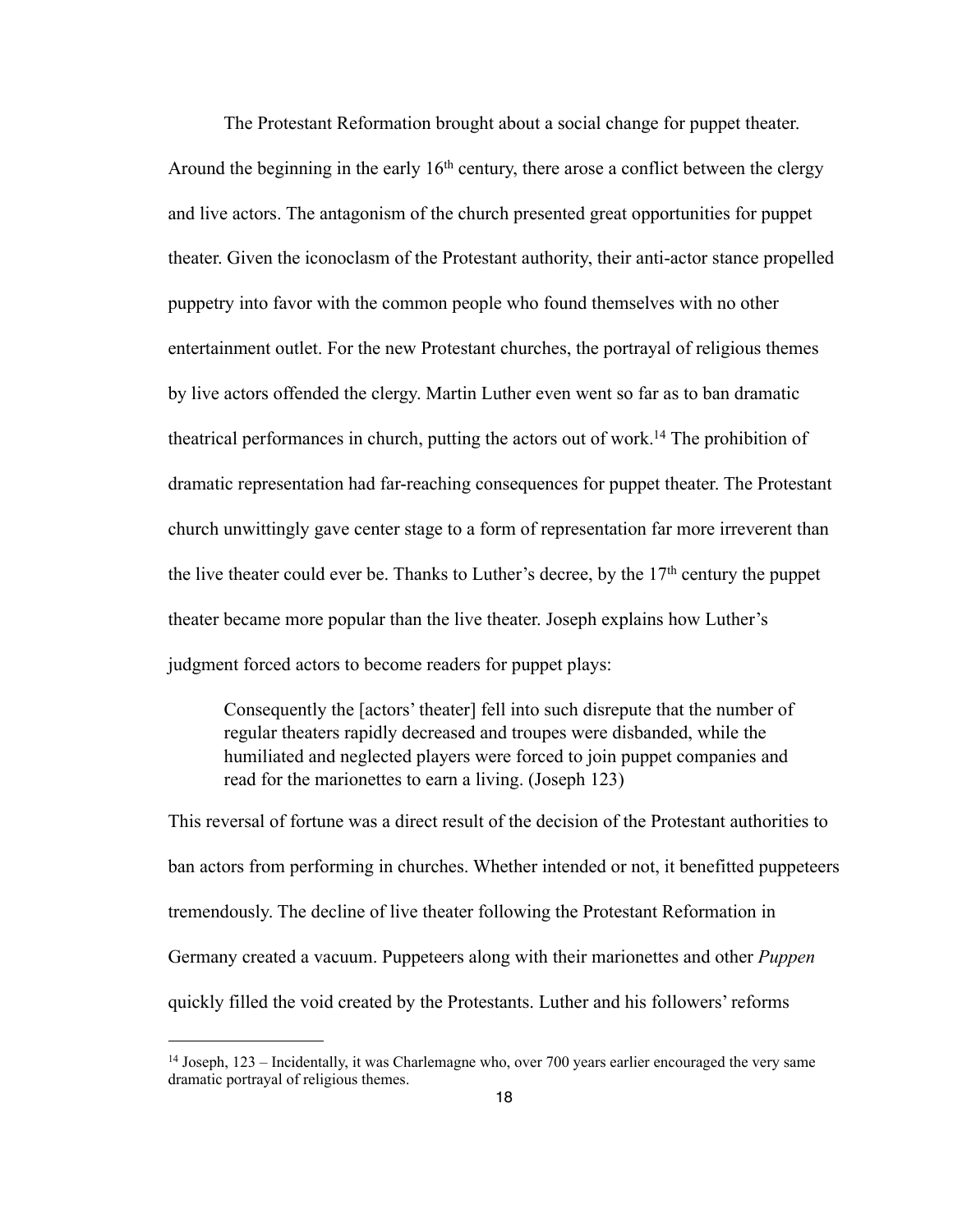helped to raise puppet theater to prominence. By stifling the ability of live actors to perform, the Protestants accidentally raised the social respectability of puppeteers and their shows.

By the beginning of the 18<sup>th</sup> century, "the undisputed predominance of puppets upon the German stage gradually subsided...as..[t]he actors assumed their own place in the theater [and] the Puppet returned to a more modest sphere. But they continued to be popular" (Joseph 126). Without the censorship of the Protestant church which inadvertently favored puppet theater, puppetry may have never experienced such popularity during the preceding century.

 The marketplace and fairgrounds were the natural locales for the puppet theater as performers easily found an audience. However, performers often had to have approval from the authorities. According to Jurkowski, "[w]hen permission was awarded to a player, the municipality imposed severe terms, threatening punishment and the withdrawal of the license if any of these were disregarded" (100). Police in some localities had the right to censor puppeteers' script or prevent them from performing at all. The attempts of civic authorities to control artistic production were as blatant with puppet theater as with any other popular form of expression. Under extreme circumstances, mistrust of puppeteers was especially high. In Saxony in 1793, for instance, the Elector, responding to the fallout from the French Revolution, issued a ban on all puppet shows.[15](#page-23-0) Being that each locality possessed its own set of rules and standards to impose on traveling performers, acceptance was hard to gain for those

<span id="page-23-0"></span><sup>&</sup>lt;sup>15</sup> McCormick, 27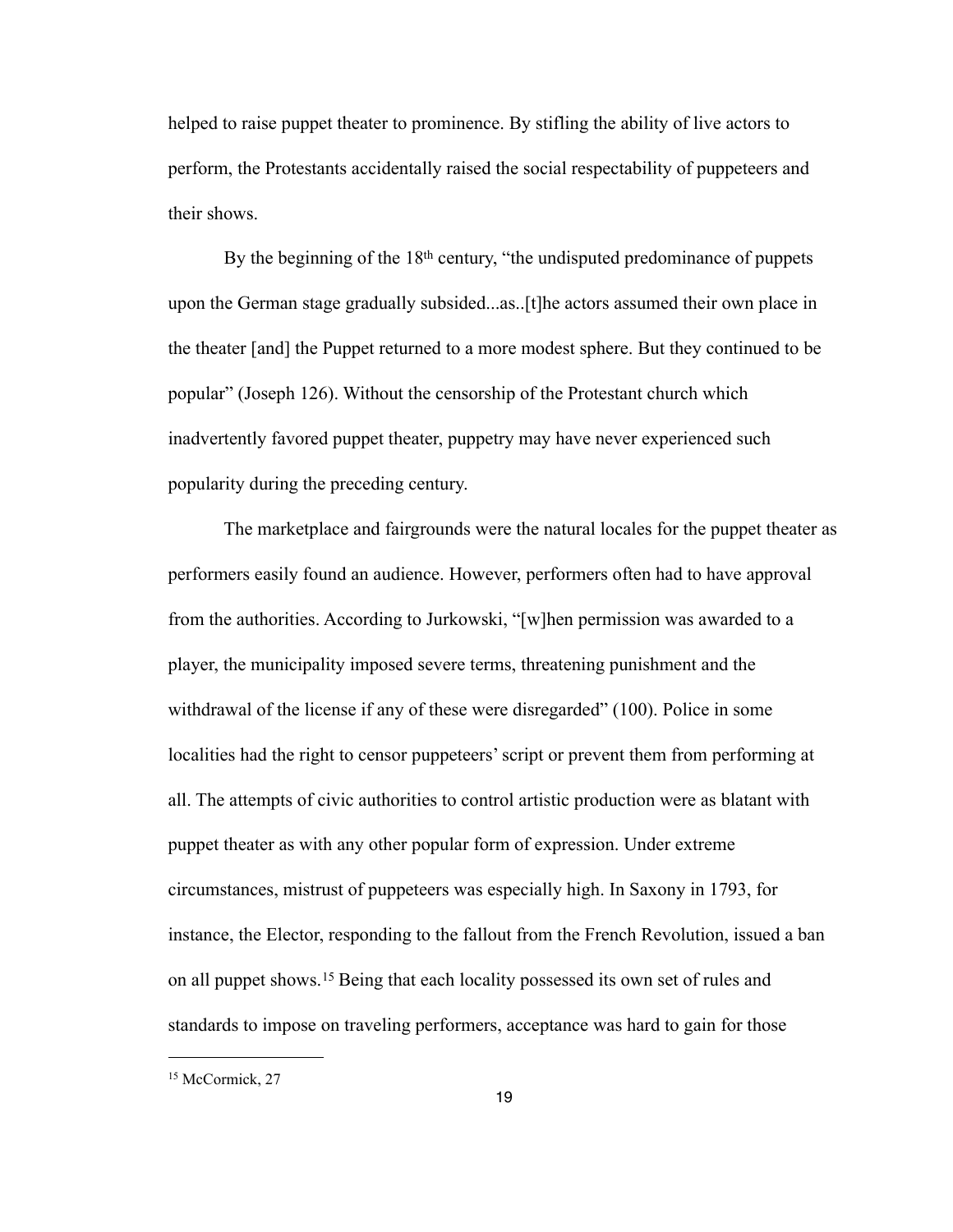puppeteers whose livelihood depended on moving from town to town. Despite the everpresent threat of closure or arrest, puppeteers presented the darkest taboos or the most ridiculing satire on the stage. In Cologne, "…any person in the vicinity who had made himself unpopular was sure to be caricatured. Neither rank nor age was a protection" (Joseph 128). The ability of puppet theater to instantly incorporate recent events of the day into their shows undoubtedly increased its popularity – much to the chagrin of the authorities. The farcical puppet Hanswurst (later Kasperle) mocked anything he desired with impunity, much to the delight of the audience "…who thronged into the show, which [could be, depending on the audience] as vulgar as possible" (Joseph 128). Later, in Prussia, the severity of the licensing authorities extended to direct censorship of the texts –

 …the decree issued by Friedrich Wilhelm III, the…king, [gave] police the right to impose censorship. Each puppet player, from 1809, was obliged to present the text of his show to the local police station to get it accepted. This decree caused endless trouble for the players who were normally illiterate and whose texts had never been written down. (Jurkowski 253)

The average puppeteer barely made a living and left few traces of his existence while living on the fringe of society. Others took great measures to separate themselves from the rabble. Some performers considered themselves cultural heralds in addition to being entertainers. In their dress, their mannerisms and their correct dialect, they espoused and embodied the values of the bourgeoisie. In addition to appearing respectable, these pretenses were made to distance themselves from vulgar performers[.16](#page-24-0)

<span id="page-24-0"></span><sup>&</sup>lt;sup>16</sup> McCormick, 23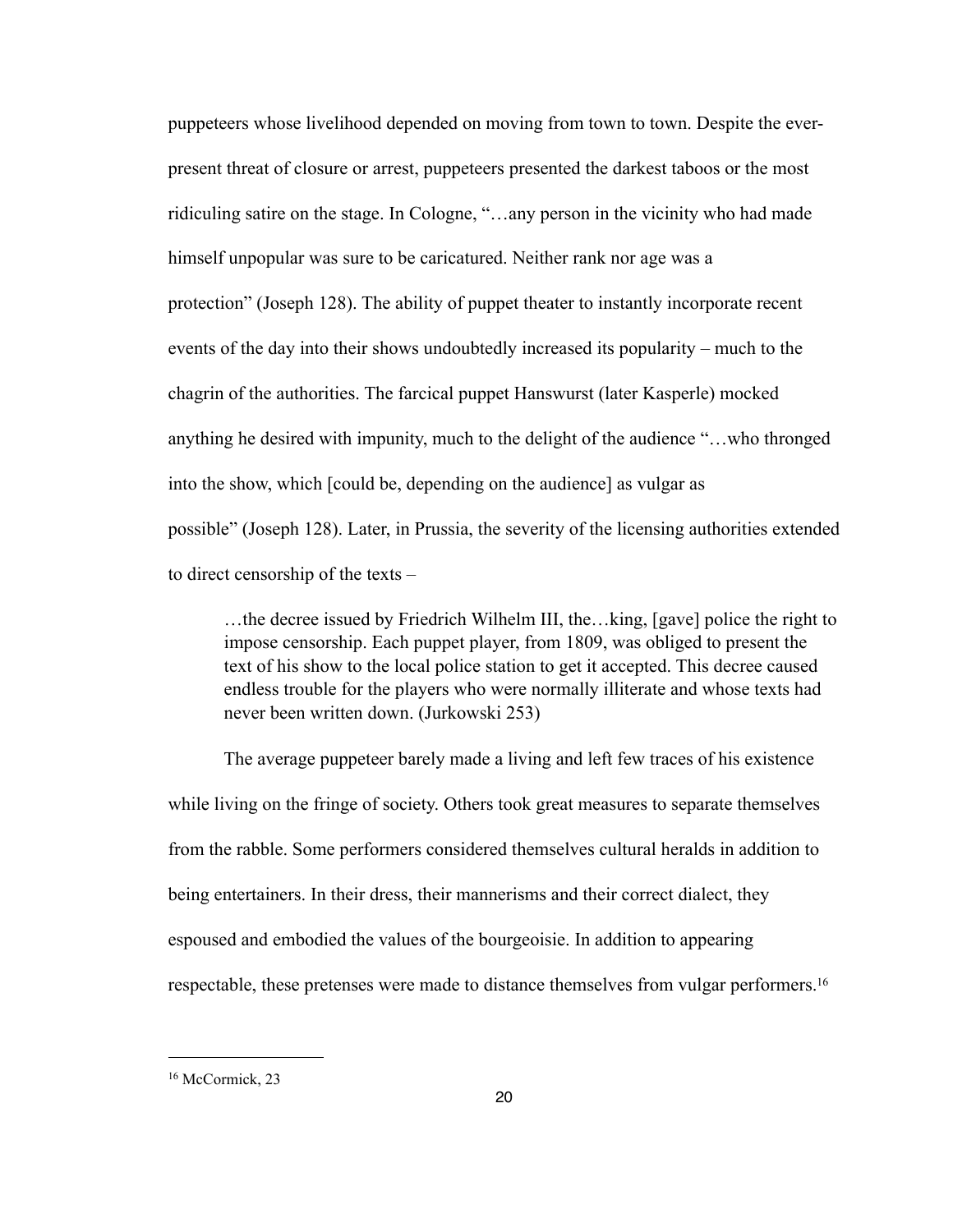Thanks to elite patronage, select puppeteers were able to avoid the difficulties in obtaining a license to perform publicly.[17](#page-25-0) Despite the low economic status of most performers, some were able to transcend social divisions and find an audience among more refined members of society, and with it a better living.

The rivalry between actors and puppets arose again at the beginning of the 19<sup>th</sup> century, and on this occasion it involved none other than Goethe himself. In 1804, as director of the court theater at Weimar, Goethe was overseer when Johann Falk, a Romantic-era writer of puppet plays, had granted permission to Georg Geisselbrecht to perform his play, *Die Prinzessin mit dem Schweinerüssel*. Falk wrote for Hanswurst a closing soliloquy mocking the court actors' more contemptible qualities, especially their pride, vanity and shameless behavior. The actors demanded that Goethe ban the puppet play, a move he resisted but ultimately undertook. In an account that has taken on legendary status, Goethe attempted to soothe the actors' wounded pride by recalling that the theater had long possessed satirical elements and that the ability to laugh at oneself is a greater attribute than conceit.<sup>18</sup> Ultimately, Goethe supported the ban, but only begrudgingly. As he indicated in his memoirs, *Dichtung und Wahrheit,* "[puppet theater] made an especially strong impression on [me], which lingered and became a great, lasting influence" (Goethe 24). As for Geisselbrecht, "[t]he Weimar episode helped [him] to an even higher level of popularity" (Jurkowski 259). This story serves to illustrate two things. First, there was a very real feud between puppet performers and actors. Second, it

<span id="page-25-0"></span><sup>17</sup> Jurkowski, 253

<span id="page-25-1"></span><sup>18</sup> Jurkowski, 259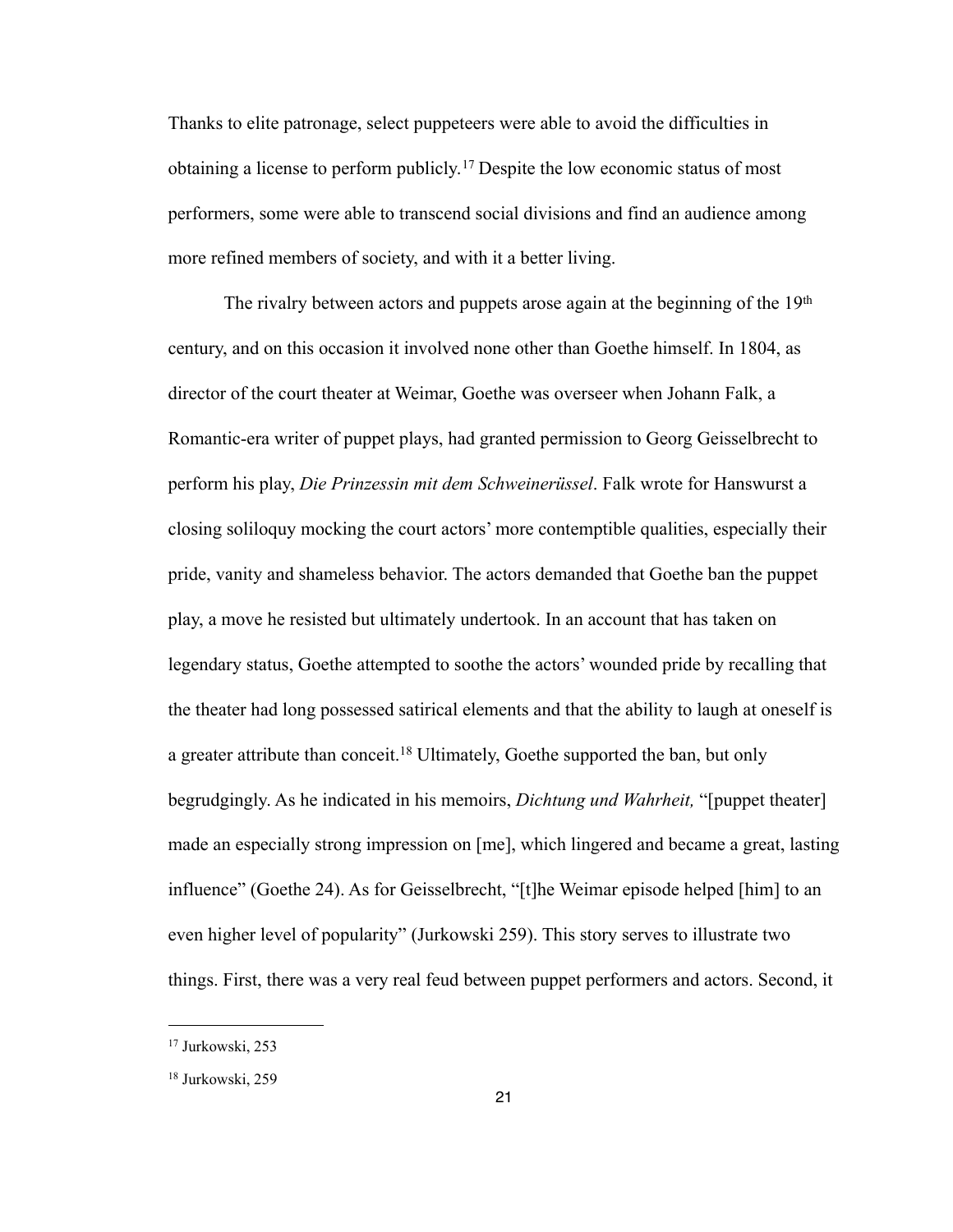indicates that puppet theater was held in a higher regard than other forms of dramatic entertainment precisely because satire and farcicality were intrinsic parts of every performance.

By the 19<sup>th</sup> century, puppet theater in the German-speaking world had experienced both prominence and ill-repute. Critics at this time dismissed puppet theater as low culture, as *Theater der Armen.*[19](#page-26-0) In 1800 most players were still poor subsistence performers. They continued to attract unfavorable attention from the authorities who felt that public performances disturbed the peace and kept their workers up late hours thereby inhibiting the next day's work.[20](#page-26-1) The power of the police to censor performances was ostensibly geared to eliminate vulgarity, but this was often only a pretext for the censorship of subversive political content. The criminalization of puppeteers was not uncommon either, but "in practice, the worst 'crime' of most puppeteers was their economic status" (McCormick 21). Grouping puppeteers together with gypsies, vagabonds, beggars, and thieves, the police had ample excuse to enforce their punitive measures, for, as Jurkowski notes, "the police seem to have been the guardians of various interests of the middle class" (254). Historically, the German-speaking regions were politically and culturally fragmented. German puppet theater experienced the effects of this fragmentation throughout its own tumultuous history.

Puppet theater in Germany gradually evolved from an indistinct component of a performer's repertoire into its own artistic discipline. At the low end of the socio-

<span id="page-26-0"></span><sup>&</sup>lt;sup>19</sup> McCormick, 9

<span id="page-26-1"></span><sup>20</sup> Jurkowski, 254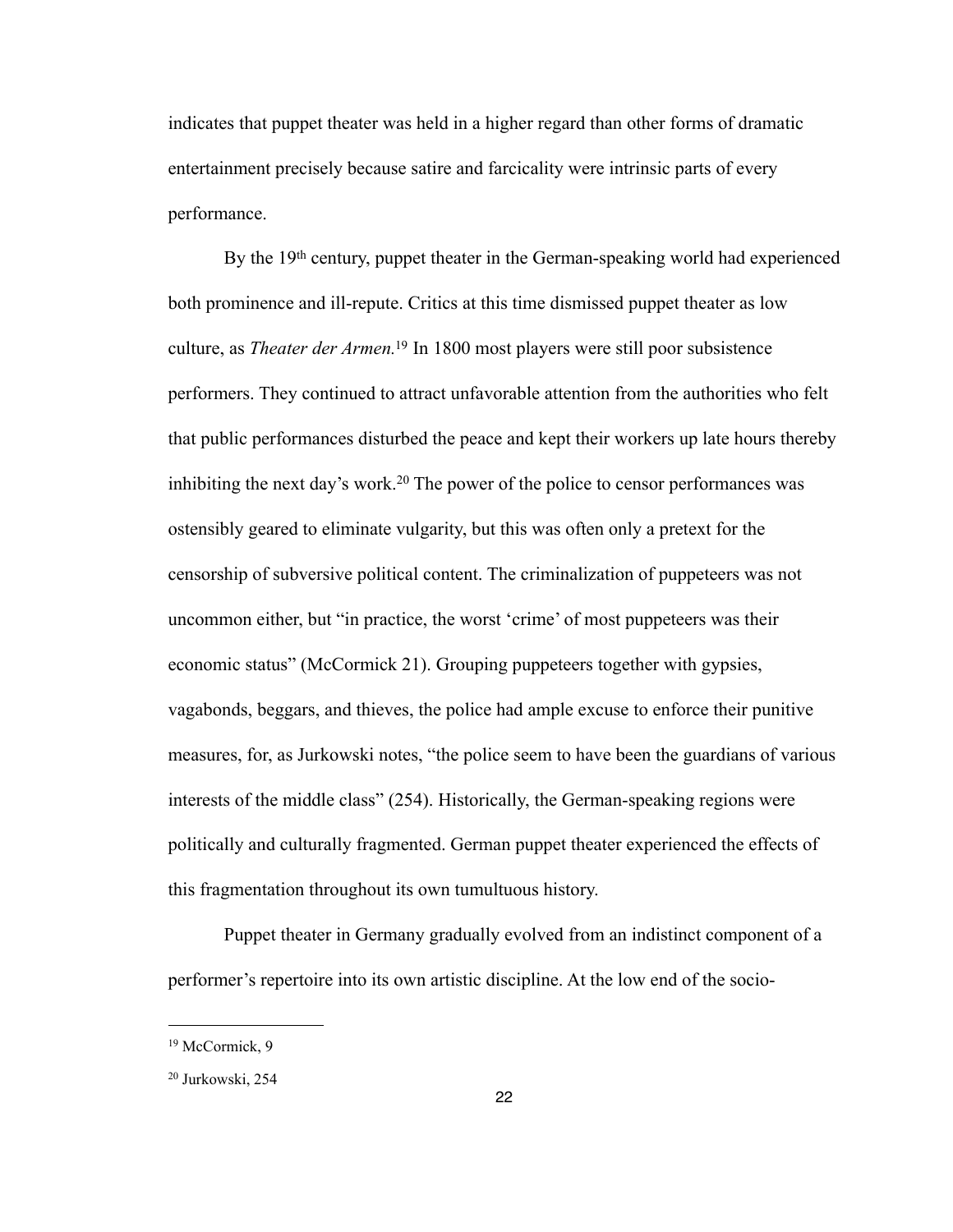economic order, puppeteers had constant difficulties dealing with religious and governmental authorities. Still, puppet theater was always popular among the people as well as within select intellectual circles. Despite the censorship they faced, puppeteers managed both to entertain and help to maintain a sense of cultural unity among the very diverse German population.

### PUPPETRY AS A PHILOSOPHICAL METAPHOR

 The comparison of human beings to puppets occurs throughout Western philosophy, practically from the beginning. Puppets thematized the question of free will. There is hardly a better artifice to illustrate the control under which humankind labors than the marionette, a lifeless doll attached to strings, brought to life and action only through the manipulation of an omnipotent being. The use of the puppet as a symbol to represent the actions and motivations of the human being begins with Plato's *Allegory of the Cave*. Plato alludes to the existence of sublime forms, comparing what humans can perceive to shadows cast upon a wall, the true form of which they cannot know. In the dialogue, objects of various shapes and sizes – animals, men, etc. – are held before a fire thereby creating the shadows humans see. At the same time, while representing objects of human perception, the shadow puppets of Plato's allegory stand behind the shackled onlookers. Backlit by the fire of sublime truth, puppets are closer to it, while those who carry the wood and stone figures move like concealed puppeteers behind a curtain. They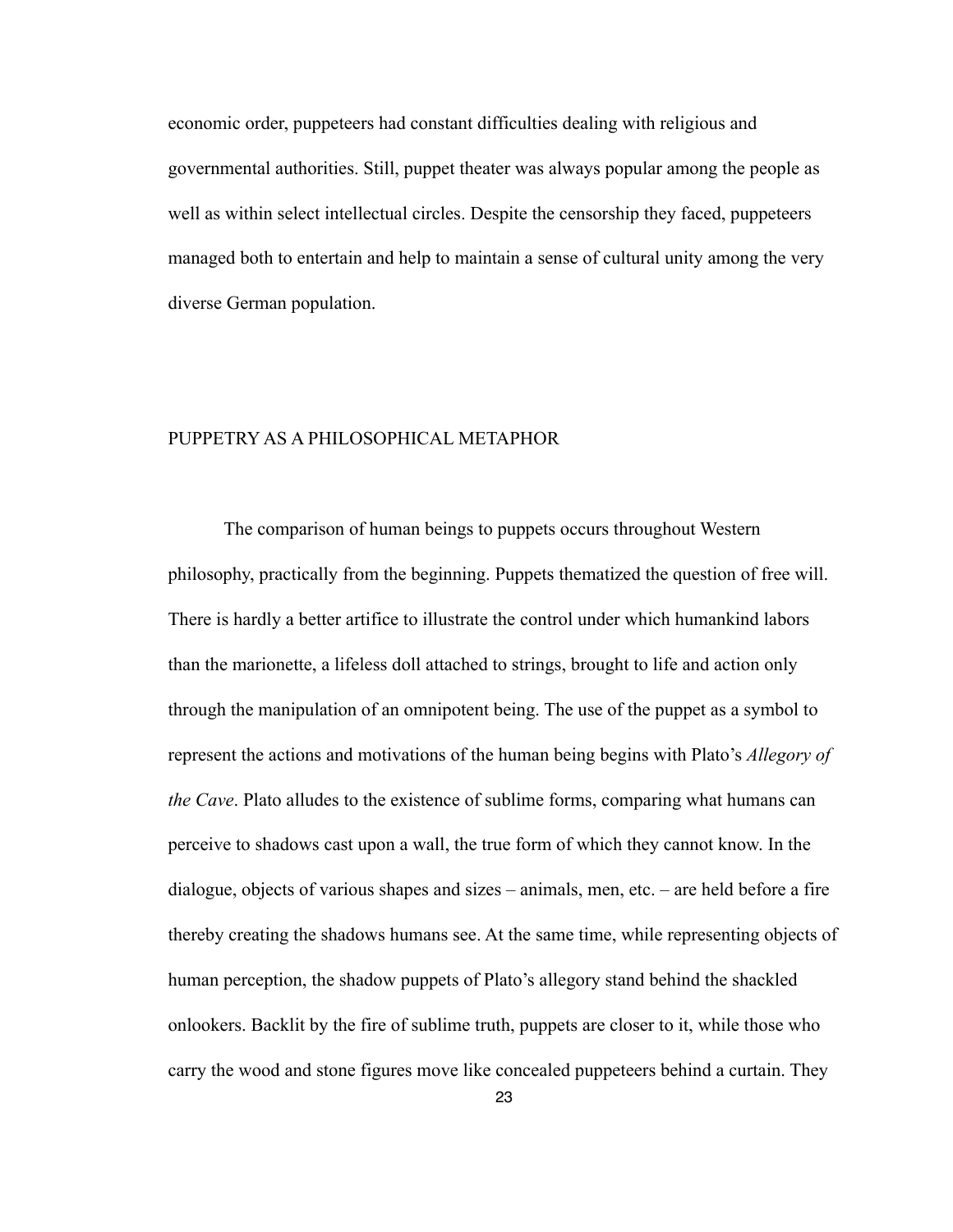are privy to the deceit that fools the onlookers but participate in it willingly. In terms of representation, the objects – the puppets – are not the true forms either, making the shadows representations of things which are themselves only representations. Scott Shershow, in his *Puppets and "Popular" Culture* takes this idea further:

For Plato the puppet serves as a secondary metaphor within a philosophical parable, but that metaphor itself depends on the puppet's material existence as an iconic (and performing) object: an artifact of stone or wood embodied or invested with a particular histrionic identity. Thus, the puppet, a "figure" in both senses, becomes a peculiarly clear paradigm of all representations – which are, in Plato's famous formulation, mere copies of a copy, at "three removes" from truth. (15)

Shershow philosophically examines the definition of the puppet and its theater as belonging to low or popular culture within the discourse of categorization. "…Plato's hierarchy of representation finally corresponds to the assigned lowness of puppet theater within a hierarchy of cultural and social distinction" (15). Plato's negative use of puppets illustrates the marginalization of puppetry as an experience of lesser worth than the legitimate stage.<sup>21</sup> Describing the philosophical significance of puppets and puppetry was not the aim of Plato's allegory, but their inclusion in his dialogue bespeaks an underlying importance not yet realized at the time.

 In the German tradition, Arthur Schopenhauer cites a similar comparison of puppets in his work *The World as Will and Idea*, likening man to a puppet compelled to act not through an outside force, but by the motion of an "internal clockwork", what the writer sees as the manifestation of the will-to-live.<sup>22</sup> In keeping with the metaphor, expert

<span id="page-28-0"></span><sup>21</sup> Shershow, 6

<span id="page-28-1"></span><sup>22</sup> Schopenhauer, 114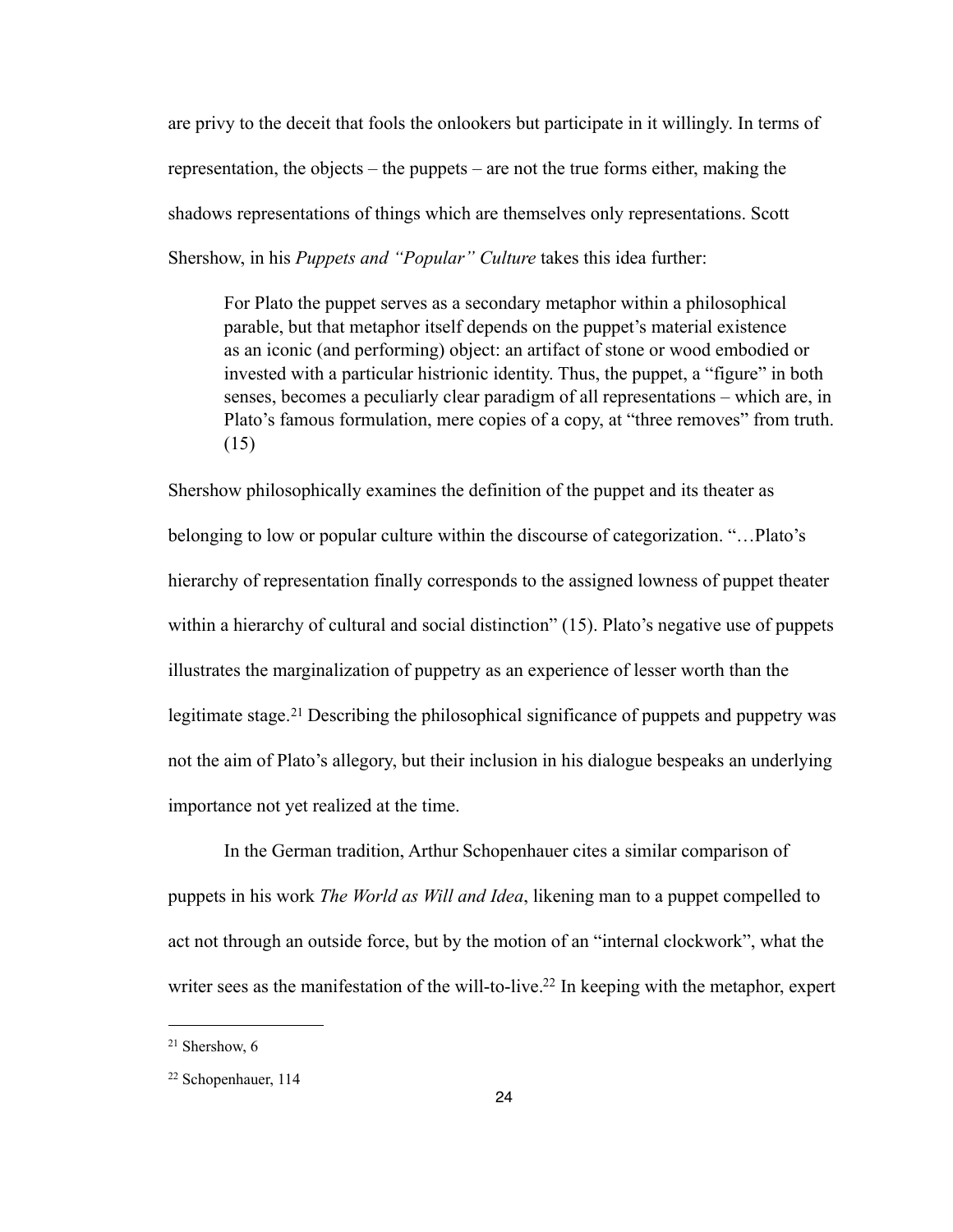manipulation of a marionette does not require the puppeteer to control every last movement; rather, he must only manipulate it in such a way as to allow the puppet's own character and motion to come into being, its will to live. According to Schopenhauer, the string-puller – the will – is a tyrant. A man " $\ldots$  is such and such a man, because once [and] for all it is his will to be that man" (Schopenhauer, *On Human Nature* 57). The will allows man to entertain the illusion of personal freedom while actually being a predetermined puppet. Humans have just enough spontaneous movement to justify their illusion of free will. Unbeknownst to them, though, in reality they are controlled by the puppet master that is their will.

 Heinrich von Kleist's famous essay from 1810, *Über das Marionettentheater,* influenced the use of the puppet as a philosophical motif as well as the art of puppetry itself in the German-speaking world[.23](#page-29-0) Kleist strongly influenced both the theory and the practice of drama in Europe.[24](#page-29-1) On one level, Kleist's essay is a philosophy of grace, with the marionette – as opposed to the actor – being the truest representative of that attribute. The puppet, argues Kleist, never loses its center of gravity and is "not afflicted with the inertia of matter". The human, on the other hand, too often finds his soul "located...in his elbow". Boehn argues that the essay is, in actuality, not about the puppet theater at all, but rather a veiled criticism of the Berlin actors and dancers of his day.<sup>25</sup> The story, in a sense, foreshadows Nietzsche's conception of the *Übermensch* in that it hints at the need

<span id="page-29-0"></span><sup>23</sup> Jurkowski, 264

<span id="page-29-1"></span><sup>24</sup> Shershow, 184

<span id="page-29-2"></span><sup>25</sup> Boehn, 78-9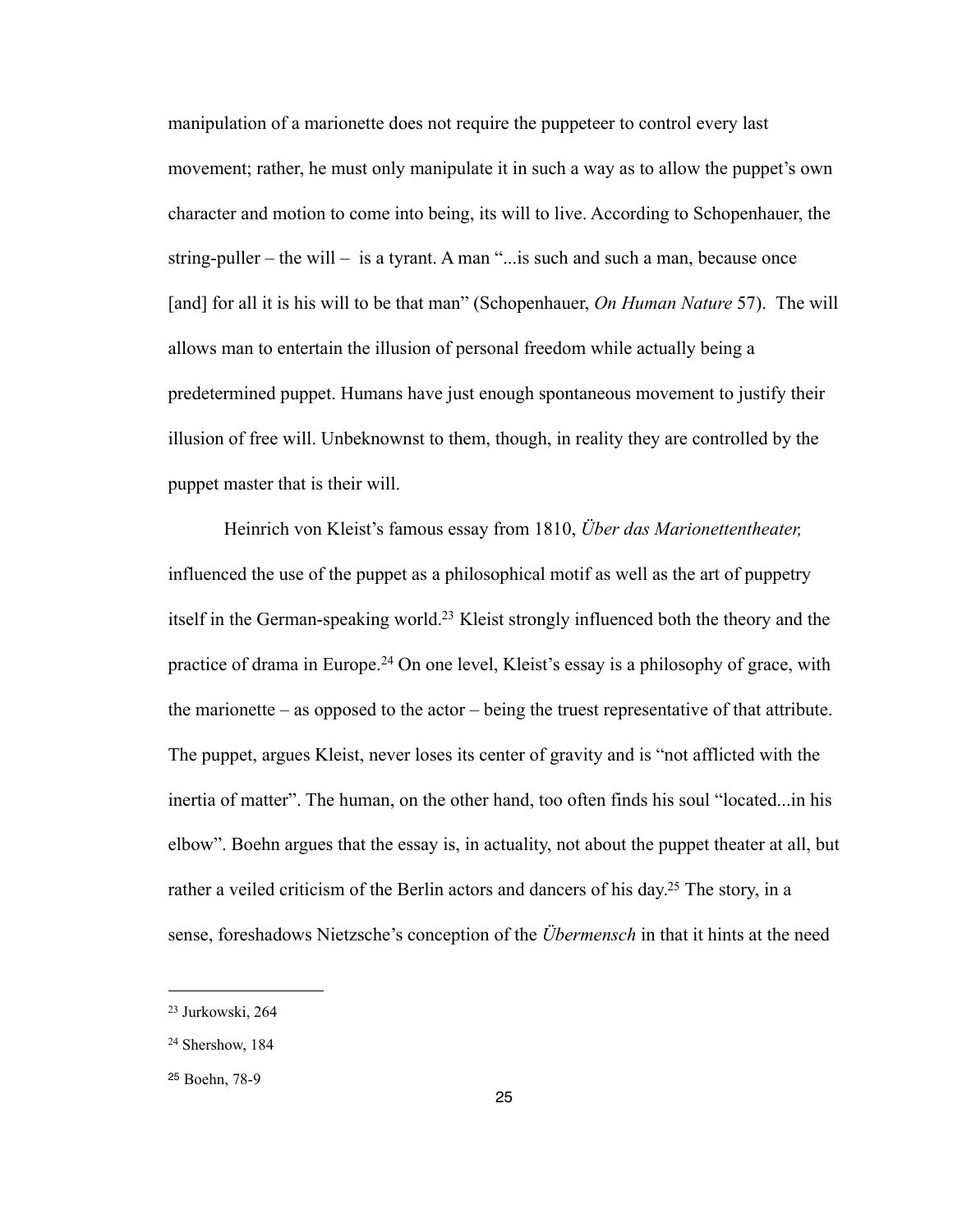to overcome one's own self consciousness in order to achieve a purer state of consciousness. Regardless of the interpretation, Kleist's piece serves as an example of the use of the puppet as a philosophical motif. Kleist argues that a puppet is an empty vessel, yet it is the will of the puppeteer that infuses the otherwise lifeless object with a particular spirit. Kleist's essay persists as one of the most lucid examples of the puppet as a vehicle for the expression of something more significant than what a doll attached to strings immediately presents. Despite its subtle message, *Über das Marionettentheater* became a literary staple, especially among the Romantic poets and intellectuals of the early 19th century such as Achim von Arnim and Clemens Brentano who "believed that the puppet theaters had a connexion [sic] with the old mysteries" (Boehn 76).

In Kleist's essay, the narrator runs into an old friend, a man whom he has seen on separate occasions taking in a public marionette performance. Displaying the incredulous attitude of an aesthete, the narrator is at first "…astonished at the attention [his old friend] was paying to this vulgar species of an art form". Such a dismissive attitude is concordant with the earliest views of the puppet theater. The old friend counters that an actor could learn something from the marionette, for "[the marionette] would never be guilty of affectation…[which occurs]…when the soul, or moving force, appears at some point other than the center of gravity of the movement".[26](#page-30-0) This center of gravity, possessed intrinsically by the marionette, enables it to move almost of its own accord in a dance of which the puppeteer is not in direct control. Kleist's literary dialogue concludes with the old friend explaining to the narrator how grace "…appears most purely in that human

<span id="page-30-0"></span><sup>26</sup> See Heinrich von Kleist's *Über das Marionettentheater*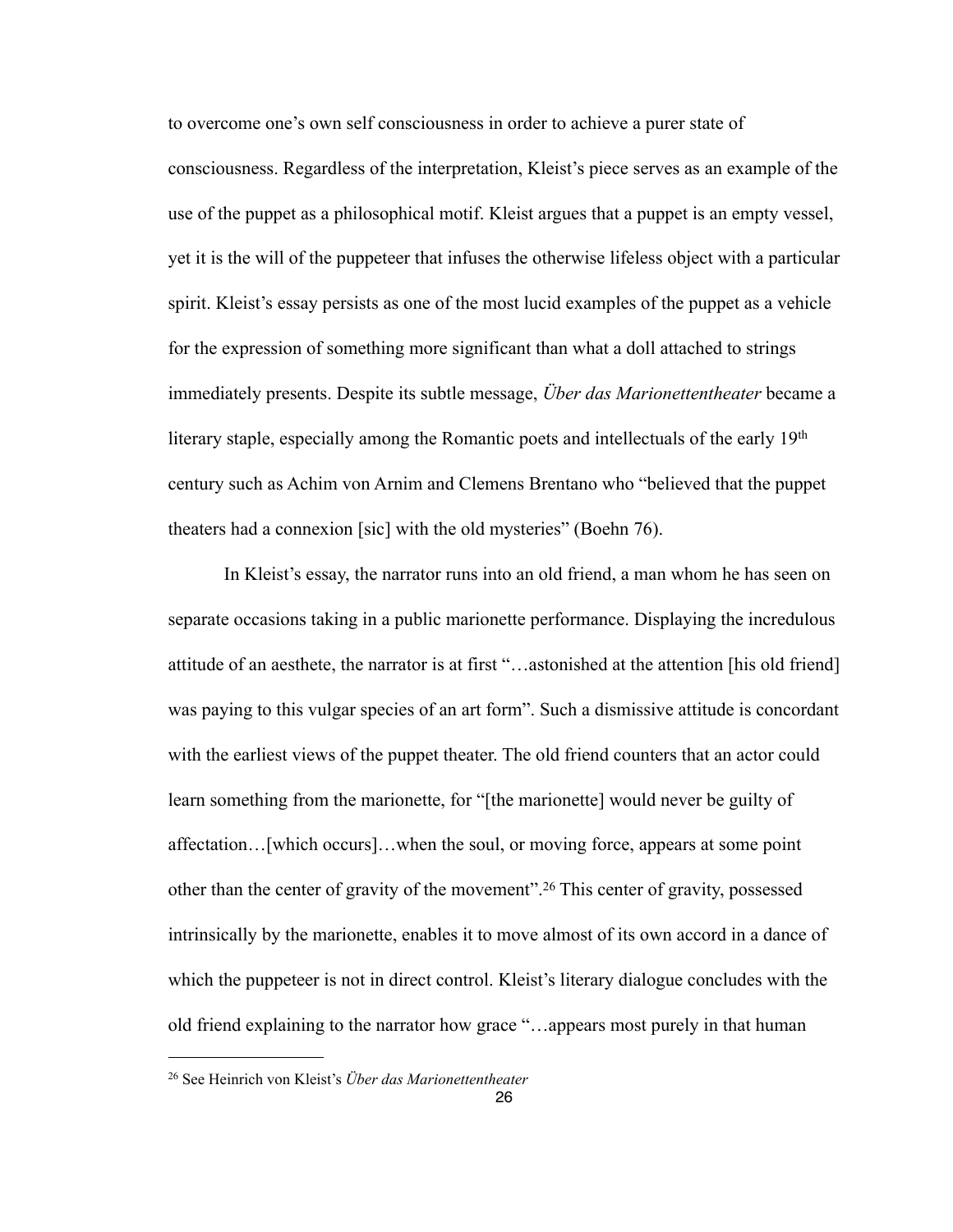form which either has no consciousness or an infinite consciousness. That is, in the puppet or in the god". Kleist implies that the rivalry between puppet theater and the "legitimate stage" contains philosophical implications. *Trying* to be graceful or genuine as the actor does shows a deficiency in *being*. The actor learns how to be graceful, but the greater his knowledge, the greater his inability. Kleist intimates that going beyond knowledge of grace is necessary to achieve gracefulness. For a human actor, this is impossible when relying solely upon knowledge. A puppet has no knowledge of grace or anything else, yet it is precisely its lacking that enables it to be graceful. Humans are conscious of their actions, but Kleist argues that it is this consciousness that inhibits an actor in form. Kleist uses the example of the marionette to illustrate how an utter lack of consciousness brings a performer closer to the reality they portray.

 Kleist argues that the freedom of the puppet allows it to explore the dark side of humanity, the taboos that would otherwise be off limits to an actor.<sup>27</sup> "The marionette is naught but the expression of the artist's idea; the actor is always a man, and only too often his personality seems to place an obstacle in the way of true expression of a thought" (Boehn 143). Puppets convey a personality all their own separate from the agency that moves them. While some actors are certainly capable of becoming an empty vessel, fully embodying the character they portray, a puppet is always so and requires no preparation. Kleist asserts that the puppet's lack of knowledge is precisely its strength. Imbue it with any emotion, attribute or disposition, and the puppet will not fail to become what was intended. It is not, however, due to any particular skill that it does so; rather, it

<span id="page-31-0"></span><sup>27</sup> Currell, 2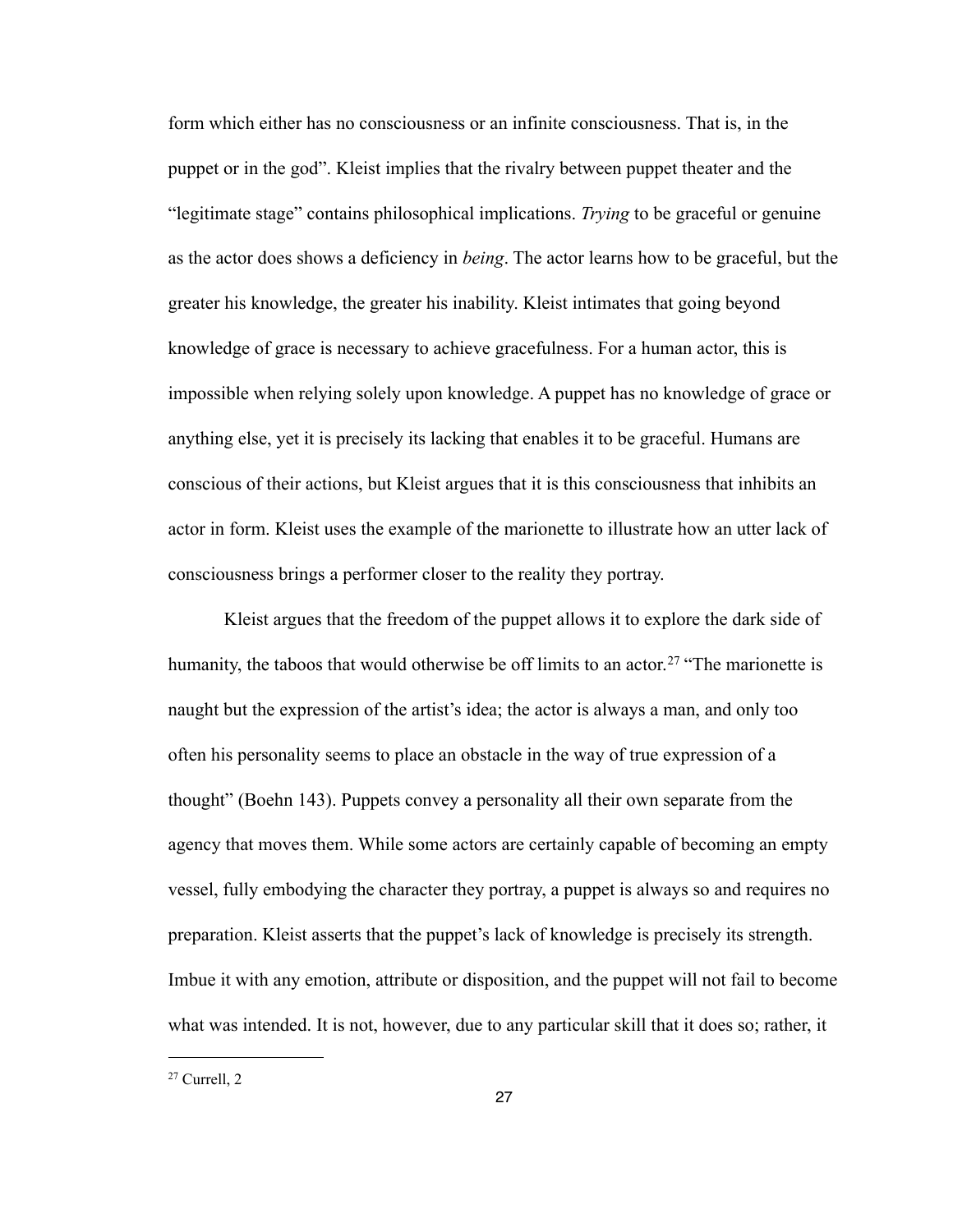is the puppet's infinite emptiness that makes it the perfect candidate for representation.

The puppet is free both in terms of its uninhibited representative ability as well as having

a personality all its own, animated by yet distinct from its operator.

 The English theater critic and innovator, Edward Gordon Craig (b. 1872 – d. 1966) is philosophically linked with Kleist in his assessment of puppet theater. However,

whereas Kleist considered both actors and puppeteers artists, Craig disagrees, writing:

Acting is not an art. It is therefore incorrect to speak of the actor as an artist. For accident is an enemy of the artist. Art is the exact antithesis of pandemonium, and pandemonium is created by the tumbling together of many accidents. Art arrives only by design. Therefore in order to make any work of art it is clear we may only work in those materials with which we can calculate. Man is not one of these materials. (55-6)

It is not that Craig disdains actors, only that he believes actors are incapable of making art. His essay entitled "The Actor and the Über-Marionette" begins with a quote from Eleonora Duse: "To save the theater, the theater must be destroyed, the actors and actresses must all die of the plague.["28](#page-32-0) For Craig, puppets and their theater might again come into fashion, evolving into something newly appreciated. This is evident as Craig continues:

There is something more than a flash of genius in the marionette, and there is something in him more than the flashiness of displayed personality. The marionette appears to me to be the last echo of some noble and beautiful art of a past civilization…all puppets are now but low comedians. (82)

A suitable replacement for the stage actor, Craig opines, would be what he terms the

*Über-Marionette*. Inspired by Kleist and by Nietzsche's *Übermensch*, the new

representative is "…a descendant of the stone images of the old temples…a rather

<span id="page-32-0"></span> $28$  Craig,  $54$  – This quote the author himself quoted from Eleonora Duse.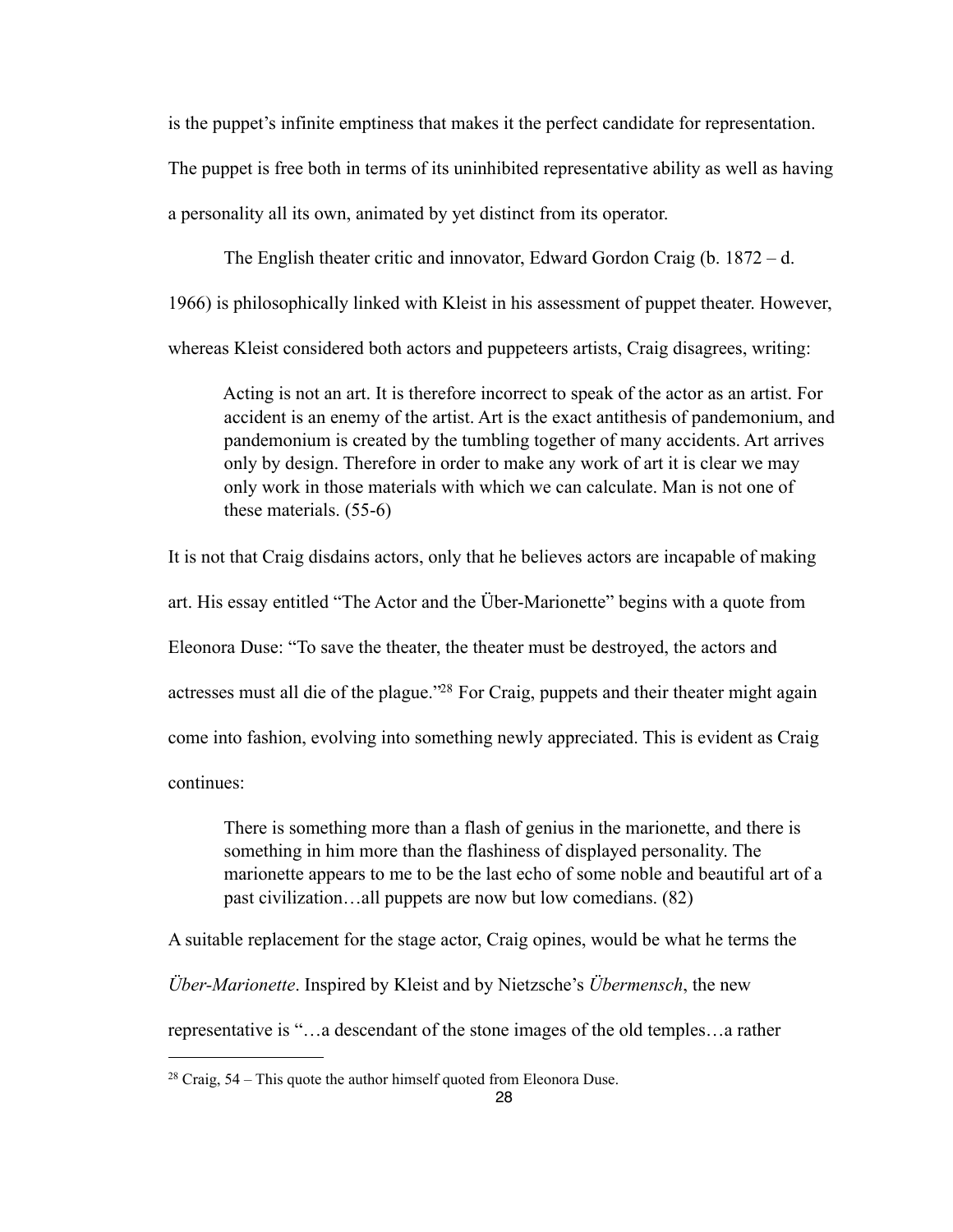degenerate form of a god" (Craig 82). Only such a character ideally represents the artist's thoughtful design. As opposed to the actor's attempt at the reproduction of life, the *Über-Marionette* strives to go beyond it.<sup>29</sup> Craig's views are a philosophical extension of Kleist's regarding the marionette's advantage over the live actor. Reinterpreting both Kleist and Nietzsche, Craig sees in the marionette not only a relic of a lost civilization, but a more faithful means of realizing the thoughts and conceptual aims of the artist. Rather than compete with life, the artist can move beyond it.

Moving on, a discussion of laughter is pertinent to any discussion of puppet theater. In his work, *Rabelais and His World,* Mikhail Bakhtin (b. 1895 – d. 1975) focuses on the nature of Medieval and Renaissance laughter in folk culture as directly contrasted to the seriousness of official culture.<sup>30</sup> While Bakhtin does not focus per se on puppet theater, he sees three important features of laughter: its universalism, its freedom, and its relationship to the people's unofficial truth.<sup>31</sup> This relates to the history of puppet theater in Germany as a mostly unsanctioned form of expression. Through his analysis of the works of Rabelais, Bakhtin conveys the power and importance of laughter for the average person during the Medieval to Renaissance periods with great implications for puppet theater.

Thus carnival is the people's second life, organized on the basis of laughter. It is a festive life. Festivity is a peculiar quality of all comic rituals and spectacles of the Middle Ages. (Bakhtin 8)

<span id="page-33-0"></span><sup>29</sup> Craig, 84

<span id="page-33-1"></span><sup>30</sup> Bakhtin, 5-6 – See his introduction

<span id="page-33-2"></span><sup>31</sup> Bakhtin, 90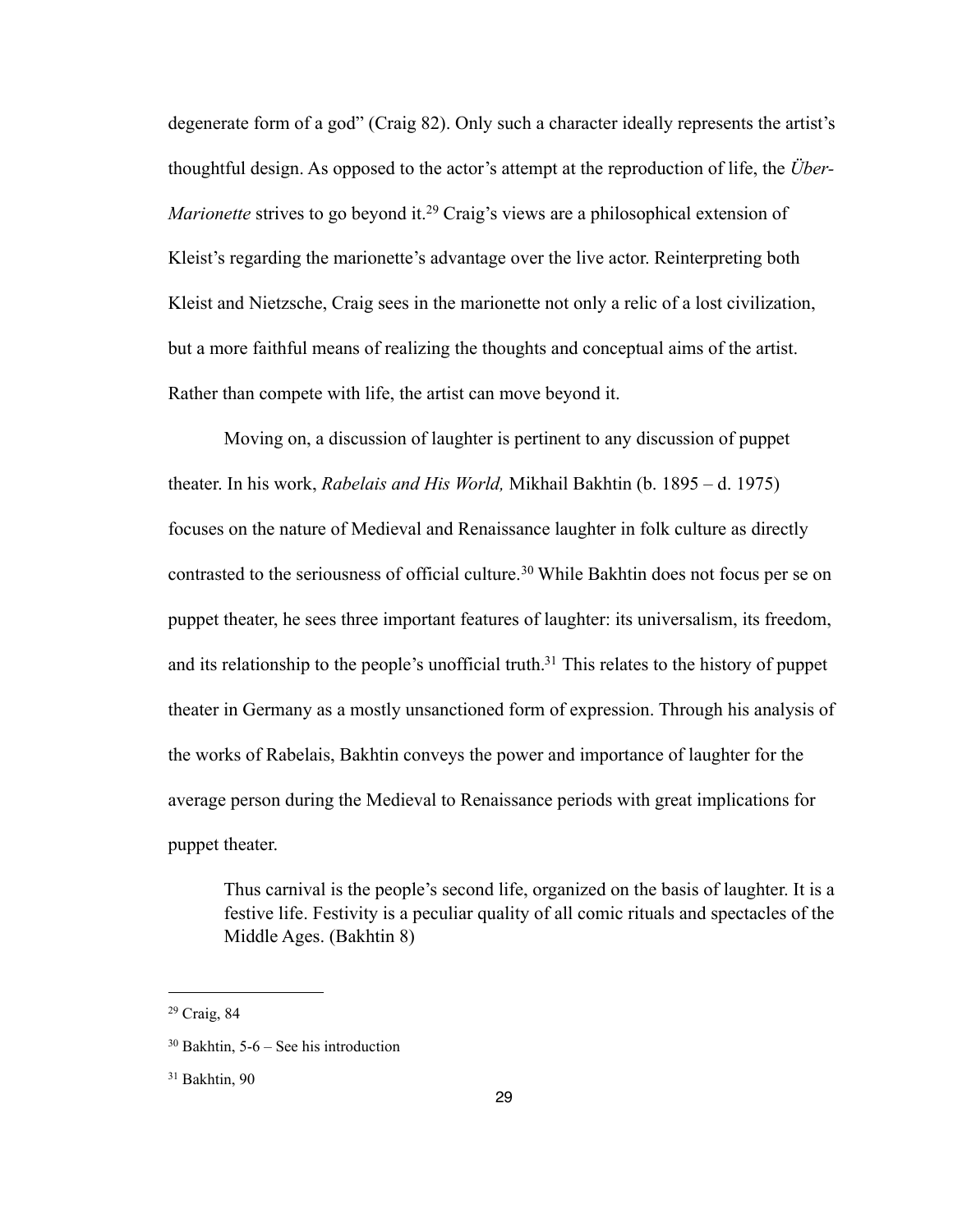Carnivals, festivals, and marketplaces were the temporary homes for the puppeteers, and it was in that setting that laughter held sway. Given the uncontrollable nature of laughter in its purest form, attempts to rein it in, corral it and make it respectable are synonymous with the history of puppet theater in the German-speaking world.

 Laughter is universal in that it mocks the very things the established order takes seriously. It makes exception neither for the lay world nor the sacrosanct. No theme, person or ideology is exempt from characterization or ridicule upon the puppet stage. Laughter is freedom, if fleeting, in that it provides a voice to the marginalized. Diverse audiences share common ground, while laughter gives those accustomed to drudgery a break from routine as well as an outlet for their frustrations. Laughter represents an unofficial truth, simultaneously exclusive and inclusive. It is exclusive in that it resists ownership of itself while paradoxically belonging to all members of society. Bakhtin argues that laughter in the centuries preceding the Enlightenment and the birth of Romanticism was universal in its object, was free to be oriented in such a way and served as the unofficial truth of the people. Counterbalanced with the official truth of the church, laughter in general and puppet theater in particular offered a form of sanctioned gaiety and ribaldry to ease the pressure of the prohibitive, strictly religious and ordered status quo.[32](#page-34-0) Similar to the fool, the puppet expects the audience to laugh, but implicit in his idiocy is a profound superiority, the freedom to say and do as he pleases. While the authorities may ridicule, censor or condemn it because of its lowness, it is precisely because of such lowly status that puppet theater was able to appeal to a universal

<span id="page-34-0"></span><sup>32</sup> Bakhtin, 88-90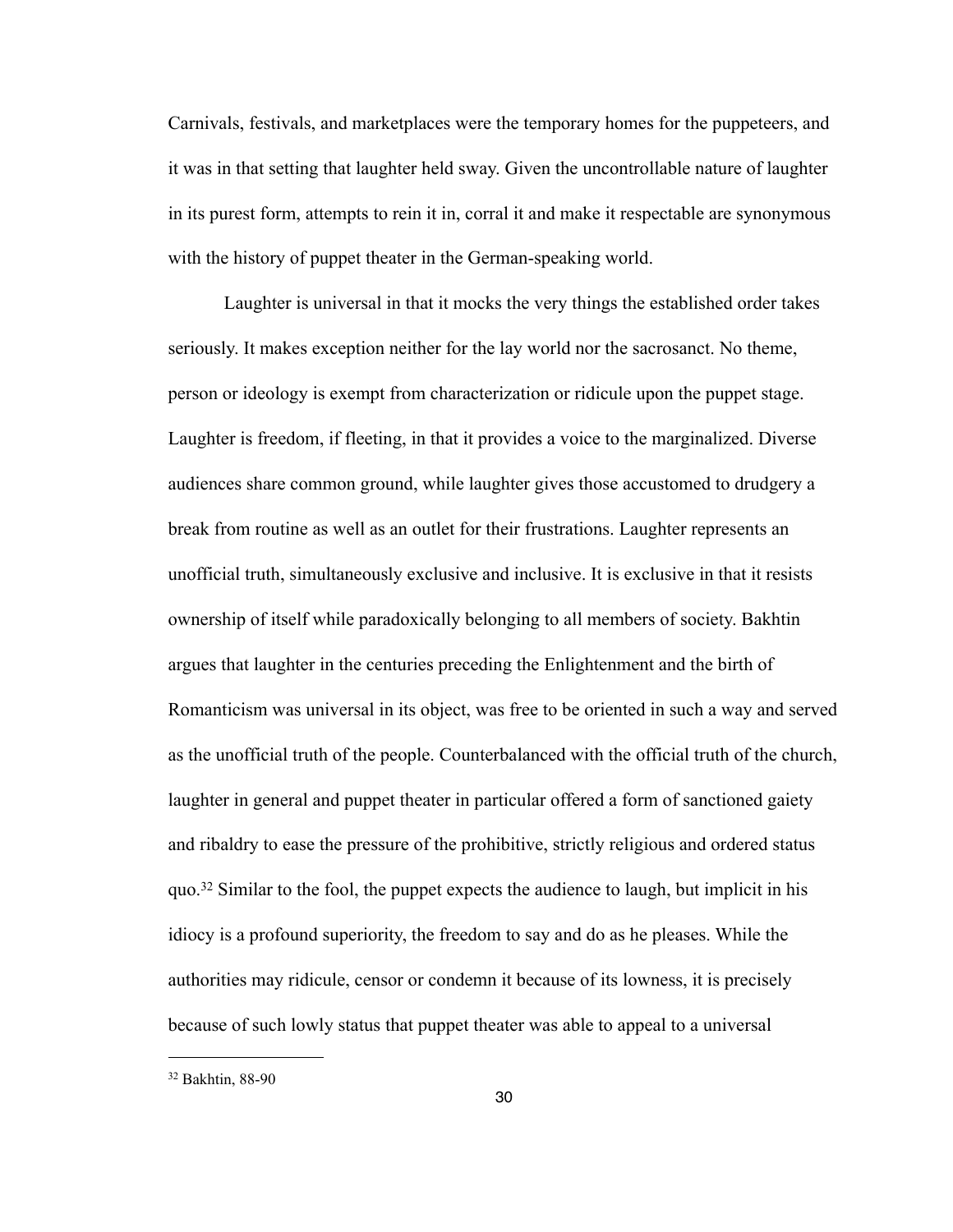audience, offering freedom – if only temporarily, while unofficially speaking truth to power. Puppet theater perfectly reflects Bakhtin's concept of laughter in folk culture in that it embodied an unofficial truth distrusted and censored by the authorities. Puppet theater brought elements of the carnivalesque and the grotesque as well as the presence of festivity to common audiences. Of all, laughter was the basis.

 The puppet is philosophically important in German intellectual history in its negative connotation, namely that it serves as a useful metaphor for demonstrating that human beings have no will of their own. This negative use of the puppet started with Plato and continued through select works of Arthur Schopenhauer, for whom the will was a tyrant. Like a puppet master, the will controls each individual, most of whom haplessly believe themselves to be acting of their own accord. Puppet theater as used in philosophy is not, however, all negative. Heinrich von Kleist described the virtue and grace of the marionette, a thing lacking consciousness. Because it has no consciousness, the marionette is free of all affectation and capable, like a god, of demonstrating true grace. Both the English critic Edward Gordon Craig and the Russian theorist Mikhail Bakhtin contributed to the philosophical discussion of puppet theater as well. Inspired by the Kleistian idea that the puppet's lack of consciousness places it closer to the infinite consciousness of a god, Craig combined it with Nietzsche's concept of the *Übermensch* and imagined a day when the *Über-marionette* would return to the stage and assume its rightful place as the purest embodier of an artist's ideas. Finally, while Bakhtin did not speak specifically of puppets, his philosophical discussion of laughter includes puppets. Like laughter, puppet theater is universal, free and the representative of unofficial,

31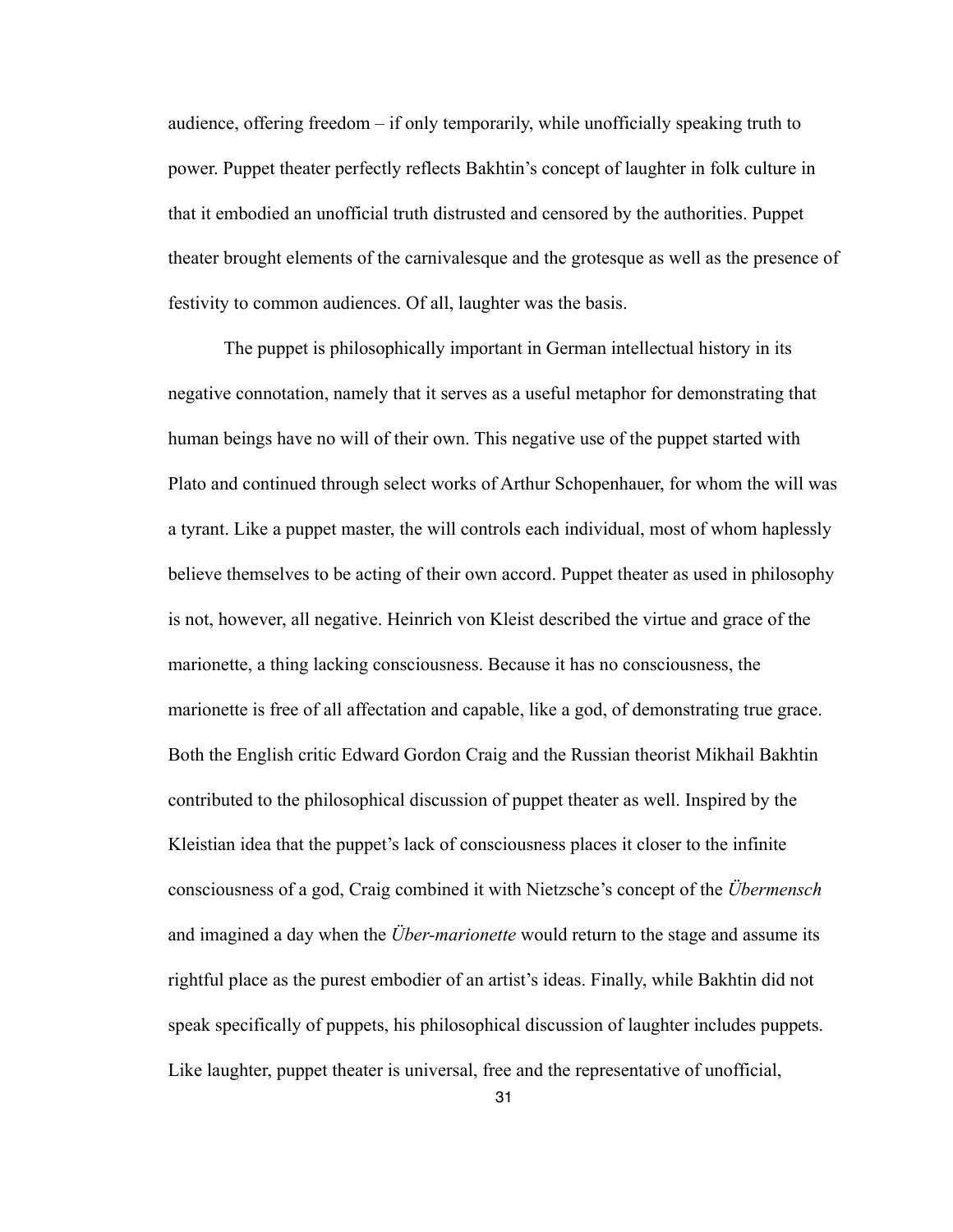unsanctioned truth. As an art form, it belongs to all yet is owned by none, hence its philosophical significance.

## LITERARY SIGNIFICANCE OF PUPPET THEATER

 Puppet theater reflects Germany's long experience of religious intolerance, class struggle, censorship, and political disappointment. A major aspect of its socio-economic reality from the Middle Ages through the period of Romanticism was its association with the poorer classes. Philosophically speaking, questions often posed by German thinkers including those of free will, the nature of representation, and the tragedy of existence reflect a particular experience of reality. Kleist's famous essay as well as *Die Nachtwachen des Bonaventura* – published anonymously in 1804 – are characteristically Romantic literary works with philosophical implications that include puppetry as a thematic element. Most famously, Goethe's *Faust* revisited an older work played out frequently through preceding centuries upon the puppet stage. Goethe, it is known, witnessed and was inspired by the performance of the Faust puppet play. Theodor Storm's *Paul the Puppeteer* stands as an excellent example of puppet theater as motif in a German literary work. The literature inspired by puppet theater in turn helped the evolution of puppet theater from low, popular culture into a highly regarded art form.

*Die Nachtwachen des Bonaventura* bridges the discussion of the philosophical and the literary as it applies to puppet theater. In the story, the protagonist encounters a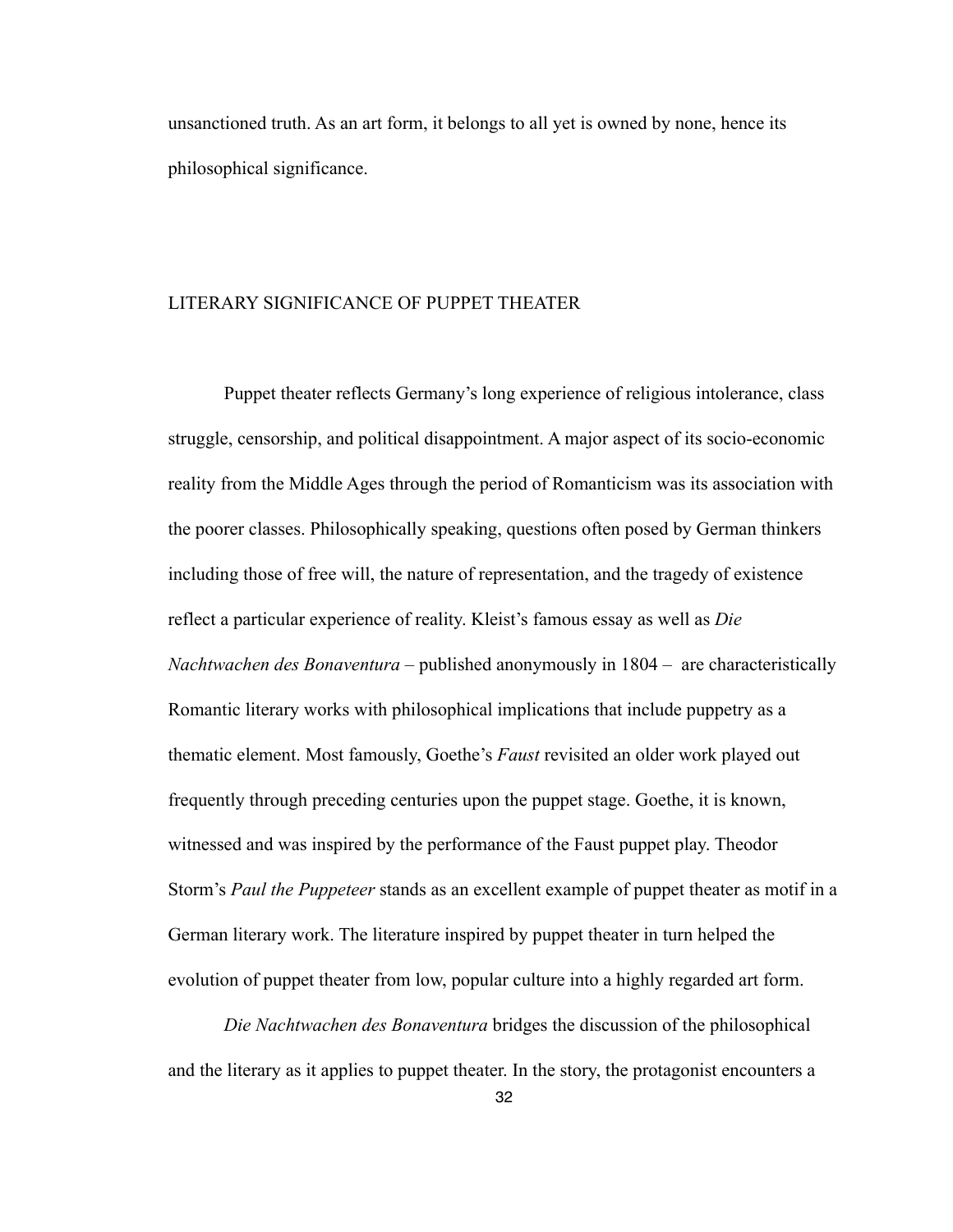puppeteer who hires him as his clown, the previous one having "died laughing". The two immediately set forth and perform a puppet show in which Judith decapitates Holofernes thereby causing such uproar among the audience that they storm the residence of the local bailiff to demand his head. In defense of the bailiff, the clown implores the crowd to be reasonable. A wire controlled the puppet king's head, the clown explains to the bloodthirsty mob, and his hand controlled the wire. Beyond this point, the "governing power no longer can be determined" (Bonaventura 225). The narrator informs the people that they too, like the marionette, have strings attached. Freedom, it seems, is not what they think it is; it is only the perception of it – or lack thereof – that moves them to act, however unreasonably. The innocuous yet inflammatory spectacle of pantomimed decapitation is no mere literary invention but was a popular aspect of certain puppet plays as far back as the  $15<sup>th</sup>$  century.<sup>33</sup> In Hamburg in 1472 a public announcement proclaimed the upcoming performance of *The Public Beheading of the Virgin Dorothea*, a grotesque exhibition of puppet theater greatly enjoyed by the marketplace denizens.<sup>[34](#page-37-1)</sup> The ability to stir the passions of an uneducated audience seems to validate the censorship handed down by authorities in some localities. In *Bonaventura,* puppet theater plays only a minor role, a literary representation of a philosophical motif. This is to say that *Bonaventura* as a literary work reflects the philosophical predicament of mankind, namely that humans ultimately have no control over their actions.

<span id="page-37-0"></span><sup>33</sup> See Joseph, 115

<span id="page-37-1"></span> $34$  Joseph,  $115$  – Evidently, the popularity of this performance – besides the spectacle of pantomimed death – was due to the ever-changing and elaborate methods by which "Dorothea" lost her head.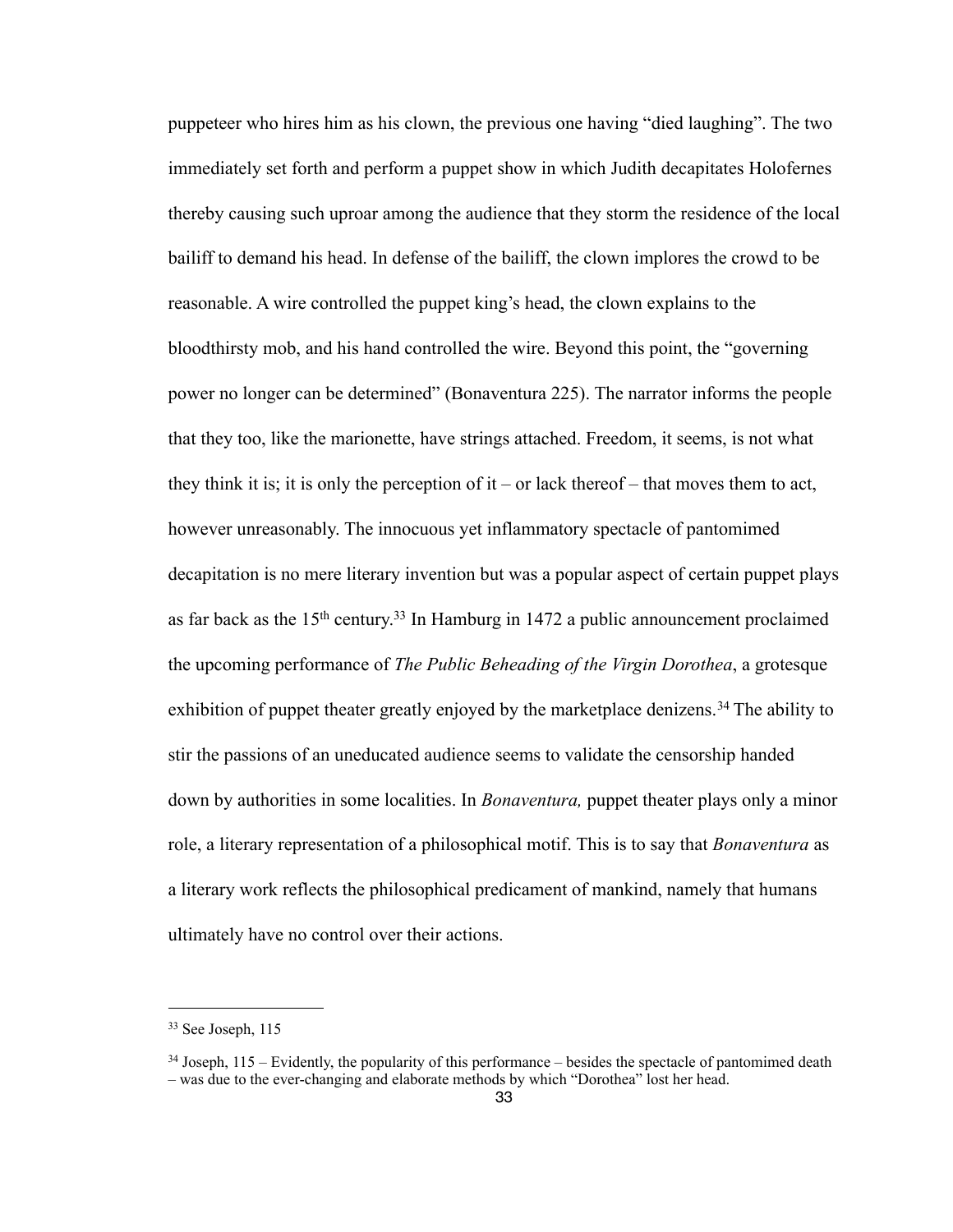While philosophy and literature intersected in *Die Nachtwachen des Bonaventura*  with puppetry as a thematic vehicle, puppet theater helped to influence the greatest German poem ever written. In the year 1587 the Frankfurt-based publisher Johann Spies put to print the *Historia von D. Johann Fausten.*[35](#page-38-0) Only six years later an untimely death would befall Christopher Marlowe, and in the year 1604 his own *The Tragical History of Doctor Faustus* was published in England. It is a matter of some debate, then, as to which came first. Clearly, the date of the German publication precedes the English, but matters become complicated. The Faust story in the German world was, before its printing, a familiar part of the puppet players' repertoire just as Marlowe's tragedy graced the stage before his death. Hedderwick, introducing *The Old German Puppet Play of Doctor Faust* argues that

 A puppet-play of "Faust" appears to have been not only well known but actually to have entered upon its decline, in [England], before we hear anything of the Puppet-play in Germany. The precise date when "Faust" was transferred from the theater to the booth may now be impossible to ascertain. (xxix)

Johann Wolfgang von Goethe (b. 1749 – d. 1832) was inspired by both versions of the story to craft his own *Faust*. Goethe confirmed his fondness for puppet theater in his memoirs *Wahrheit und Dichtung.*[36](#page-38-1) Hedderwick also claims that Goethe "is the only German critic who appears to have formed a just estimate of Marlowe's genius from his *Faust*" (xlviii). The influence puppet theater had on Goethe is further evidenced by the fact that he wrote plays during the *Sturm und Drang* period for puppets and actors.<sup>37</sup> One

<span id="page-38-0"></span><sup>35</sup> Currell, 14

<span id="page-38-1"></span><sup>36</sup> Hedderwick, xvi, xvii & Jurkowski, 251

<span id="page-38-2"></span><sup>37</sup> Jurkowski, 250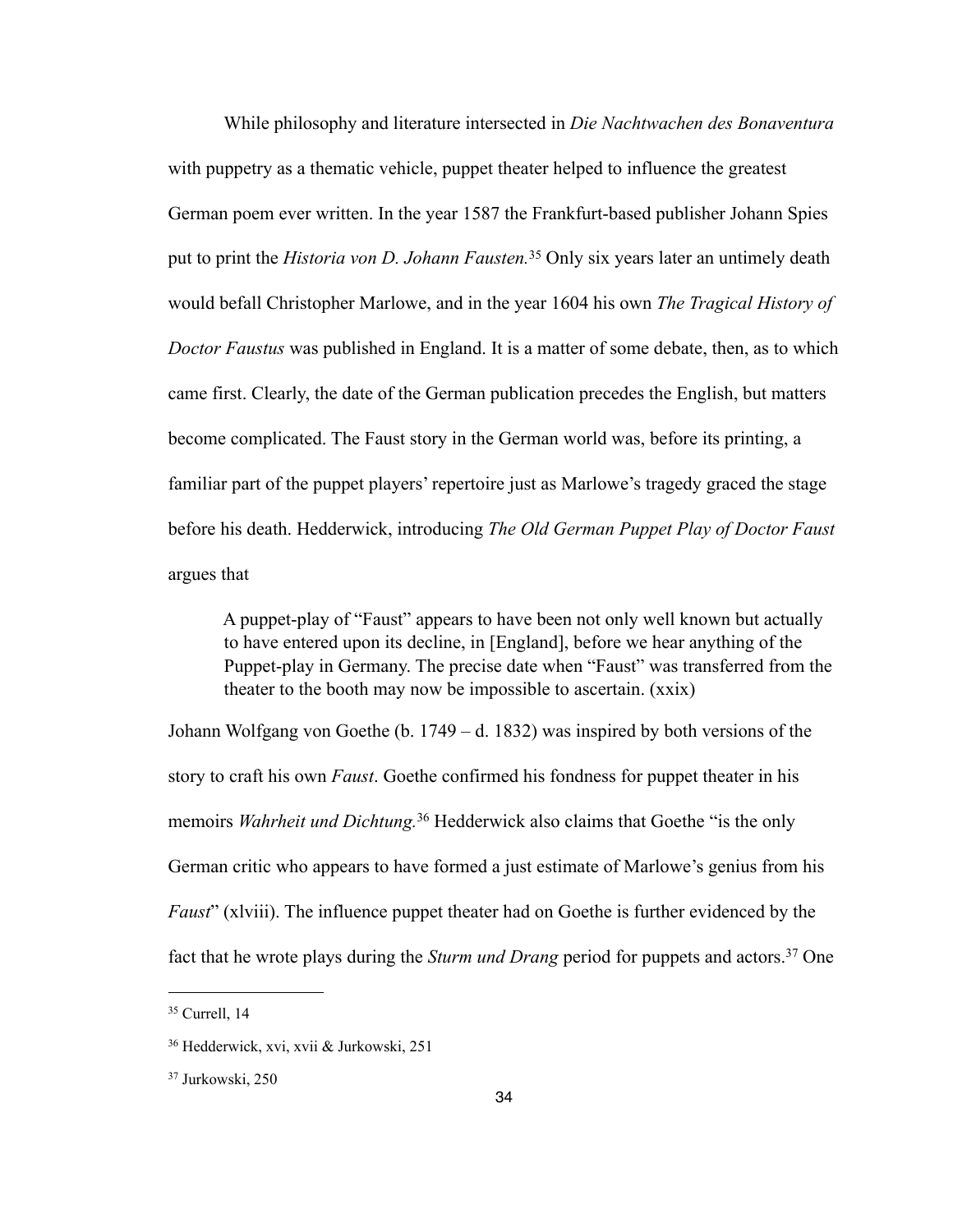such work, *Hanswursts Hochzeit,* written between 1774-5, satirizes overly-formalized social mores, with the ageless buffoon Hanswurst as the mocking protagonist.<sup>[38](#page-39-0)</sup>

 "In 1781 Goethe got a shadow theater built in Tiefurt, he himself and [Friedrich von] Einsiedel (author, lawyer, b. 1750 – d. 1828) preparing the *libretti* for the performances" (Boehn 115-6). Boehn goes on to say that, although there is no comparing the puppet-play of Doctor Faust with the majesty of Goethe's tragedy, the puppet performances of the piece garnered the largest audiences.[39](#page-39-1) Hedderwick accredits to the German writer Karl Simrock the statement that "next to Goethe's "Faust", amongst all the poems to which the Faust saga has given birth, the old "Puppet-play" has the greatest merit" (Hedderwick xiv). The theme of a pact with the devil may be a universal concept in the Western world dating back to ancient times. Hedderwick makes no claim as to this original source, but does state

That the German Puppet-play was either directly or indirectly derived from Marlowe's tragedy; and further, that nearly every change that took place in the representation of "Faust", upon the stage in England, was followed by a corresponding change in Germany. (xxxi)

He adds that, "for its preservation we are indebted to Germany" (Hedderwick xiii). Whatever the origins of the Faust myth may be, puppet theater versions undoubtedly had a profound effect on Goethe. Entertaining and inspiring him, the old puppet play is at least partially responsible for his *Faust*. Goethe's timeless poem stands as the best example of the influence puppet theater had on German writers.

<span id="page-39-0"></span><sup>38</sup> Williams, 140

<span id="page-39-1"></span><sup>39</sup> Boehn, 70 – Theodor Storm fictionalizes this claim in *Paul the Puppeteer*, as it is the puppet play of Doctor Faust that Tendler first performs.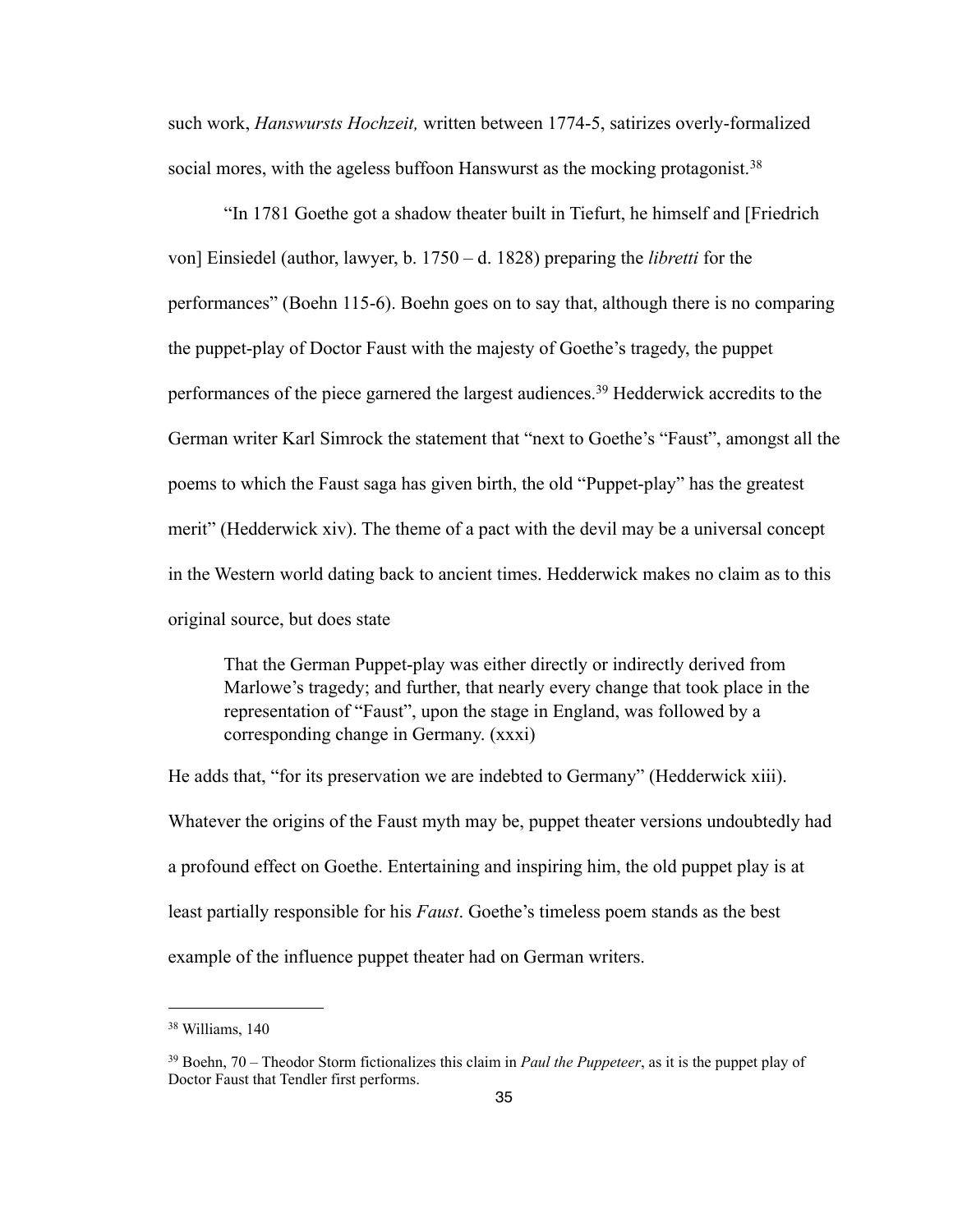Whereas Goethe took inspiration from puppet theater for his *Faust,* the most effective use of puppet theater as the dominant theme in a novella is Theodor Storm's *Paul the Puppeteer*. This novella from 1874 fictionalizes the life of Geisselbrecht, the ubiquitous puppeteer who figures prominently in both history and fiction. The character Joseph Tendler, a traveling puppet player from Munich whom Storm modeled after Geisselbrecht is the central character of this story.<sup>40</sup> As with other works by Storm, there is a deeper significance that touches on the social changes during the transitional period of the late 19th century. In the novella, Storm masterfully reflects the reality of the changing socio-economic order in Germany of the *Gründerjahre*. At an interpretive level, the story portrays the beginnings of the institutionalization of puppet theater, looking at a player who represents the last of a kind – the traveling showman. As the title character, Paul recounts to his apprentice his encounter with the puppeteer Tendler – Storm's familiar story-within-a-story framing device. Paul describes the old guild where the performance took place, a literary allusion to the old, dying world.

The guild had shrunk to just three members…the old two-storeyed [sic] house was neither lived in nor used by anyone; wind-shaken and run-down, it stood there between the well-kept neighboring houses. (Storm 82)

With frequent references to some of the more well-known characters, plays and the general nostalgia associated with it, Storm infuses his story with an accurate reflection of puppet theater in Germany. "A glance at the stage took me back a thousand years" (Storm 84) recounts Paul, the narrator, an indication of the rich history of puppet theater in the German-speaking world and the collective memory of it. Timeless characters and stories

<span id="page-40-0"></span><sup>40</sup> Joseph, 121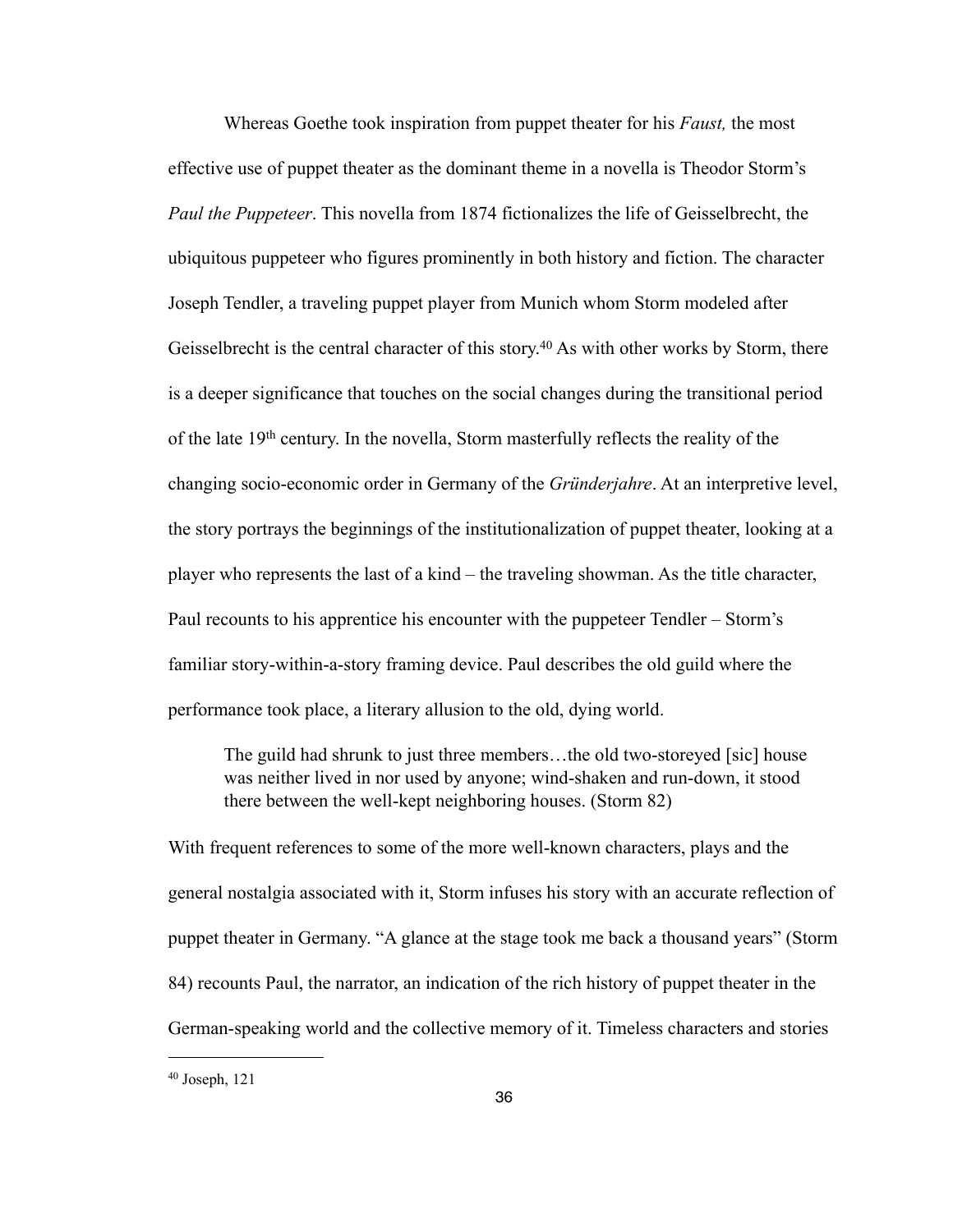– all with historical antecedents – receive a mention as the narrator tells of his childhood experience with the puppet theater: Kasperle, Hans Wurstl, and *'Doctor Faust's Journey to Hell'*. Storm's novella intertwines a specific feature of German cultural history, puppet theater, with the larger narrative of the *Gründerjahre*. Storm effectively weaves historical elements of puppet theater into his novella. They function as a literary motif in the story and serve to indicate the changes in German society during Storm's time.

 Storm hints at the philosophical and sociological implications of puppet theater, alluding to Kleist when the narrator recalls that "…there was uncanny life in these small figures" (84-5). Remembering the precarious social position of the traveling puppet players through the centuries in the German-speaking world, Storm crafts his story intending to portray the traveling show-people as truly respectable, who save their money and take care not to offend their patrons.<sup>41</sup> The narrator speaks of old Tendler, a characterization of Geisselbrecht, as being "…tired of traveling; indeed, since it had exposed him to the danger of being confused with the worst vagabonds, his long for a settled home had only grown stronger" (Storm 115). Storm remarks on the entirety of puppet theater in the German world, describing performers as people seeking a place in society, traveling only because they could not find a home. Just as old Joseph Tendler wearied of constant traveling, Germany, too, in the mid to late 19<sup>th</sup> century was a land in need of definition. At the threshold of a national identity and industrialization, Germans could not hold onto the old world but still felt anxious about embracing a new one.

<span id="page-41-0"></span><sup>41</sup> Storm, 102 – Within the story, the narrator remembers his father commenting on the respectability of the Tendlers – the puppet players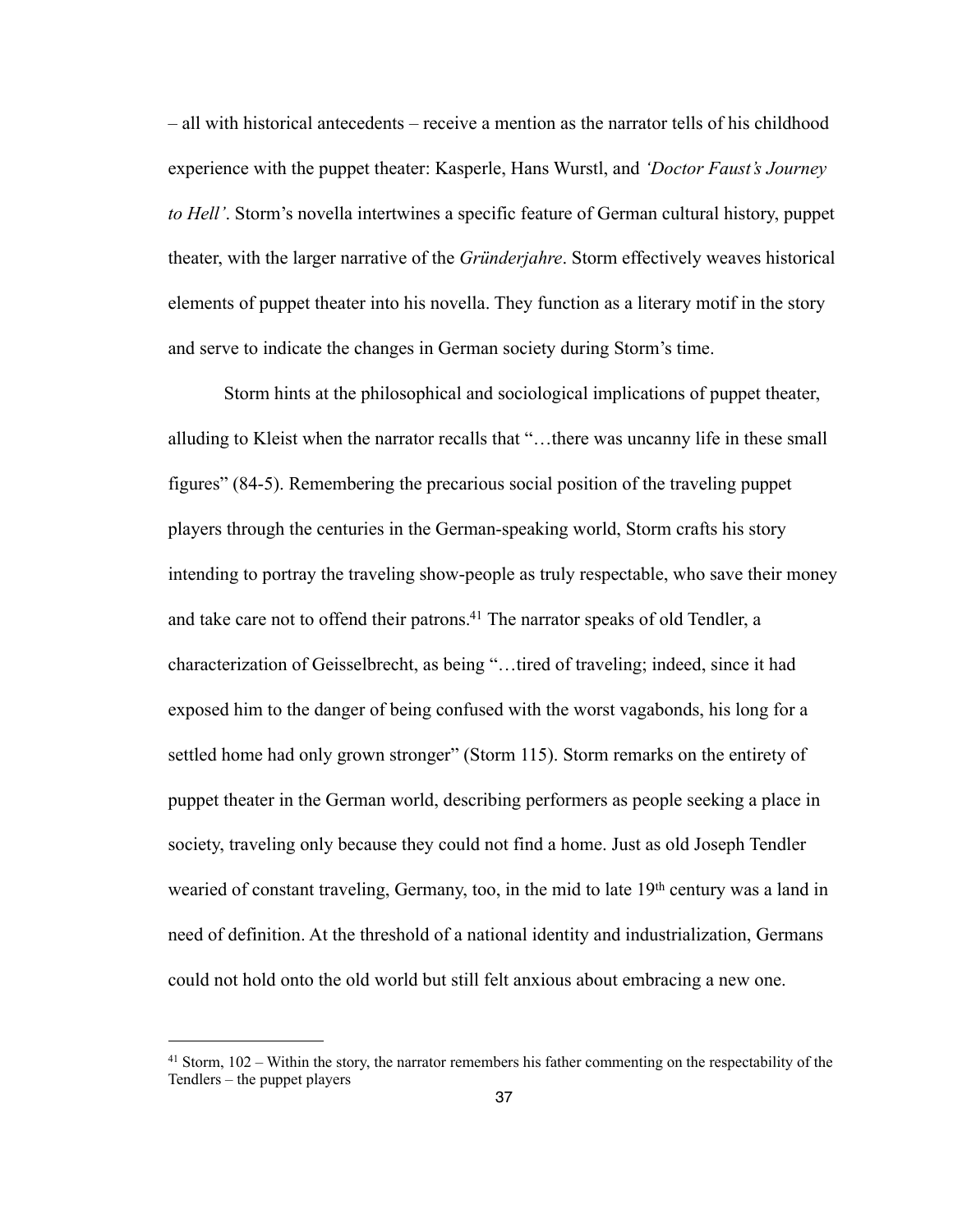By the late 19<sup>th</sup> century, puppet theater had evolved from a nomadic,

carnivalesque spectacle into an established cultural attraction. Further institutionalization would occur throughout the 20<sup>th</sup> century. From the academic world to the mass dissemination made possible by television and film, puppet theater continued to be an important aspect of popular culture while reaching a more refined audience in the universities. The Romantics developed their concept of folklore in Germany in the early 19th century, and puppet theater fit their designs perfectly. This led to a division between high and low or popular culture in Germany. Jurkowski speaks directly about the unique bridge between the two cultures in Germany:

The most notable modification in the relationship between high culture and popular culture happened in Germany...The first was the general belief in folklore as the probable basis of German national culture, a belief which created a better climate for puppet theater. (250)

This statement provides a summary of the cultural evolution of puppet theater in Germany throughout its history into the 20<sup>th</sup> century.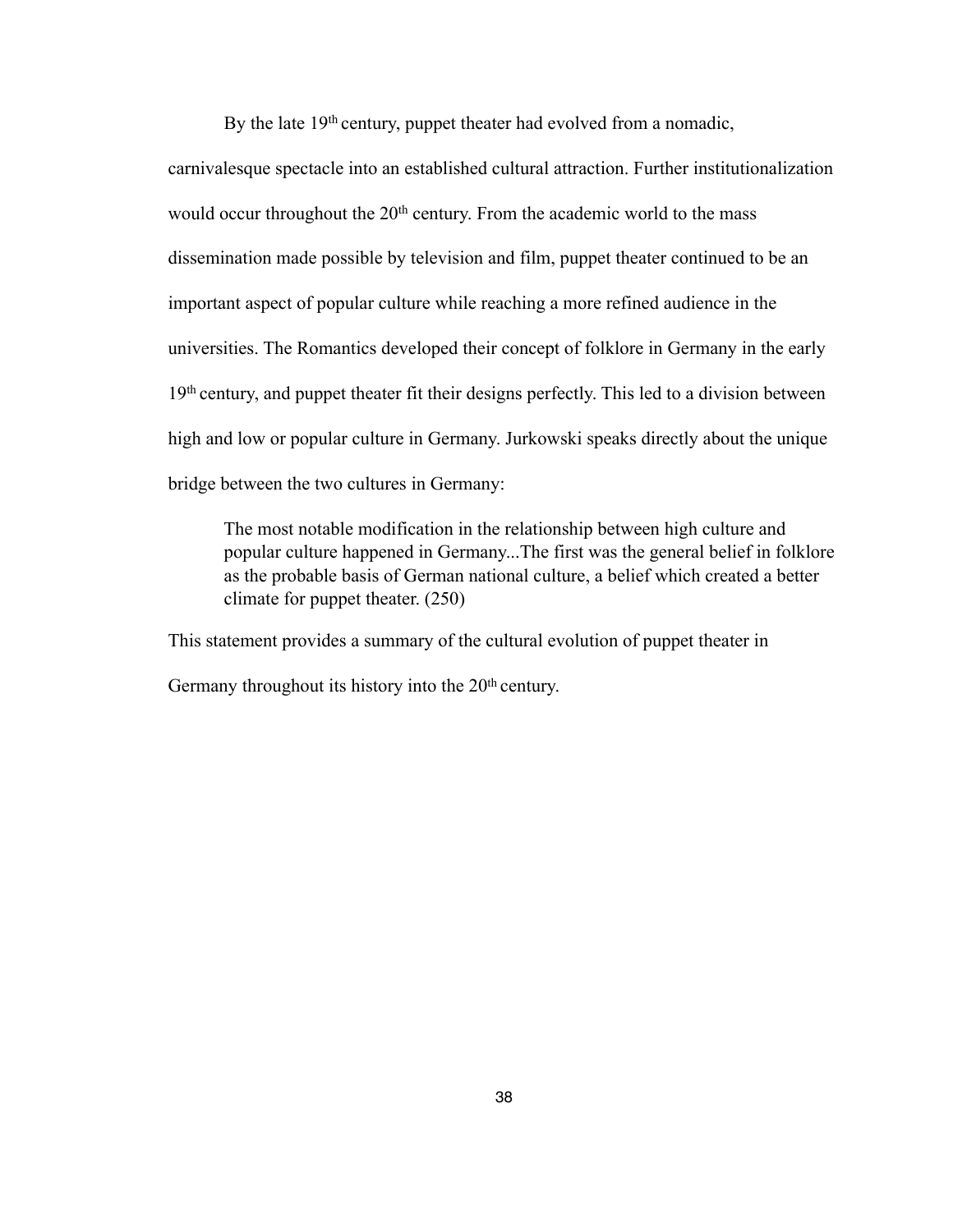## PETER SCHUMANN AND THE REBIRTH OF RADICAL PUPPET THEATER

Peter Schumann, a German-born resident of Vermont, has spent almost the entirety of his professional artistic life creating masks and larger-than-life puppets while focusing on political agitation. Peter Schumann is no mere entertainer, but rather an artist. The difference between art and entertainment is a theory, an ideal to which the creator of the work aspires. In the opinion of Stefan Brecht, son of the German didactical playwright and artist Bertolt Brecht, Peter Schumann is one of the great artists of the 20th century. Stefan Brecht (b. 1924 – d. 2009), himself a poet, critic, and theater scholar, believed Schumann to be one of the few artists to successfully implement the theories of the theater developed by his father, Bertolt Brecht. Unifying and popularizing the methods of Epic Theater, which included near-journalistic succinctness and Greek-like choruses, Bertolt Brecht held that an audience should never lose sight of the fact that it is watching a play. Theatrical illusion, while evincing the dramatic, leads to escapism which does not inspire the audience to politically change their reality. Changing the views of the audience is or should be, according to Bertolt Brecht and later Peter Schumann, the aim of art. The function of art, according to the literary critic Walter Benjamin, is always political the instant it ceases to serve ritualistic needs.[42](#page-43-0) Peter Schumann is paradigmatic as an artist in the Brechtian tradition because he has successfully implemented the method of 'alienation' into his puppet shows.

<span id="page-43-0"></span><sup>42</sup> Benjamin, section IV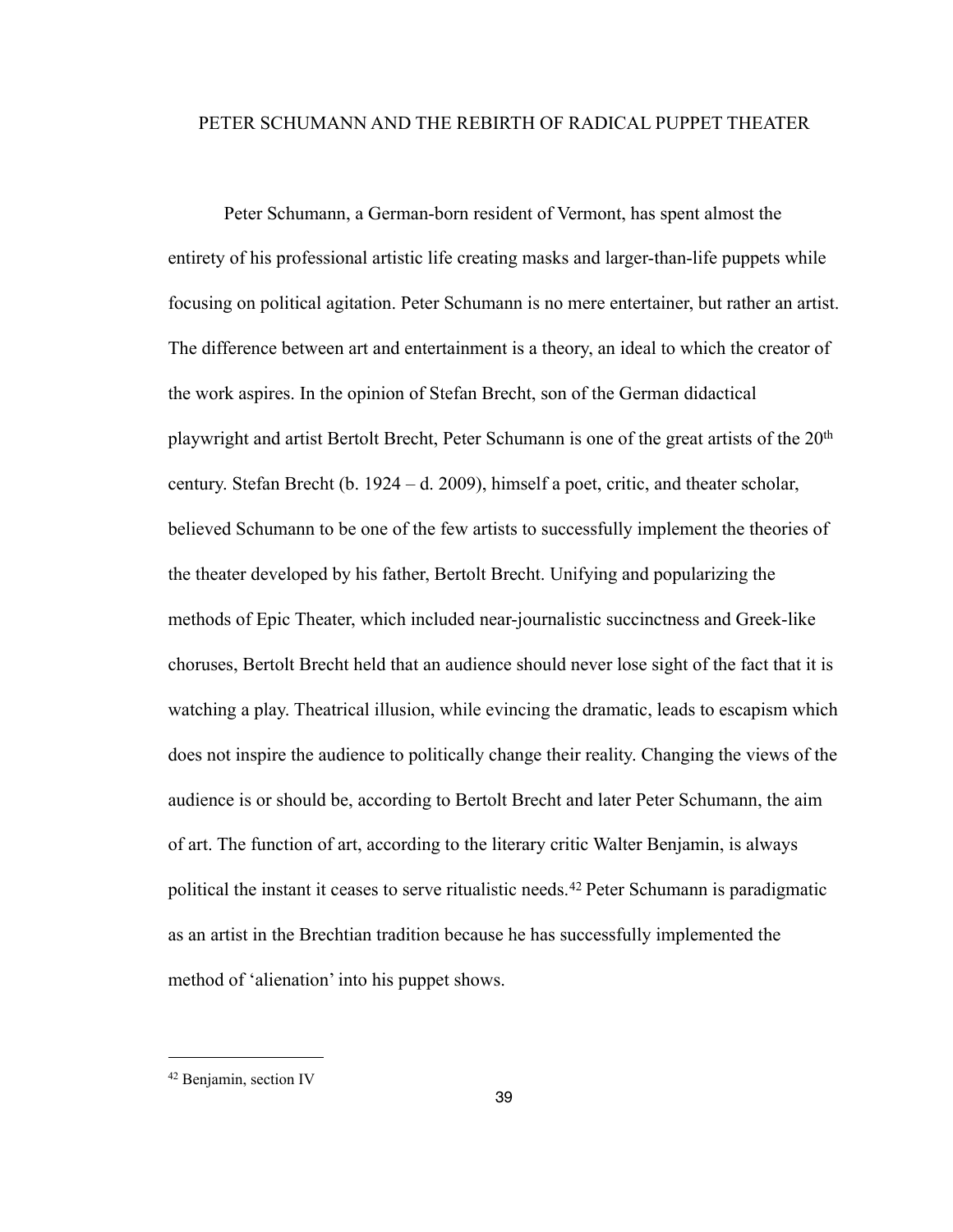Born June 11, 1934 in Silesia, Peter Schumann is first and foremost an artist. He has honed his craft for more than fifty years, at first in Germany from the mid 1950s until 1961, at which time he emigrated to the United States. Stefan Brecht, son of Bertolt Brecht and Helene Weigel, in his two-volume tome *Peter Schumann's Bread and Puppet Theater*, perhaps best describes Schumann and his work, saying,

[He] is one of the great artists of this century…He has invented a magnificent new medium, the 'live puppet' show or 'puppet masque'. He has been one of the few directors to develop and consistently to use 'alienation'. He has dealt with the issues of his age. His work – moral theater – is a major statement from the Left and presents the interest of an effort to carry on a large enterprise outside of the money economy. (Stefan Brecht preface)

The assertions made by Stefan Brecht highlight the artistic efforts made by Schumann to create radical puppet theater in the Brechtian context. Schumann's work eschews trite sentimentality, and his public performances are not pasquinades. While he represents the evolution of German puppet theater, Schumann's work draws from pre-historical antecedents of shamanism and ritual. He tries to make art that serves a real function in human life rather than exist in a rarefied enclosure, a controlled commercial venture serving the tastes of the elite or appealing only to the base instincts of the masses.<sup>43</sup> This is not to say that Schumann does not recognize the value of the marketplace puppeteer whose hand moved the Kasperle puppet to the delight of the onlookers. Of paramount importance to Schumann is the purpose puppet theater serves and for whom it is intended. This aligns him more with the nomadic puppeteers of medieval culture and

<span id="page-44-0"></span><sup>43</sup> Ryder, 1 – Summarizing a quote from an earlier interview cited in this text.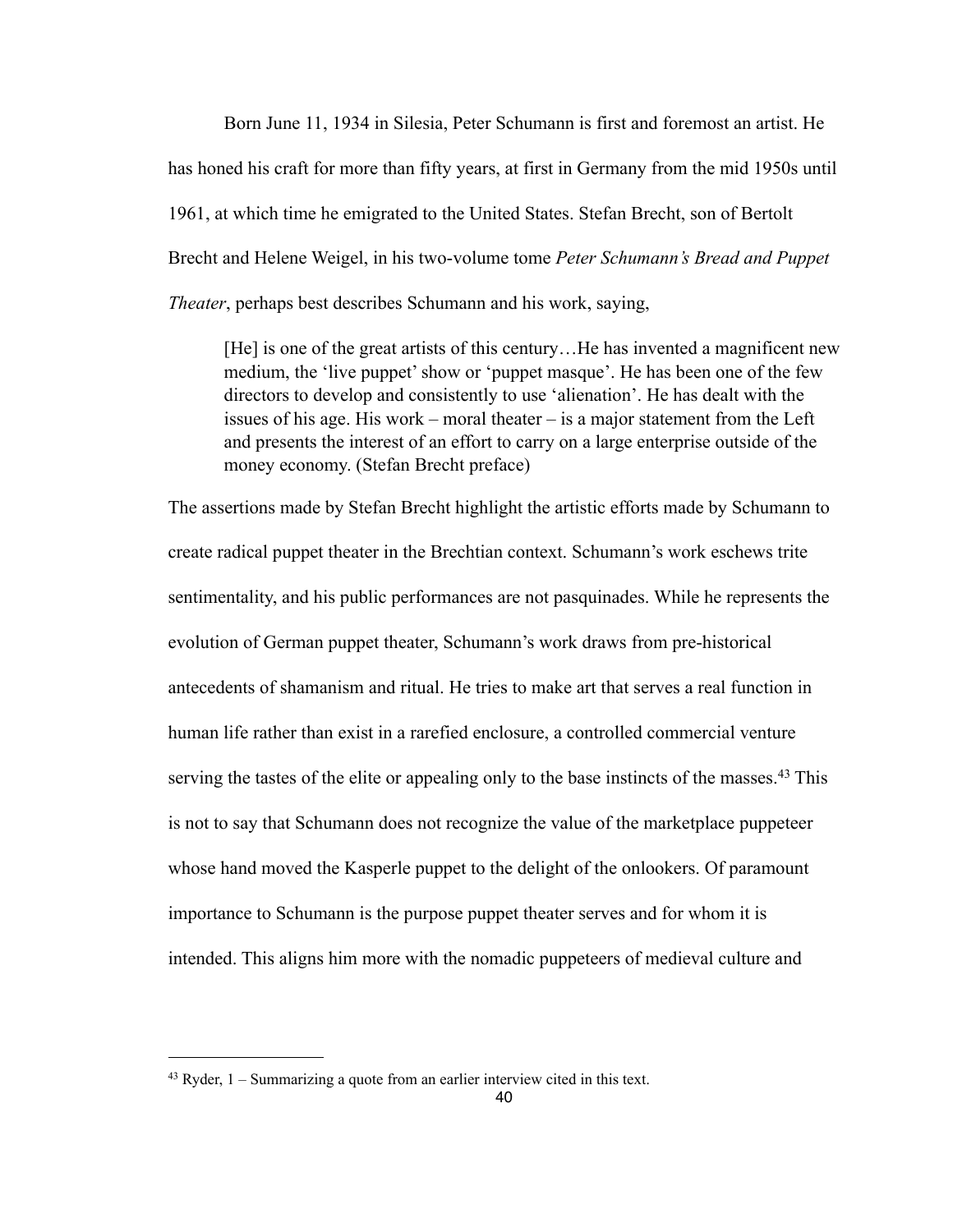their art rather than with the status-seeking puppet players of the late 18th and 19th centuries[.44](#page-45-0)

Schumann takes great care to manifest his ideal not merely in his productions but in his life as well. Schumann's artistic raison d'être is as simple as it is profound, aiming for "…the spiritual regeneration of the Germans and ultimately all mankind" (Stefan Brecht 19). His ambitious pursuit is better understood within the context of how he defines puppet theater. Writing in *The Drama Review* in an article entitled The Radicality of the Puppet Theater, he states:

Puppet theater…is…by definition of its most persuasive characteristics, an anarchic art, subversive and untameable [sic] by nature, an art which is easier researched in police records than in theater chronicles, an art which by fate and spirit does not aspire to represent governments or civilizations, but prefers its own secret and demeaning stature in society, representing, more or less, the demons of that society and definitely not its institutions. (Schumann 75)

Combining Schumann's own pronouncements with the views of Stefan Brecht, his work is moral, spiritual, and anarchistic in the sense that it does not aim to represent the institutionalized culture – the antithesis of the direction puppet theater took during the preceding centuries – but represents people and an ethos of the decentralization of political, economic, and spiritual power.

 Paramount to Stefan Brecht's exploration of Peter Schumann's *Bread and Puppet Theater,* the performance vehicle Schumann founded in New York City in 1963, is Schumann's use of the *Verfremdungseffekt.* Stefan Brecht's father, Bertolt Brecht, developed this theory during the first half of the  $20<sup>th</sup>$  century. Schumann notes five

<span id="page-45-0"></span><sup>44</sup> Stefan Brecht, 22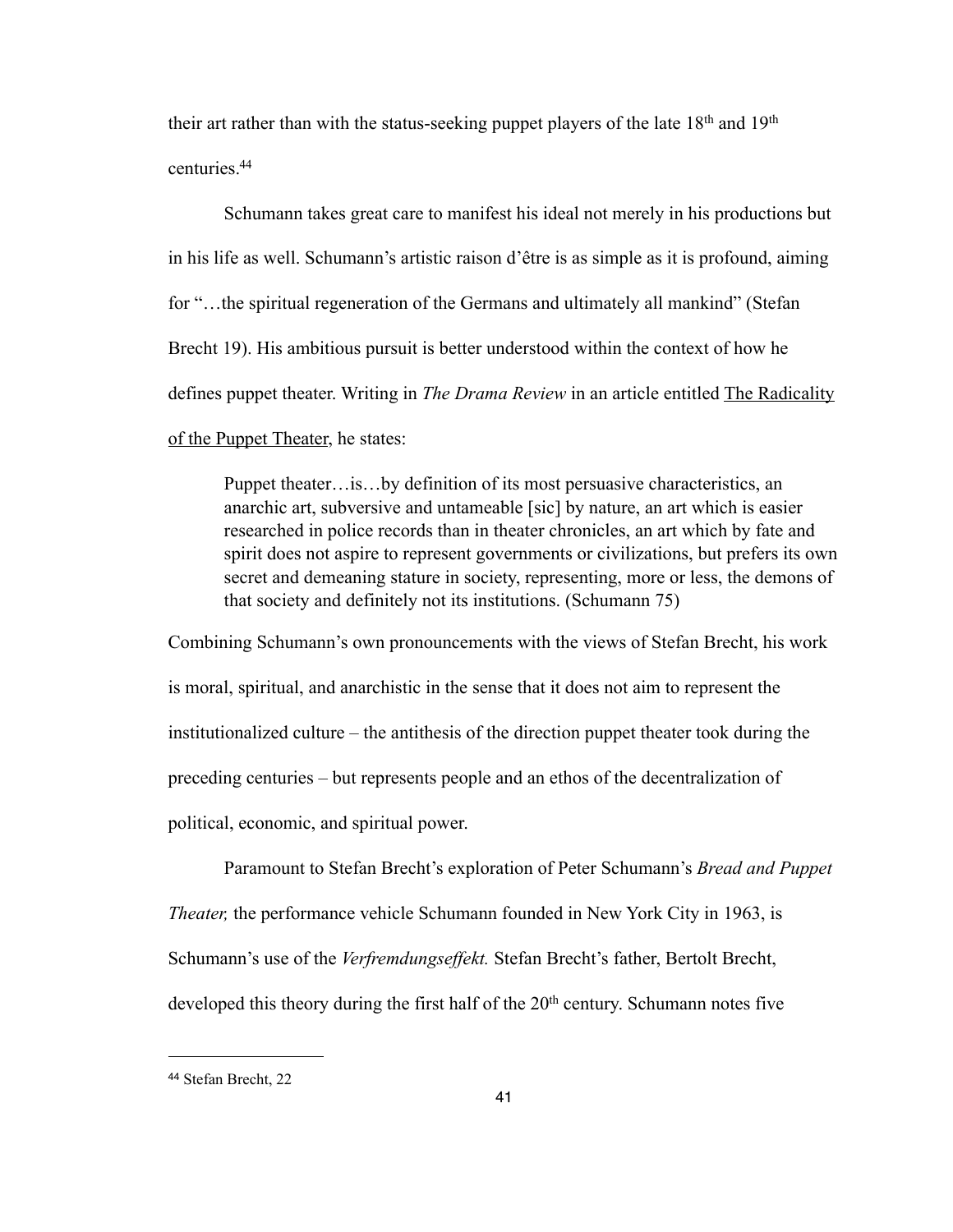aspects that free puppet theater from the limitations of theatrical representation: freedom from seriousness; redefinition of language; the evolution of acting; music as music; and puppet theater as sculpture.<sup>45</sup> Especially as the five aspects relate to the theoretical framework developed by Bertolt Brecht, they form a picture of Schumann's artistic vision – unconventional and anti-materialist in both theory and practice.

 At its core, Schumann's puppet theater tries to create a dialogue between society and the individual struggling within it. According to Schumann, puppet theater is exempt "…from the seriousness of being analytically disciplined and categorized by the cultural philosophy of the day" (Schumann 75-6). Inspiring both laughter and reflection, the historical (and to some degree, current) marginalization of puppet theater has been, for Schumann, its "saving grace", allowing it, as a consequence, to evolve unencumbered by the demands of the consumer economy. The attempts to market puppet theater as serious art fall flat. Paradoxically, Schumann's puppet theater is serious art, but it is precisely because it does not take itself seriously that it can be taken seriously. The freedom from seriousness Schumann speaks of contrasts with German *Figurentheater,* or the academic renaming of puppet theater. Highly interpretive and serious in its scope, Schumann sees it as "…a grand solution to the social-status problem of puppetry…so that nobody will find them guilty of complicity with Kasper, Punch, or Petroushka" (Schumann 76). Because puppetry is unbound by an expectation of seriousness, its effect when used to inspire serious reflection is more pronounced precisely because it is not expected. According to Schumann, puppet theater is free from the serious categorization that binds other

<span id="page-46-0"></span><sup>45</sup> Schumann – The Radicality of the Puppet Theater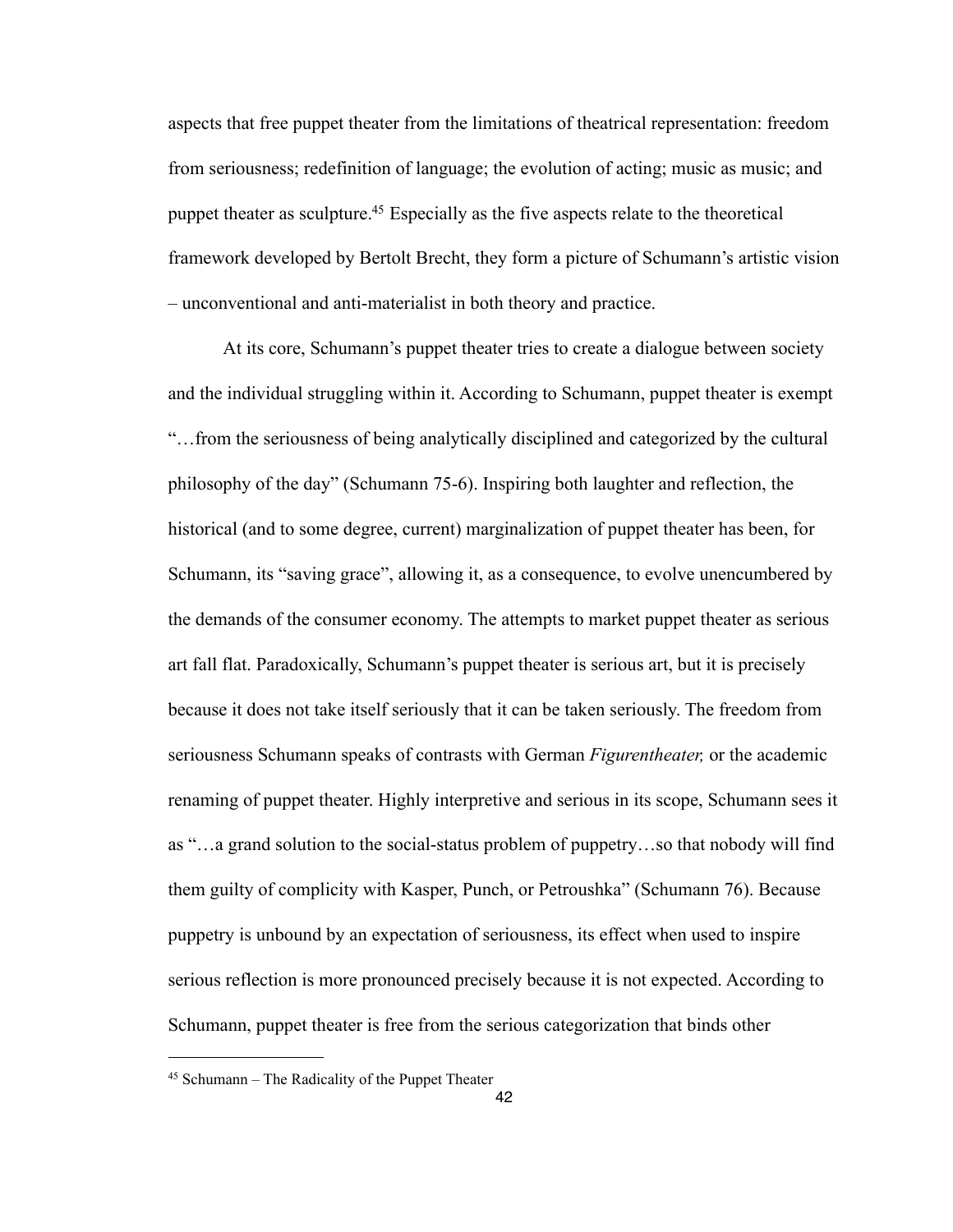expressive art forms. The marginalization of puppetry throughout most of its history has helped it remain fresh and free of commercial expectations.

 The second aspect noted by Schumann concerns the redefinition of language. As this pertains to puppets, their language is not merely comprised of strung-together lines from a script. Rather, puppets communicate through gesture. *Gestus,* an acting technique developed by Bertolt Brecht, relates the social position of a character with his behavior, not only with personal, emotional motivations. Mirroring real-life relations between social beings, "…puppets need silence, and their silences are an outspoken part of their language" (Schumann 77).<sup>46</sup> Just as gesture is an important communicational device, so too is silence a necessary feature of language. The absence of words can, at times, invoke thought or emotion in an audience. Schumann dispenses with the illusion of the fourth wall and sometimes walls altogether for his 'live puppet' theater. His is an interactive and communicative art driven by the notion that there is something spiritual and noble in people to which he can appeal.[47](#page-47-1)

Schumann says that puppet theater "…exists as a…new and daring art form…not in the sense of unheard-of newness, but in the sense of an uncovered truth that was there all along but was so common it couldn't be seen for what it was" (Schumann 76). Instead of implicating his audience in a staged situation, he includes them in his narrative.<sup>48</sup> In practice, his performances are not closed off to the audience. Masks may be available for

<span id="page-47-0"></span><sup>46</sup> Ryder, 1

<span id="page-47-1"></span><sup>47</sup> Stefan Brecht, 22

<span id="page-47-2"></span><sup>48</sup> Bertolt Brecht, 37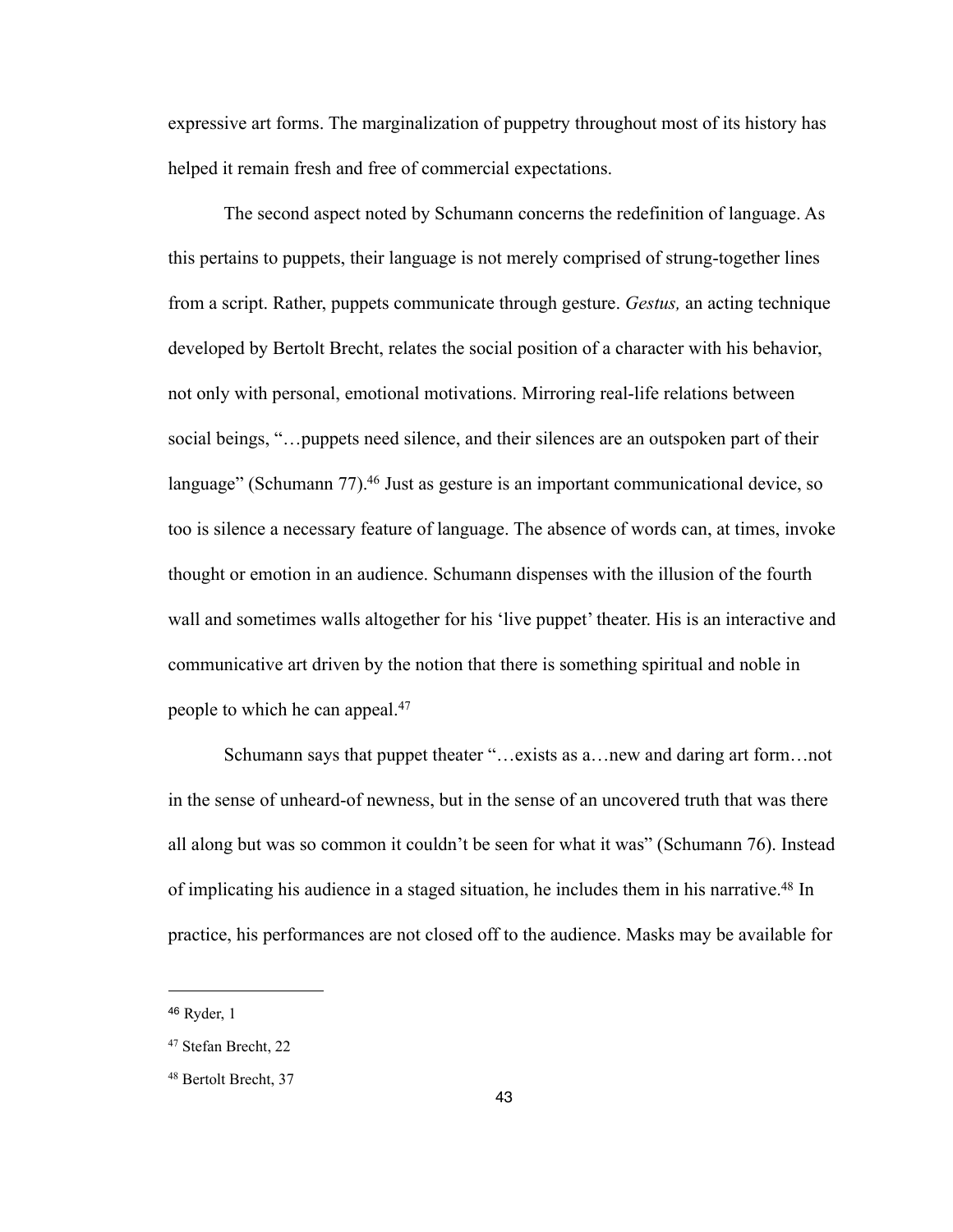audience members to don. In unstaged street performances, not only do people see a show they neither expected nor paid for, the line between performer and spectator is blurred if not erased. Using puppetry, Schumann employs the power of silence and gesture to communicate his artistic intentions. As a substitute for traditional dialogue, Schumann's performances create a narrative that implicates performer and audience alike in the sense that they both bear some responsibility in the unfolding of events.

 Puppetry represents an evolution of acting. In his writings on the theater, Bertolt Brecht defines his Epic Theater, the essence of which is "…that it appeals less to the feelings than to the spectator's reason. Instead of sharing an experience the spectator must come to grips with things" (Bertolt Brecht 23). For Brecht, the spectators are not passively engaged in the act of watching, nor are the actors transformed before the audiences' eyes into the reproduction of a character. Brecht challenges the audience to actively observe and study the text, as the "…actor [is] allowed to enjoy his art as an art of faking, and with that be liberated from the self-possessed art of acting" (Schumann 78). Speaking on the presence of alienation in Chinese theater, Bertolt Brecht says of the actor: "he expresses his awareness of being watched…The audience can no longer have the illusion of being the unseen spectator at an event which is really taking place" (Bertolt Brecht 92). The dramatic, non-Brechtian actor aspires to reveal the soul or essence of his character "…with facial and vocal gymnastics aimed at a most naturalistic pretending of something irreal [sic] and intangible: the ghost of a reality that is not there but insists on our acceptance of its existence" (Schumann 78). The puppet's soul is revealed only through its movement and function, not through a purposeful display of

44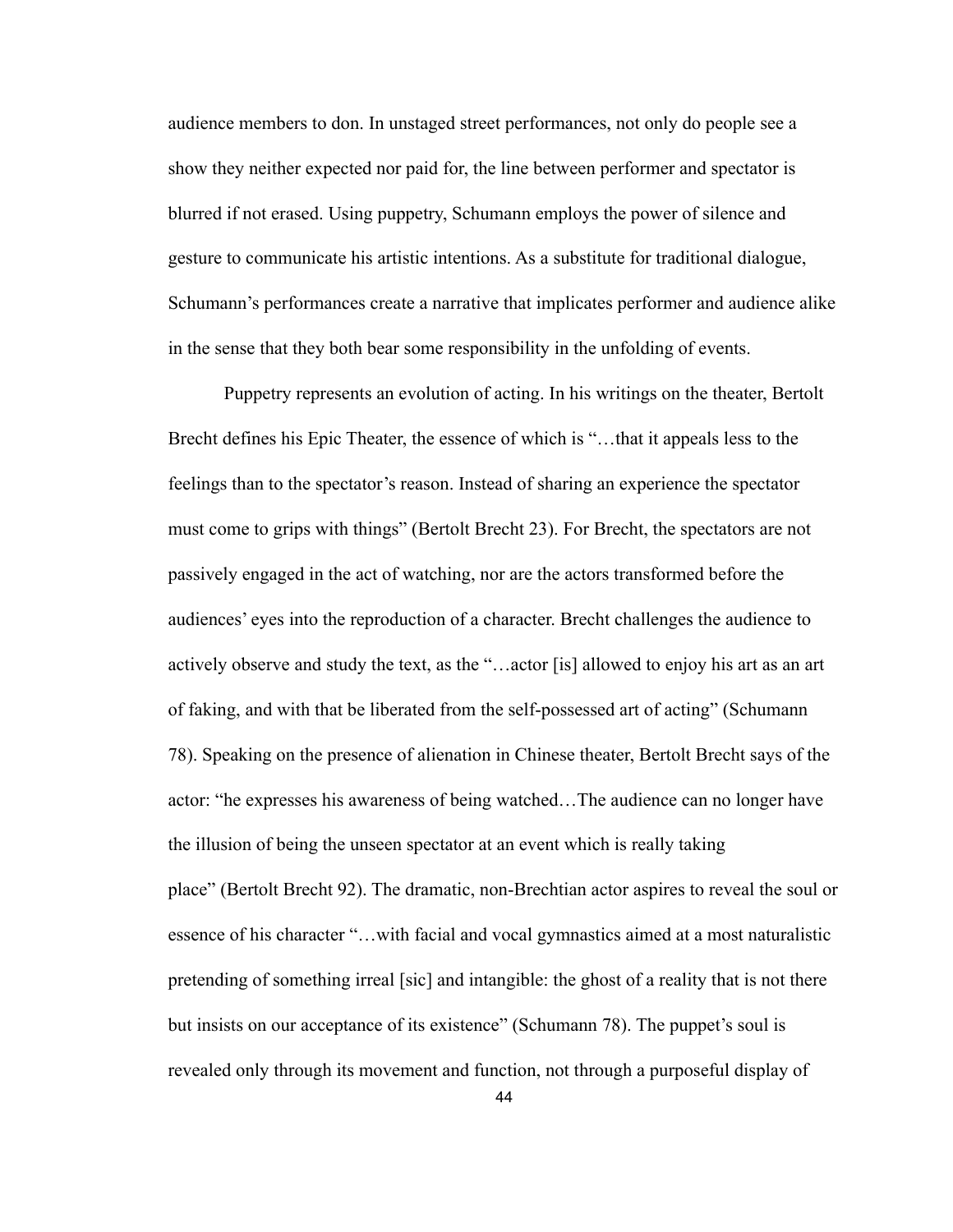what the puppet is supposed to represent.<sup>49</sup> What the puppet reveals through its gestures and action is its intangible self, whereas the live, non-Brechtian actor is concerned with the representation of a different self. The intangible self of a puppet is its essence, its own true self. The different self that an actor embodies is not the true actor's self but, at best, a great characterization – truly that other person. At worst it is a pantomime.

 In Schumann's theater, puppets and masks serve as unchanging gestures or pure manifestations of a spiritual condition. This translates into a demonstration against war or oppression. What takes place in a makeshift theater or on the street is not a dramatic reenactment of an event, but a momentary portrayal of a moral idea. Schumann reminds his audience that they, like him, must choose to stand on one side of an issue or the other. Schumann's theater moves beyond its traditional milieu, trading the stage for an open space and replacing acting with embodiment. Puppetry has the potential to transform acting. Schumann's puppets reflect the unselfconscious grace detected by Kleist, Craig's desire for a return to ritual, and Brecht's Epic Theater. Taken together, it is not acting for the sake of pretending, but acting genuinely. The empty vessel of the puppet supplants the self consciousness of the actor and replaces it with supra-consciousness. While unaware of the nature of its material existence, the puppet evinces an essence and intellect more real than expected given its lifelessness.

 The fourth aspect of puppet theater that frees it from traditional, theatrical representative forms is the notion of what Schumann calls music as music. As he sees it, music should be "…sound production in its own right, operating in its own sphere,

<span id="page-49-0"></span><sup>49</sup> Schumann, 79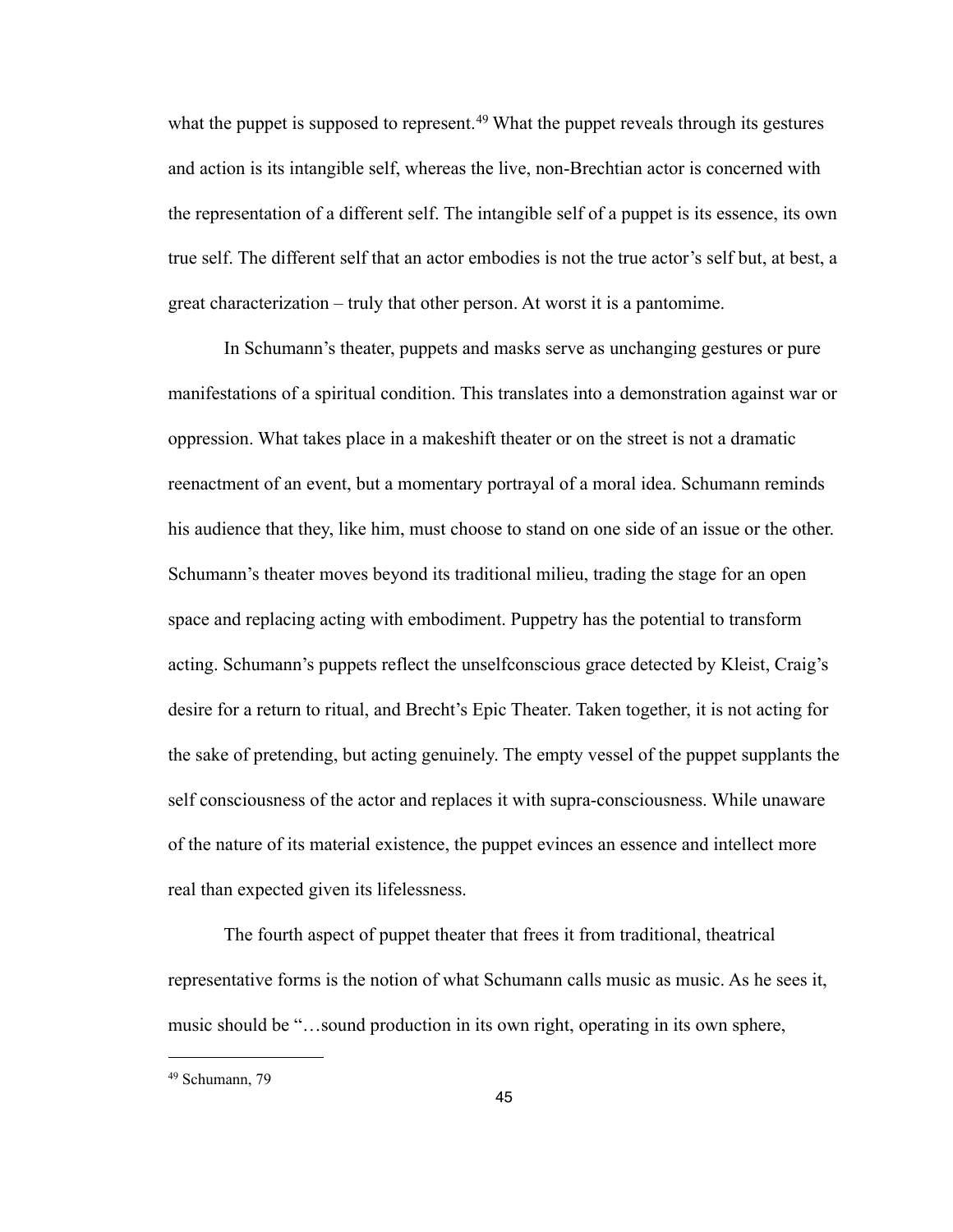parallel to and not governed by the visual theater" (Schumann 79). Practically speaking, this translates into the creation of music as an end in itself on the stage. Drums, horns and other noisemakers create a cacophony of sound that converges in unforeseen ways. To call it improvisation suggests technical training which is not the case. Uninhibitedness is more appropriate. Once more there arises a relationship between his views and the precedent set by Bertolt Brecht. Brecht speaks of music in the Epic Theater, noting that "its most striking innovation [lies] in the strict separation of the music from all the other elements of entertainment offered" (Bertolt Brecht 85). Brecht and Schumann are in agreement that there should be a space reserved for music within yet detached from the theatrics.

 Whereas Brecht disparages the impossibility of reaching an audience politically or philosophically solely through the use of music – that is, when music is emotionally tied to the action – Schumann complains of "…the misuse of sound for the purpose of vision, which keeps music from acting as music for the benefit of the larger scheme of collaborative production" (Schumann 80). Writing on the effects of concert music felt by an audience in his witty, hyperbolic style, Brecht says:

We see entire rows of human beings transported into a peculiar doped state, wholly passive, sunk without trace, seemingly in the grip of a severe poisoning attack. Their tense, congealed gaze shows that these people are the helpless and involuntary victims of the unchecked lurchings of their emotions…[Music] seduces the listener into an enervating, because unproductive, act of enjoyment. (89)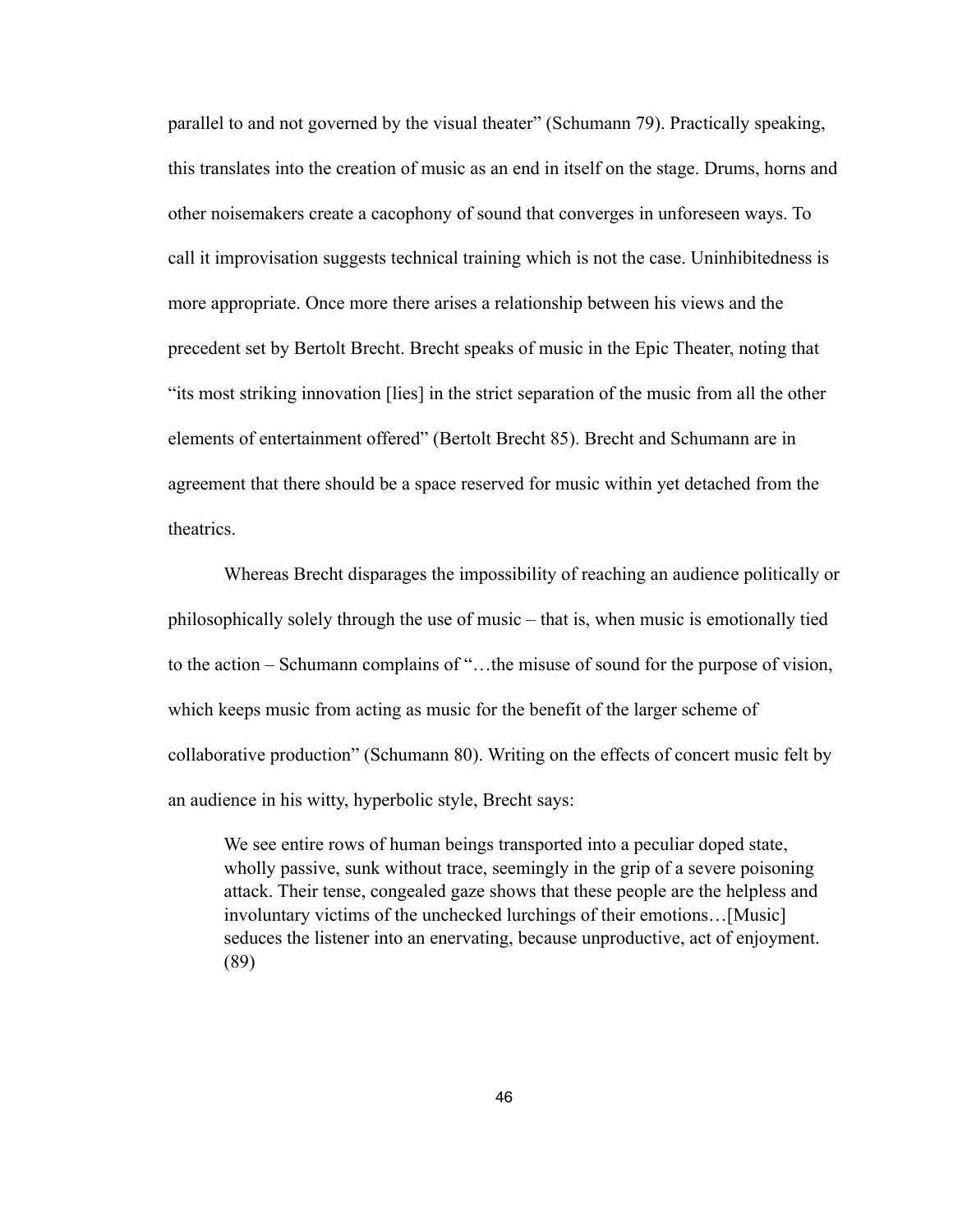Schumann sees the use of music in popular theater and film as playing an exploitative role, utilized not for its own sake, but in order to buttress and/or complement something visual.[50](#page-51-0) The role of music is effectively subordinated to theatrical action.

 For Schumann, music is separate and powerful in its own right. In a written piece by Schumann from 1962 referred to by Stefan Brecht as his 'manifesto', he says of music:

Forget the notes. Don't waste your hearing on training…There can be no other relationship to music any more than this: to lower it to the status of an ordinary activity…For we are now making a useful music, a music whose order is the order of music, a music for the new world. (Stefan Brecht 100)

Both Bertolt Brecht and Schumann desire a new world, but Brecht wants the human being to face himself, to alter himself. While Schumann wants the same, he would use spirituality to accomplish this, while Brecht would opt for science and politics as the driving forces. Schumann argues that if music is a manifestation of the spiritual aspect of humankind, of the collective 'self', it must be more than the sum of its parts played in harmony. The commercial venue is too exclusive, too orderly, and too controlled to express that essence. The puppet theater offers a better stage upon which to truly make music simply because it provides the opportunity for music to come into being free of any restraints.

 Schumann argues the final freeing characteristic of puppet theater concerns its function as what he calls "socially embedded sculpture". Since ancient times, sculpture in the public sphere has been emblematic of cultural and political power, bronze castings

<span id="page-51-0"></span><sup>50</sup> Ryder, 1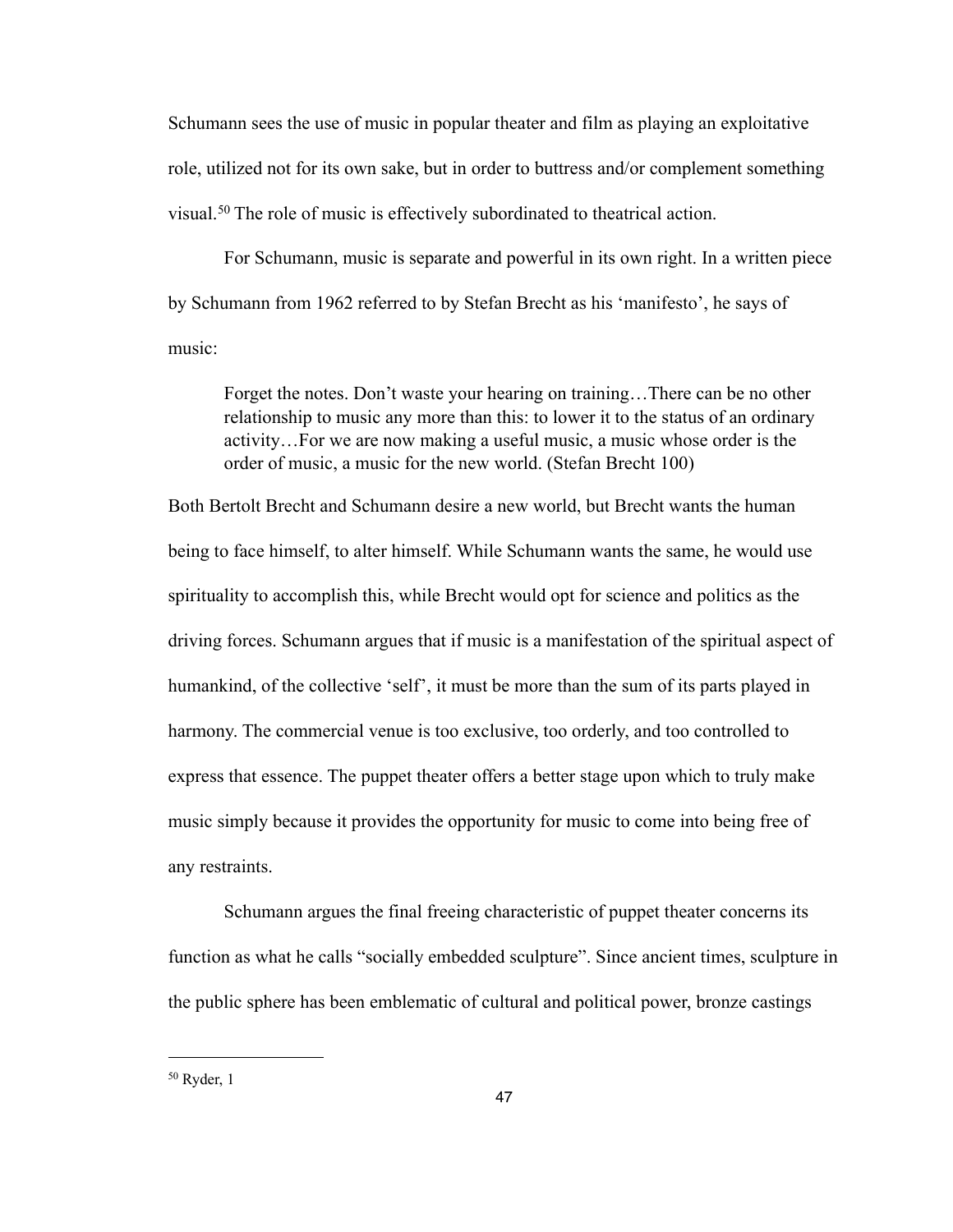and stone-set idols that "…have long ceased to represent public heartbeat and yearning", the meaning of which "…has long been connected to its expense, and with that, to its sponsorship" (Schumann 81). Schumann wants to transform the power of sculpture from a socio-political function into a spiritual function. He argues that puppet theater as sculpture functions as a narrative, revealing the inner spaces of the human consciousness that are able to foster a regenerated spirituality, a conceptual story with a moral rather than a functionless – if avant-garde display of pure concept.<sup>51</sup> According to Schumann, puppetry is essentially an unwelcome participant in culture, yet one that impugns the hegemony of current cultural mores.

Puppetry is conceptual sculpture, cheap, true to its popular origins, uninvited by the powers-that-be, its feet in the mud, economically on the fringe of existence, technically a collage art combining paper, rags, and scraps of wood into kinetic two- and three-dimensional bodies. (Schumann 81)

All of the elements of Schumann's ideal – an art form stemming from and serving people, speaking truth to power, welcoming the poverty of its existence, and made from a hodgepodge of materials that are close to garbage apart from their whole comprise this statement. Puppet theater is art, yet art should not simply be the exercise of its own selfimportance. Schumann asks:

Does the idea of doing with art more than art still exist? Are the arts interested in more than themselves? Can puppet theater be more than puppet theater by giving purpose and aggressivity [sic] back to the arts and make the gods' voices yell as loud as they should yell? (Schumann 83)

<span id="page-52-0"></span><sup>51</sup> Schumann, 81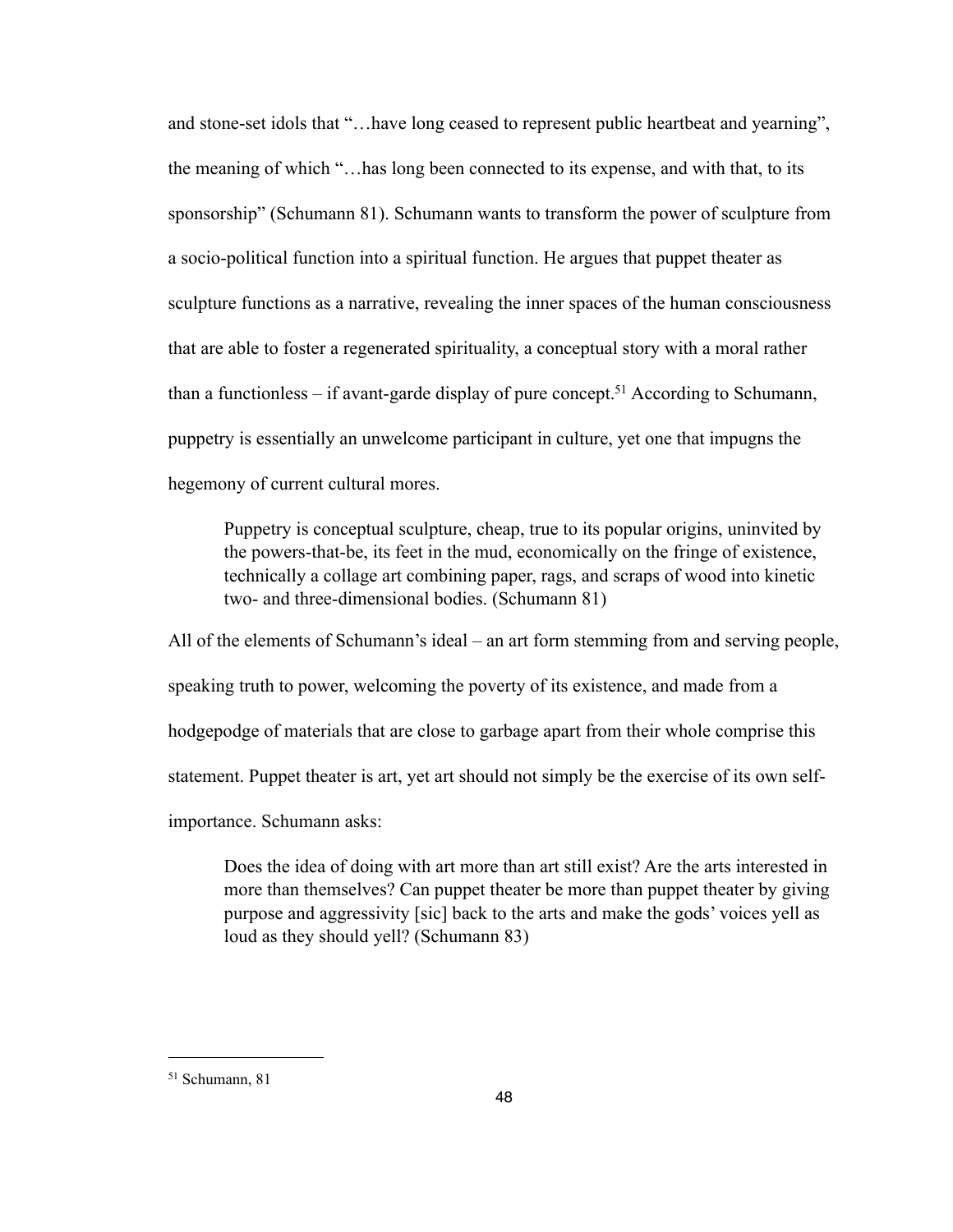Of course, the answer to all of the rhetorical questions he poses is *yes,* but they are merely the outline of his theory. In practice, he has boldly undertaken by making puppets and puppet theater.

The five aspects of freedom possessed by puppet theater  $-$  as averred by Schumann himself – confirm Stefan Brecht's conviction that Schumann is a great artist. Revisiting Stefan Brecht's claim, namely that Schumann is the inventor of a new medium, that he is one of the few to use the *Verfremdungseffekt,* that he has dealt with the issues of his age, that his work is profoundly moral and that he has consciously practiced his art outside of the money economy are put to the test in the context of the practice of his theory. *Why* he has chosen puppet theater should be clear; *what* he has done and *how*  he accomplished it follows logically.

 The new medium that Stefan Brecht credits Schumann with inventing, known as the 'live puppet' show, consists of the combination of various-sized puppets, some with visible operators, others operated invisibly, with masked and un-masked performers where "...the performance itself is the thing" the doing of which "must not be obscured by Things" (Stefan Brecht 152-3). Schumann conceived of his puppets as live, not in the sense that they were powered by an invisible agency, but that they were themselves agents of some purpose.<sup>52</sup> Schumann's invention is puppetry as sculpture, figures infused with aliveness as opposed to inanimate, monolithic fixtures. Schumann appears to have abandoned puppetry, or what is customarily thought of as puppetry: the artificial movement of an inanimate thing manipulated by an operator. Instead Schumann's art is

<span id="page-53-0"></span><sup>52</sup> Stefan Brecht, 303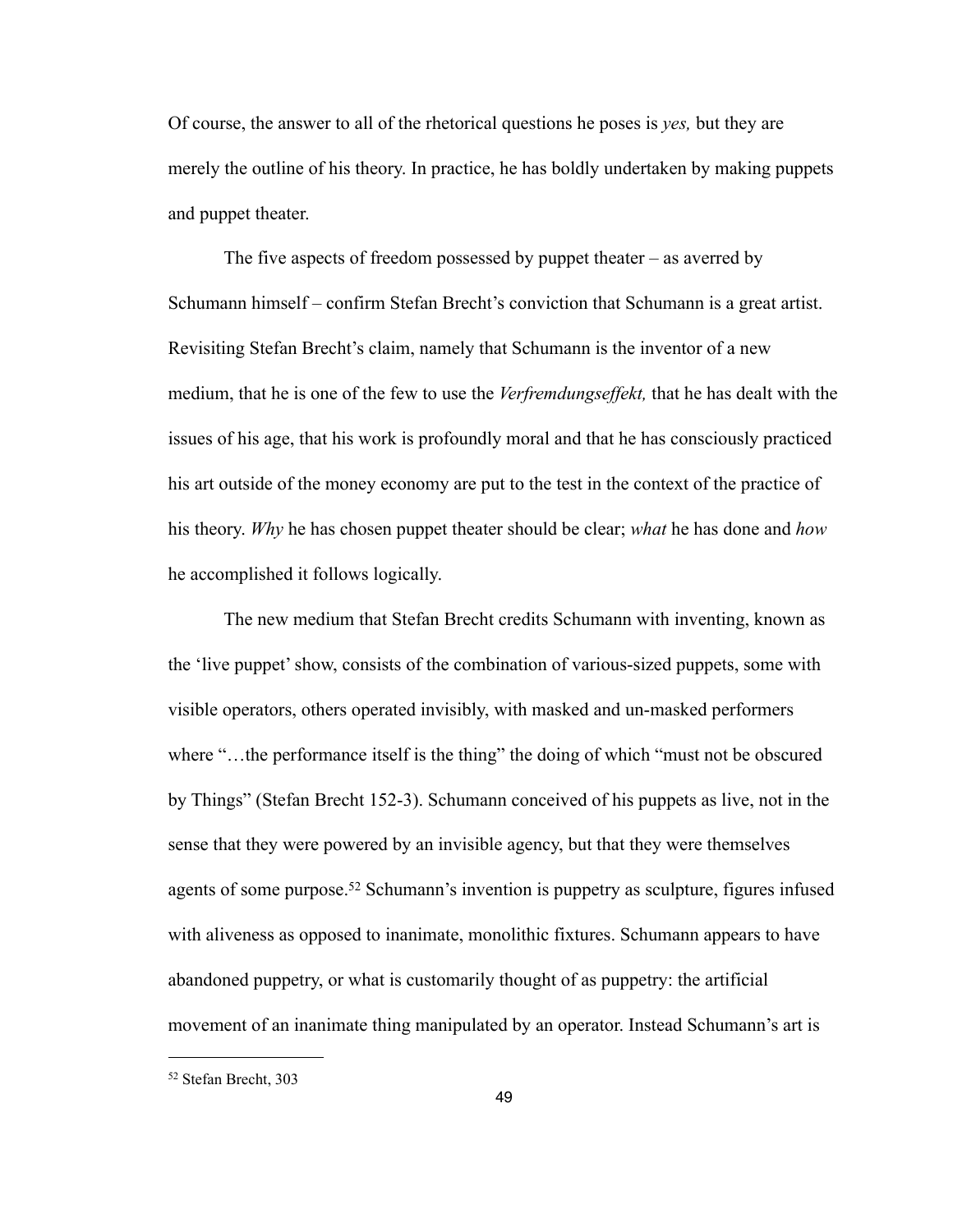live and alive. His performances are free from any conflict between the audience's knowledge that the puppet is just an inanimate object and the illusion of its independence.[53](#page-54-0) Schumann redefines puppetry, using a variety of types, from masked figures and rod puppets to larger-than-life puppets operated from within. Schumann's art is alive with purpose. In the opinion of Stefan Brecht,

Schumann seems to have conceived of the theater he was trying to create as a combination of sculpture and dance, i.e.: of the sculptural abstractions of expressions of his puppets and masks with the gestural [sic] abstractions of their movements. He seems to have had in mind a theater substituting body movement – or rather the combination of sculpturally abstracted facial expression, body presence and of gesture formalized as in dance – for speech. (Stefan Brecht 322)

The use of masks neutralizes the human performer in Schumann's performances, but for Stefan Brecht, the mask is the crux of a *Bread and Puppet* piece.<sup>54</sup> Abstract, misshapen, and often cobbled together from other masks, the lack of sophisticated technical execution "…is an essential part of the *Bread and Puppet* performance style" (Stefan Brecht 288). The mask represents the mysterious, concealing the performer, an anonymity which gives him superiority. "A puppet, to a greater or lesser extent, takes on its animator's life…A mask, on the contrary, gives its lack of life and its identity to the wearer of it... The puppet borrows from its operator; the mask gives to its wearer" (Stefan Brecht 309). Schumann's art fuses together the charm and aliveness of puppetry with the anonymously foreboding power of mask to create a carnival of the representative, distinct

<span id="page-54-1"></span><span id="page-54-0"></span> $53$  Stefan Brecht,  $306 -$  "The tradition within which to view Schumann's puppet theater, then, is really not that of the puppet theater, a folk and children's entertainment on a small stage…but that of masked dance and drama, one of the oldest of all art forms, going back to pre-agricultural shamanistic and totemic ritual…(Stefan Brecht 317-18)"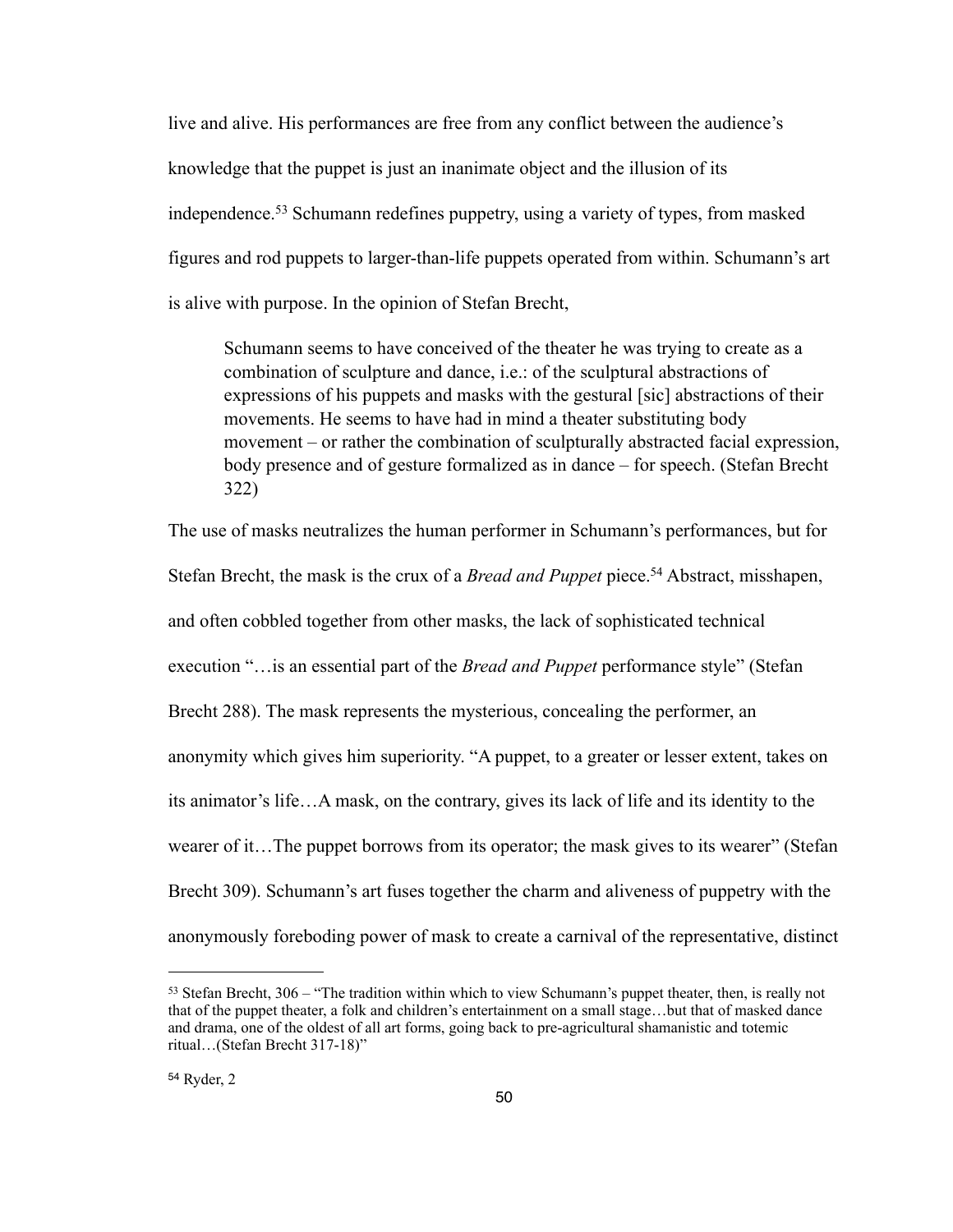and free from the expectations of 'high' culture. It identifies with traditional forms, yet it imitates nothing save for the original ecstatic and ritualistic uses of puppets and idols in the ancient world. His art is a ceremony engaged in by performer and audience alike, "… something…invented as part of a transaction between [them]" (Stefan Brecht 288). The performance is the ceremony, and one sees it for what it is. His invention is the adaptation of ancient ceremony to the modern world, a dance of life and death.

 Stefan Brecht claims that Schumann is one of the few artists to utilize the *Verfremdungseffekt* and draw its political and aesthetic ramifications. Like Bertolt Brecht's Epic Theater*,* which aims to disassociate emotionally and narrate a picture of the world to an audience, Schumann's use of 'alienation' attempts to hold a picture of the world up like a mirror in the face of a non-audience, for those not intending to see a theatrical performance. The audience does not identify with the characters but is confronted. Bertolt Brecht intended to interpret the world but also to change it. Likewise, Schumann's ultimate ambition was the regeneration of all mankind. However, Schumann's synthesis arose from a foundation of spirituality whereas Bertolt Brecht used science and politics as a vehicle for his expression.

 Revisiting Schumann's manifesto – as delineated by Stefan Brecht – the necessity of art is of paramount importance: the doing of it rather than the imbibing of it. Stefan Brecht effectively sums up Peter Schumann's mission statement:

[The manifesto] stipulated the kind of art that everybody ought to be creating: a response to life, and thus to the actual historical situation people find themselves in; bypassing or transcending, not expressing individual peculiarity; helpful to others; not borrowing the forms of or reproducing art of another age; not response or attempt to contribute to existing contemporary art, to the given art being done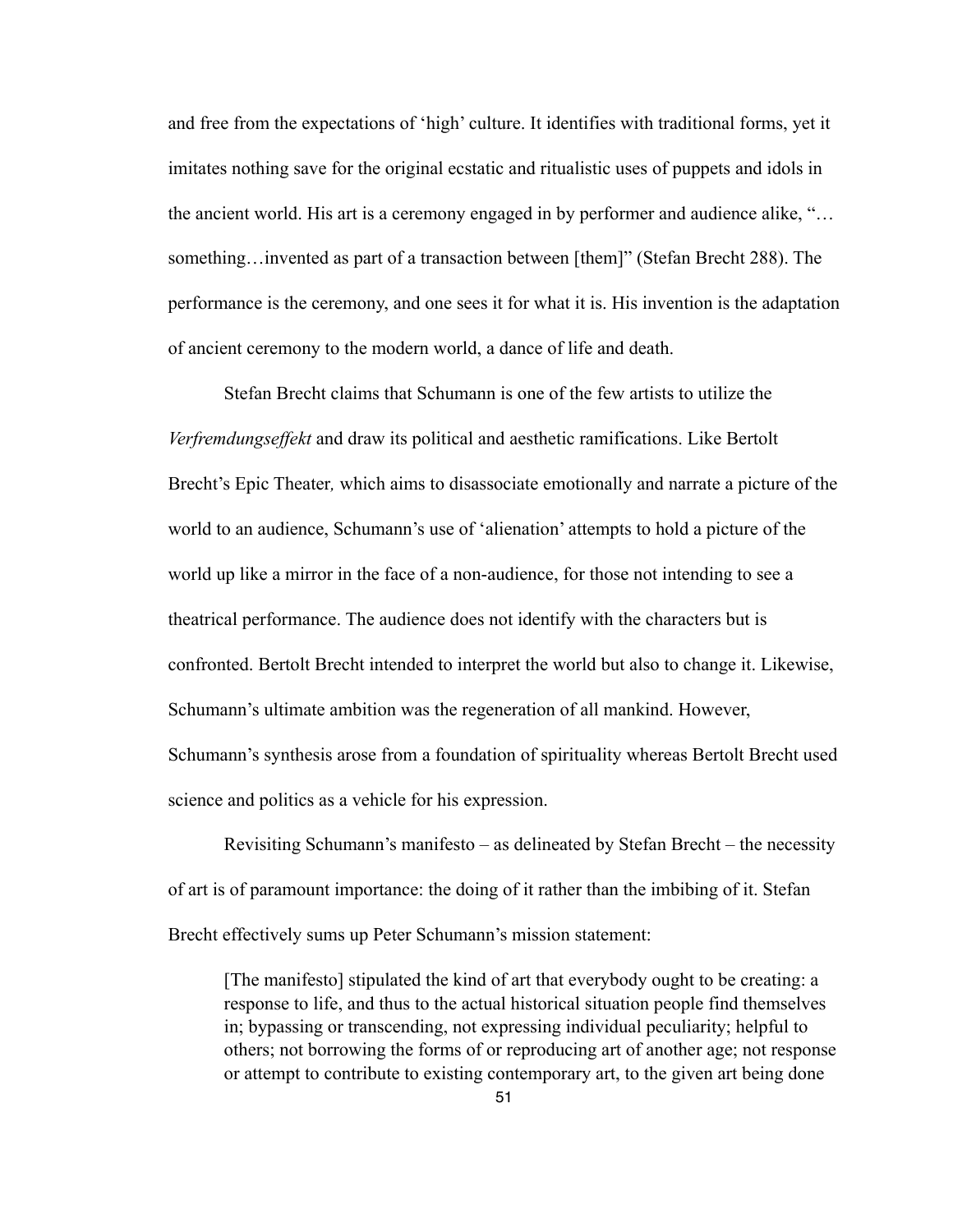and recognized as such or as good; not application of technique and independent of technical skills (Stefan Brecht 97)

Schumann recorded his ideals just as he was making the transition to puppetry in the early 1960s, and therefore it is reasonable to assume he saw in puppetry the means to embody them.[55](#page-56-0) Schumann's first puppet exhibition entitled *Burning Towns* he performed in August and September of 1962 in upstate New York and New York City. Advertised as a "dance production with life-size puppets", it presented the theme of war's sudden descent upon a peaceful community, one to which Schumann would return.<sup>56</sup> The action consisted of slow, gestural movement, with written messages and simple drawings scrawled upon hastily hung curtains and backdrops. The performance featured puppets of various sizes in their traditional milieu – behind a curtain. This wall between performers and audience was fluid, included at times and disposed of at others. This combination, says Stefan Brecht, "…is achieved with an ostentatious lack of neatness" which "…is alienatory [sic] and incites to creative apprehension" (Stefan Brecht 105). Schumann played with the fourth wall, both using it and discarding it, bringing the audience into the action, removing the illusion that they are witnessing an intimate scene by addressing them directly and purposefully.<sup>[57](#page-56-2)</sup>

 Concerning a later production entitled *The Story of the World,* one reviewer placed the play directly in the Brechtian tradition, noting "…its starkly simple action,

<span id="page-56-0"></span><sup>55</sup> Stefan Brecht, 98

<span id="page-56-1"></span><sup>56</sup> Stefan Brecht, 105 – From the recollections of a Schumann associate.

<span id="page-56-2"></span><sup>57</sup> Bertolt Brecht, 136 – From an essay entitled *Short Description of a New Technique of Acting which Produces an Alienation Effect.*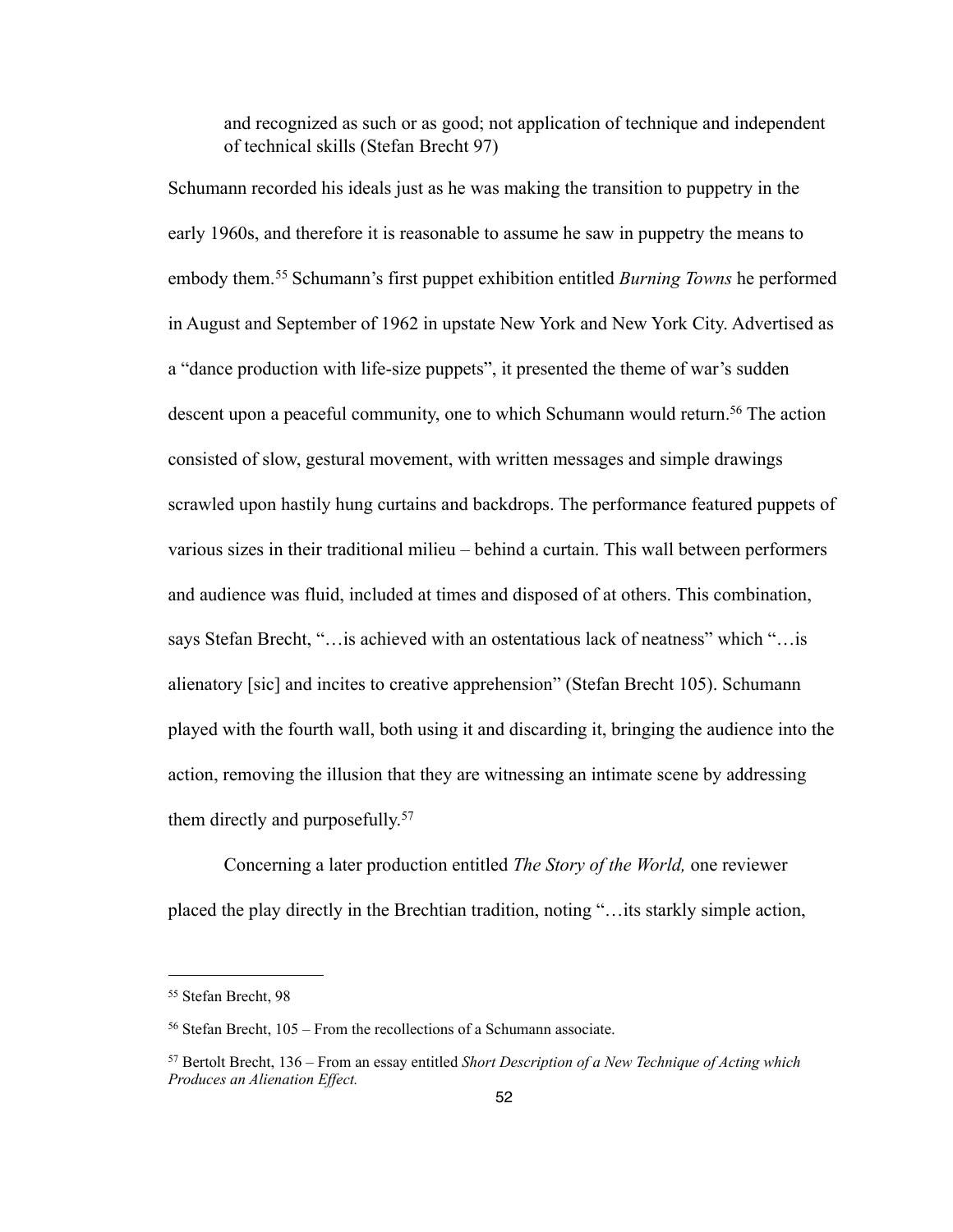interplay of character and actor, and dissonant music…" but goes on to say it is "farther out" than Brecht[.58](#page-57-0) Bertolt Brecht said of the artist that his "…object is to appear strange and even surprising to the audience" (Bertolt Brecht 92). Schumann's simplistic production style combined with the narrative and the oddity of his presentation shows his courage as an artist. In another sense, it validates the claim that his art is an offspring of the Epic Theater, where what the exhibition represents rather than its form matters. Bertolt Brecht tore down the walls of dramatic reenactment and sought to alter the audience, to reshape the world out of the discord, but still depended on the stage. Schumann stepped off of the stage, confronting his audience at eye level, seeking to reshape them as well, but on a spiritual level rather than an intellectual one. People, for Schumann, though "…by and large…base- and or mean-spirited…[possessed]…a residue of simplicity of spirit and innocence of heart that could be appealed to, opening them to address of corresponding form, and potential for spiritual regeneration through such address" (Stefan Brecht 22). Like Bertolt Brecht, Schumann does not intend for his audience to identify with his characters. He inquires into the historical situation in which his audience finds itself and offers them an alternative, arousing in them a desire for alteration. But unlike Brecht, Schumann's simplistic and intentionally crude method aims to show the fundamental simplicity of life, one in which the most profound truths appear in the most ordinary ways and make room for the possibility of spiritual rebirth.

<span id="page-57-0"></span><sup>58</sup> Stefan Brecht, 112 – From a review of a show performed in March of 1963 at the Harvard College Adams House.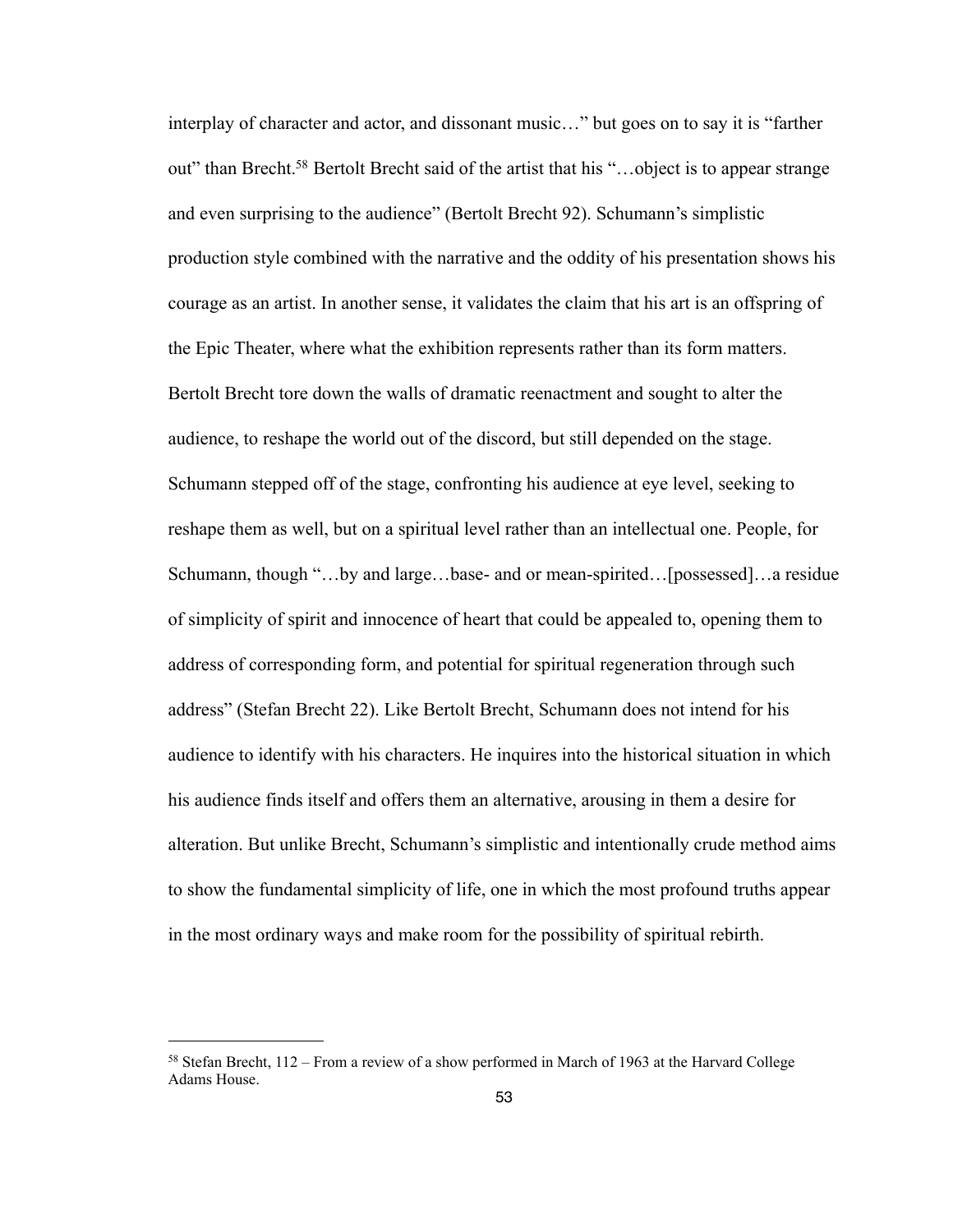Stefan Brecht credits Schumann with dealing with the issues of his age, most notably, the legacy of the Third Reich, mid 20th-century American imperialism, and the Israeli-Palestinian conflict. He calls Schumann's work 'moral theater' rather than Epic Theater. These assertions relate directly to one another in that the issues of his age posed a moral dilemma, and he chose to confront them. His opposition to religious and moral convention is also necessary, paradoxically, to make moral art. Humanity, as he sees it, is in need of spiritual rebirth, so to follow the same conventions that have led humankind to its current predicament would be self-defeating. Schumann makes art not simply to astound, to innovate, or to beautify his conceptions; rather, he aims to challenge the conventional thinking that leads human beings to their soul- and life-destroying actions. He does it largely removed from the institutional sponsorship of the arts that rewards persons who validate the status quo, or at the very least make art oblique enough to be ignored. In dealing with the issues or trauma of his age, Schumann consciously opts for the moral position rather than the immoral or amoral one. Working outside of the money economy that has largely consumed art was necessary in order to confront highlypoliticized issues from a moral stance.

 The final three assertions of Stefan Brecht regarding Peter Schumann are entirely intertwined and mutually dependent. Looked at from another standpoint, the content and scope of Schumann's puppet theater reflect the three strands of political and historical critique previously explored: sociological, philosophical, and literary. In a microcosm, Peter Schumann's artistic pursuits are the culmination of the entire history of German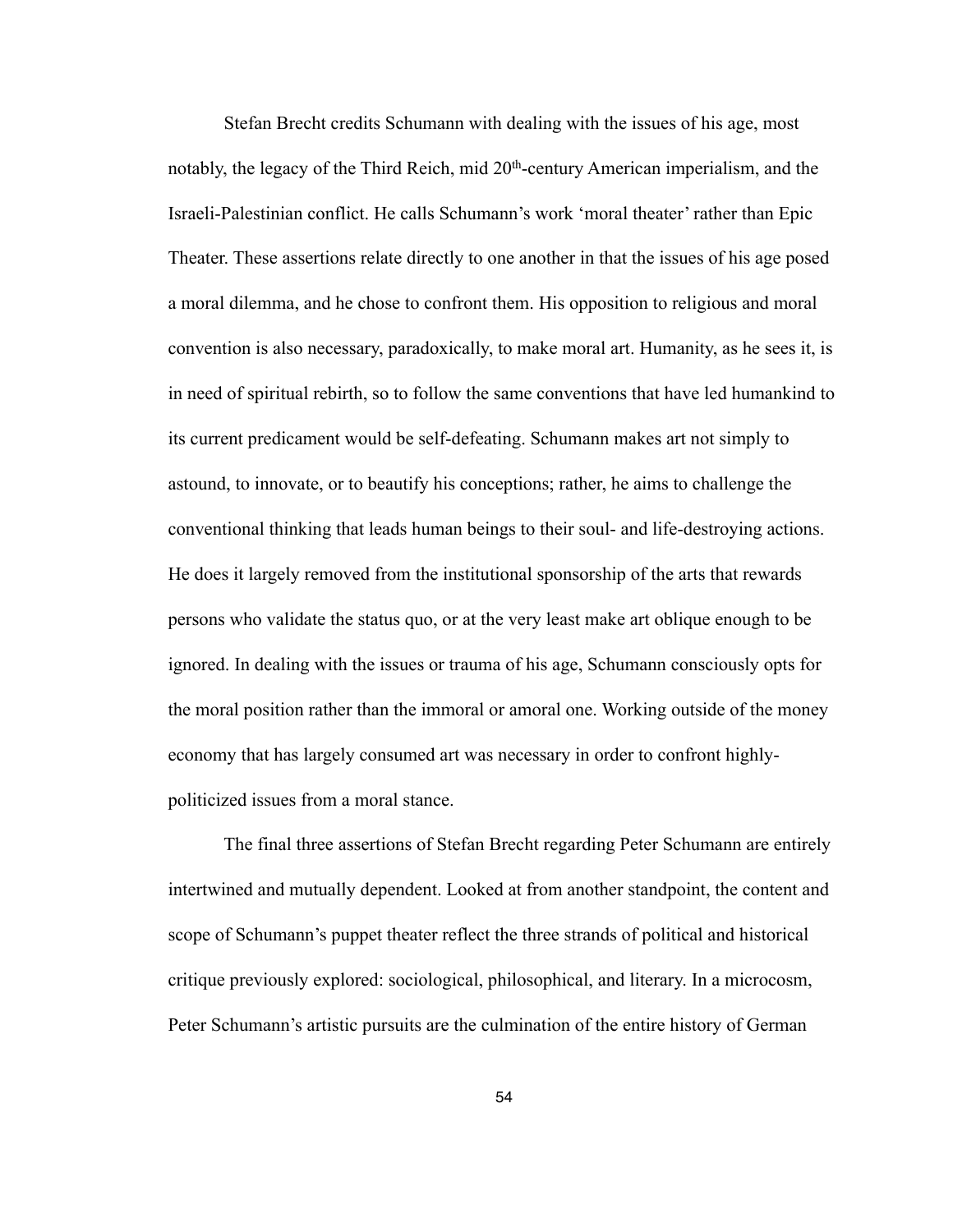puppet theater condensed into one unified vision and are representative of a return to its earliest antecedents.

 Born in 1934, Peter Schumann grew up in the midst of the Third Reich, too young to fully understand what was taking place around him, but nevertheless surrounded by it. He understood his nation's past by looking backwards and reflecting on its recent history – precisely what many Germans a generation or more older than Schumann were unwilling to do. He came into life after Hitler's rise to power and could only reflect on its ramifications after the fact. His past was neither burdened by a sense of helplessness nor collaboration during the period, so he could approach it with a clean slate. Before his emigration to America, from the mid-1950s to 1961, Schumann pursued sculpture and dance in Germany. Although his artistic vision began to form during this time, namely that his "…art was to be not just indulgence, nor just entertainment, but [a] means of salvation: for the artist and for his fellow men" (Stefan Brecht 30), Schumann had yet to find a political purpose. Schumann's creative period in Germany from the late 1950s up to 1961 is notable for his early attempts at sculpture and dance – elements he would later employ in America for the conception and performance of his *Totentanz,* an interpretive work. Stefan Brecht explains Schumann's antecedent:

The Dance of Death, in literature and frescoes going back to the early 15<sup>th</sup> and perhaps the 14th century, probably a French invention, is a double Christian allegory, rooted in the notions that death is God's wages for our sins, and that it exposes us to his judgment: allegory of dying…and of life. (42)

Schumann himself, in a 2007 radio interview, spoke of the mystery cycles of Catholic rite, also a 14th- and 15th-century phenomenon, as not only the inspiration behind his own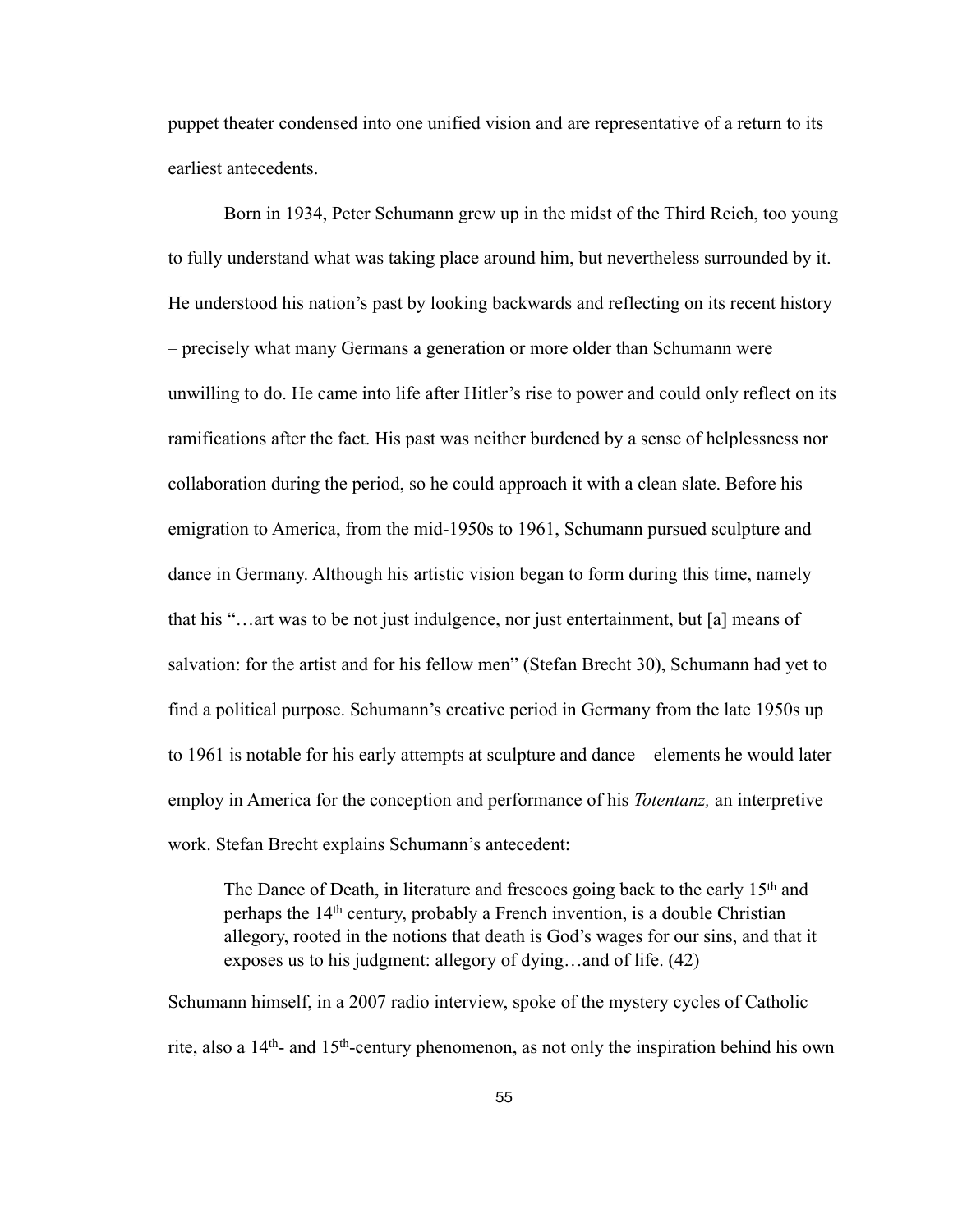Domestic Resurrection Circus but also the origin of puppetry itself. According to Schumann, the allegorical, church-sanctioned performances retold important passages from the Bible, serving as a kind of morality play for a public audience. Eventually these shows became too outrageous to be tolerated by the church and were subsequently banned, which in turn gave rise to the marketplace puppet show.<sup>59</sup> One must remember that Schumann's aim was the spiritual regeneration of mankind. The public puppet show was a byproduct of church censorship, and considering his Christian upbringing, it is not surprising that he would cite such an antecedent. Schumann's formative attempts at interpretive performance in his native Germany fell flat not because they lacked vision, but because his countrymen wanted little to do with polemical, spiritual art.

 It may be a stretch to suppose that Schumann's *Totentanz* was an outcome of the naïve reflection and "…his growing awareness of his nation's Nazi past" (Stefan Brecht 40). Described by one American critic as "…a ritual dance of death, performed by young men and women and one or two children, all in black garments...they circle about and leap…until one by one they are symbolically dead" (Stefan Brecht 86). It was naïve in the sense that he experienced it through the filter and innocence of his earliest childhood, although it was no less real for him. Stefan Brecht insists that "Schumann has in his art never dealt with National Socialism" (Stefan Brecht 484), but he does not fail to mention that Schumann saw the era and the subsequent war as the killer of the German soul in much the same way that he would later see the Vietnam War affecting Americans. In Stefan Brecht's opinion, what troubled Schumann about his native country's past was its

<span id="page-60-0"></span><sup>59</sup> Schumann radio interview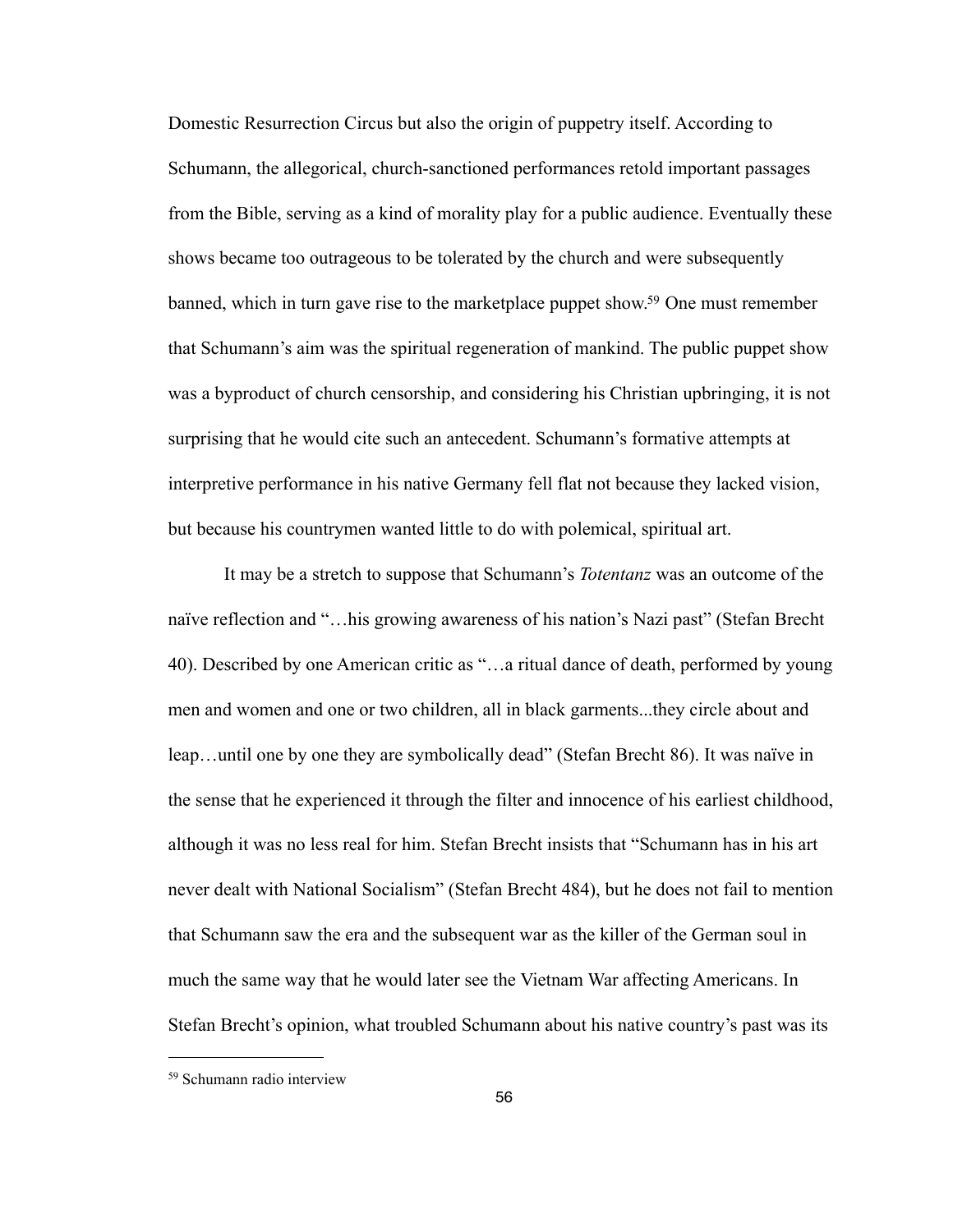collective silence despite the apparentness of its actions.<sup>60</sup> In 1950s Germany Schumann found no struggle, only a growing consumerist mindset and decidedly apolitical populace. Speaking of his motivation to make interpretive art in Germany, Schumann says "…it didn't seem to make sense…we didn't know what for, when we did it…In Germany there were no politics – no visible politics" (Stefan Brecht 24). Bertolt Brecht wrote "... for art to be 'un-political' means only to ally itself with the 'ruling' group" (Bertolt Brecht 196). Schumann averred his intent was to make "socially-minded, politically-motivated theater" by "stepping out of the art circles" to make "theater in the streets (Schumann radio)". In Germany of the *Wirtschaftswunder* he was an artist making political art for an audience that didn't want to think about politics. He failed to reach an audience in Germany, but he did not have a polarizing political issue with which to work. Life in America and the Vietnam War would change that.

 Among the movements in America during the 1960s – the Youth Movement, the New Left, the Black Movement and the Counter Culture Movement – Schumann found little to which he could relate. To quote Stefan Brecht regarding one such phenomenon:

Hippie culture in the East Village, flower children and all, must have been positively repulsive to [Schumann] during the 60s: diametrically the opposite of his work cult, sobriety and esteem for sobriety, responsibility and esteem for it, respect for the monogamous family and its life. (478)

Schumann needed a cause, and although apolitical in the sense that he did not espouse one view over others, he nonetheless required a polemical force within society which to address, and he found this in the Peace Movement.<sup>[61](#page-61-1)</sup> This movement centered on the

<span id="page-61-0"></span><sup>60</sup> Stefan Brecht, 484 – Undoubtedly a recurrent theme among Schumann's contemporaries

<span id="page-61-1"></span><sup>61</sup> Stefan Brecht, 478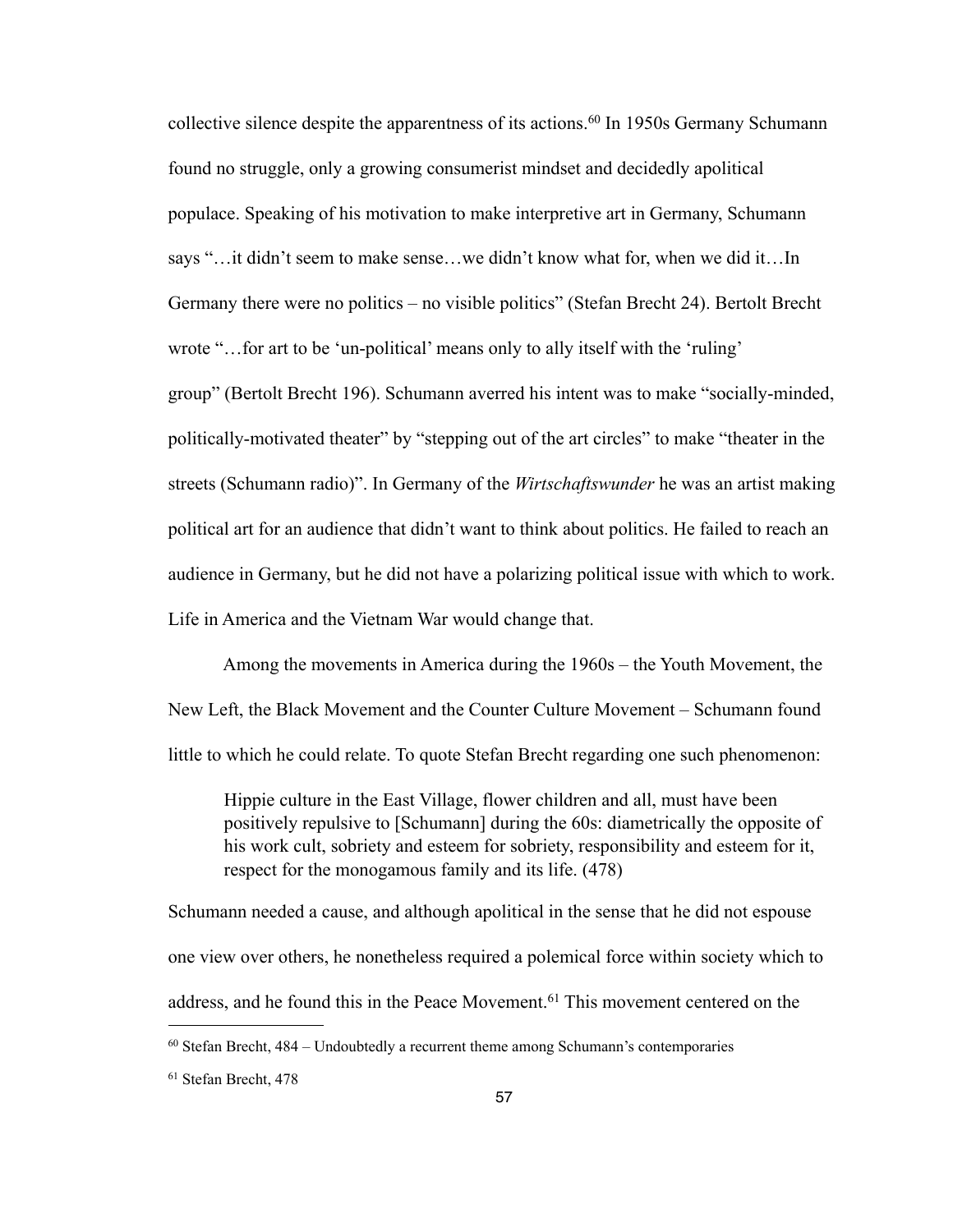apparent senselessness of the Vietnam War. Whereas the other movements relied upon radicality and the occasional 'freak-out' of mainstream values, institutions, and behavior, "…the Peace Movement had respectability which the other…movements did not have – it was white, middle-class, academic, and moralistic and law-abiding" (Stefan Brecht 471). What he did not find in Germany he found in America as it entered into the quagmire of the Vietnam War: a factionalized, politically-divided populace engaged in open struggle. Taking up the cause of peace through the medium of puppet theater focused Schumann's attention and his will and provided him the impetus to make art – not art for art's sake, to perfect a technique, or to celebrate his own ingenuity, but rather "to render services to humanity" which gave his work a social imperative.<sup>62</sup> His audience was, for him, ideal, for they were not seated in a theater; they did not come to see his show or any show for that matter, nor were they particularly disposed to his views. They were, however, in desperate need of agitation.[63](#page-62-1)

 The *Bread and Puppet Theater* was not protest theater. It aimed to bring the spectacle of war into the sights of the average war-supporting American: distorted, ambiguous masks worn by solemn marchers holding representations of dead babies, signs indicating the number of murdered citizens of Vietnam, Hiroshima, and Nagasaki.<sup>[64](#page-62-2)</sup> Others were ghoulish hand-and-rod puppets and masks depicting a sword-wielding Statue

<span id="page-62-0"></span><sup>62</sup> Stefan Brecht, 480

<span id="page-62-1"></span><sup>63</sup> Stefan Brecht, 488

<span id="page-62-2"></span><sup>64</sup> Anti-nuclear armament marches were part of his repertoire. To the suggestion that he had a repertoire he would undoubtedly disagree.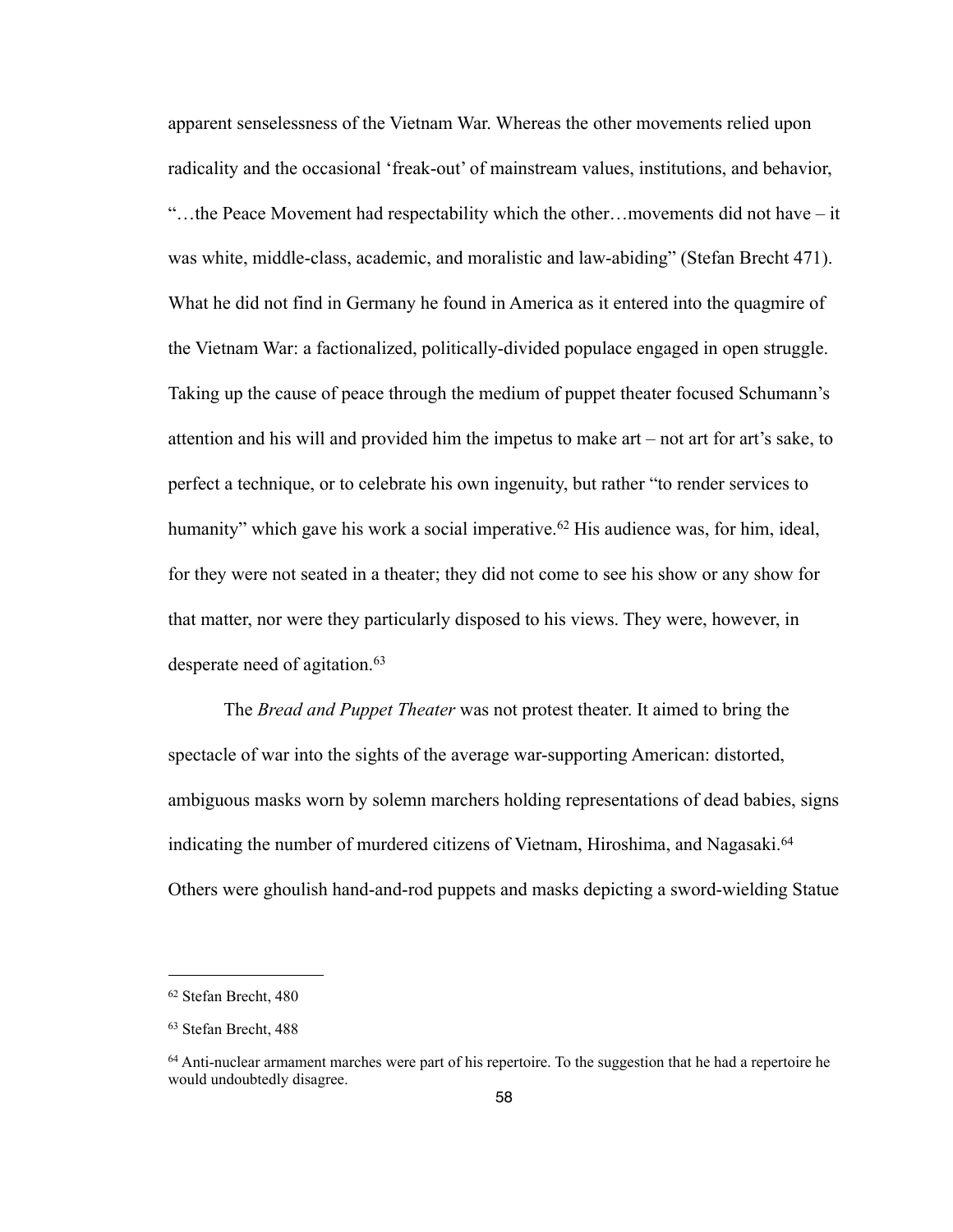of Liberty and a demon-like effigy of Uncle Sam. In an interview with the *Tulane Drama Review*, Schumann says of his invention:

We've had our best – and sometimes our most stupid – performances in the streets. Sometimes you make your point because our point is simply to be there in the street. It stops people in their tracks – to see those large puppets, to see something theatrical outside of a theater. They can't take the attitude that they've paid money to go into a theater to 'see something.' Suddenly there is this thing in front of them, confronting them. (Stefan Brecht 483)

Schumann referred to the performance as 'stupid'. In the same interview he said, "You don't make your point unless a five-year-old girl can understand it". By 'stupid' he means the intensity of the spectacle, not a thematic stupidity or triteness. Stefan Brecht notes two antecedents from which Schumann drew inspiration: processions of Palm Sunday in the Christian tradition and American Fourth of July parades. Interestingly, Brecht mentions another German who utilized the spectacle of the parade and rally, albeit for a very different purpose: Adolf Hitler.<sup>65</sup>

 In dealing with the issues confronting the age in which he lived – and which confront him still – Schumann has chosen to take a moral stand against injustice. Communication has been the centerpiece of his medium, the live puppet show. In order to stand up to something perceived as wrong, he must explain his reasons for doing so. Maintaining his communicational, moral stand outside of the world of high art has always been his intention. He never made art to sell. In the 1960s, he lived with his family in Manhattan's Lower East Side, then an area of town known for its poverty, crime and generally miserable state. Schumann performed his theater to bring a message to people

<span id="page-63-0"></span><sup>65</sup> Stefan Brecht, 489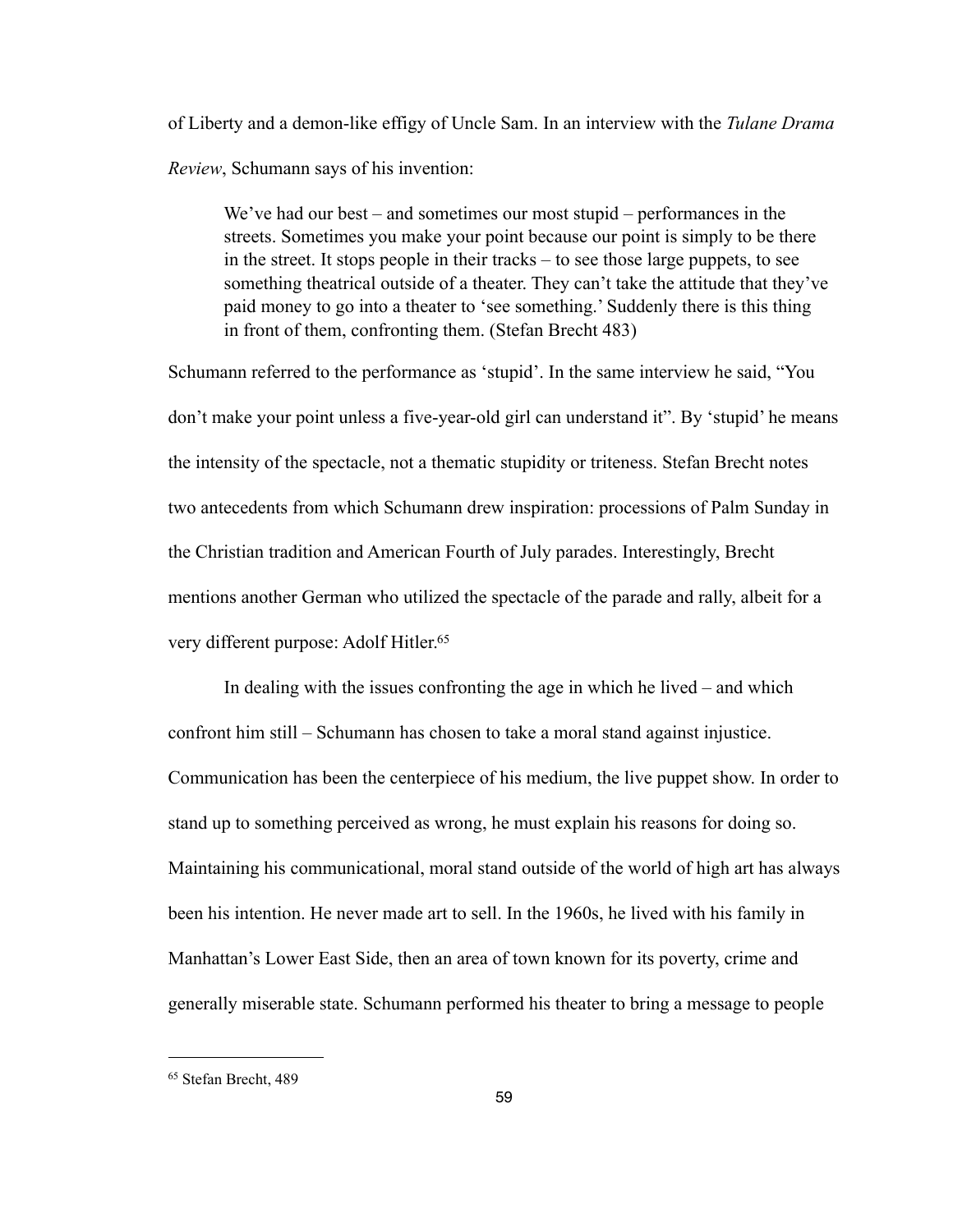away from the traditional theatrical venues with no mind to climb the artistic or social ladder. Part of his systematic approach to his moral art was to minimize what proceeds he took in from performances to meet only the needs of basic sustenance.<sup>66</sup> It is cliché to speak of an artist 'selling out' or not, but Schumann chose to live his art, to esteem that function of his own poverty that allowed the spirit of artistic authenticity to exist. In that sense, Schumann lived the Romantic ideal of the *Hungerkünstler*, the starving artist, resurrecting it in the context of the 1960s and 1970s countercultural movement. Surrounded by despondency and economic misery and bearing witness to the domestic effects of American foreign policy sharpened the righteousness required for his creative vision. His proximity to destitution further intensified his goal of making socially-minded statements that were motivated politically and kept outside of the "art world"[.67](#page-64-1) To succumb to the temptations of the high art establishment would have not only taken him out of the context he required to remain motivated, but it would have neutered his message. In that sense, he did not 'sell out' his art to become, as it were, a businessman. He has remained an artist to this day, confronting issues he sees as morally outrageous and definably wrong.

In 2007 Schumann exhibited a series of paintings in Boston and Burlington, Vermont with the intention of widening the consciousness of the Israeli-Palestinian conflict. This exhibit followed a ten-day trip he had made to Palestine in which he met with ordinary people and had a chance to reflect upon their situations. The show entitled

<span id="page-64-0"></span><sup>66</sup> Stefan Brecht, 161

<span id="page-64-1"></span><sup>67</sup> Stefan Brecht, 163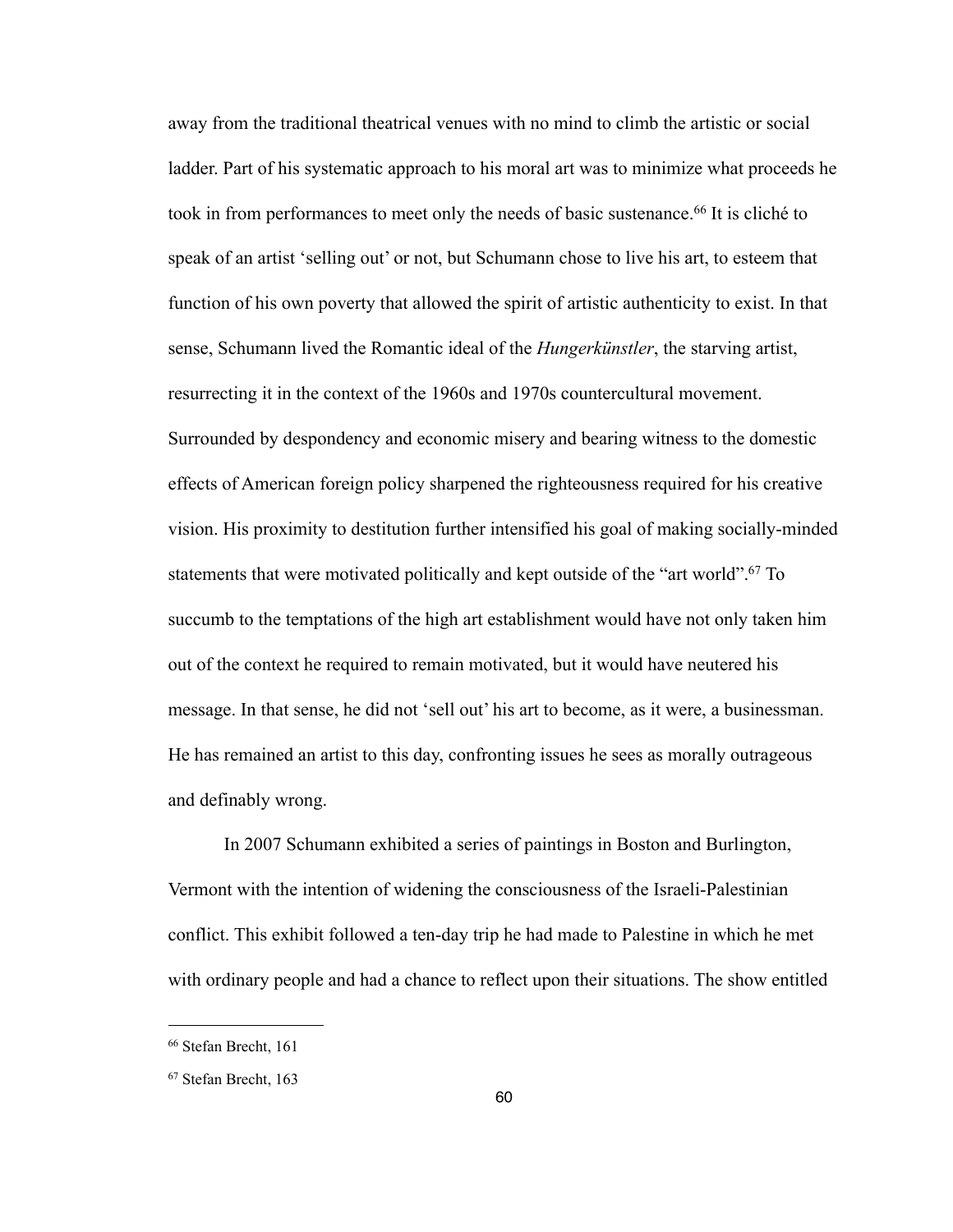"Independence Paintings: Inspired by Four Stories" sparked outrage from organized Jewish groups who branded the work "anti-Semitic" and "soft-core Holocaust denial". His paintings, as he put it, were meant to protest the Israeli oppression of Palestinians, and were paired with passages from *The Wall*, a 1950 novel by John Hersey which detailed the plight of the Warsaw Ghetto Jews. Schumann was accused of comparing modern day Israelis with Nazis. Although that was not his intent, his stated theme – "oppressed people who oppress a people (Cook)" – had been perceived by some as crossing an acceptable line of discourse. "I'm not saying that what's happening in Palestine is the same as what happened in Warsaw" Schumann is quoted in an interview from 2007, "...but it's certainly a reminder (Picard)".<sup>68</sup> As a redress and a chance to explain his reflections on the consequences of his exhibition, Schumann told a radio interviewer in 2008

It's very hard for me as a German to take that kind of stand of being critical against Israel and its actions because of my particular fate of what Germany did to Jews during the Nazi Period. (Radio interview transcript)

Unafraid to take a controversial issue and comment on it through his art, Schumann hit a nerve with his "Independence Paintings". Charges of anti-Semitism were leveled against him. Complaining that his critics misinterpreted his work but also "overinterpreted it" as well, Schumann commented at the time, "I don't understand how a people so terribly violated can now violate another people so badly"[.69](#page-65-1) Schumann had originally gone to Palestine to teach people how to turn their suffering into performance

<span id="page-65-0"></span><sup>68</sup> Cook, Radio interview, Picard

<span id="page-65-1"></span><sup>69</sup> Picard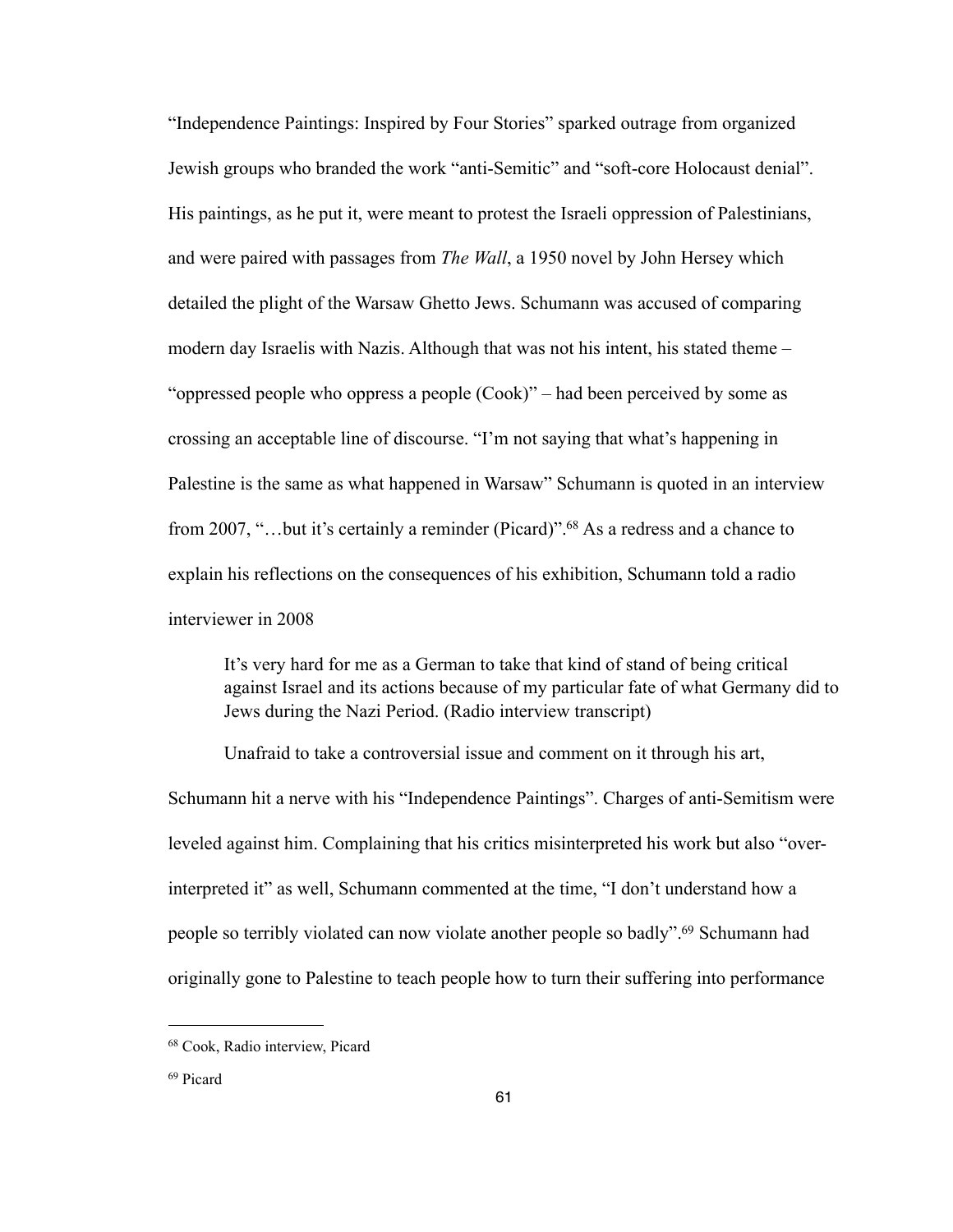art – including the use of puppets. Although his controversial exhibition did not involve puppetry, in showing it he demonstrated his aptitude for taking a stand with art, a socially-minded, politically-motivated approach to expression.

The following year Peter Schumann used his live puppet show as the vehicle for political expression pertinent to current events. Two distinct yet related issues – the "War on Terror" and the Israeli-Palestinian conflict – were the subjects of two different exhibitions. Schumann's *Divine Reality Comedy,* an offshoot of his live puppet show, the Bread and Puppet Theater, took Dante's *Commedia* and reworked it for a modern audience confronted with a modern moral dilemma. Satirizing both capitalism and the dubious aims and methods of the "War on Terror", Schumann's piece casts Santa Claus as a consumerist demon, incorporating that motif into the greater piece. The entire ensemble of actors, masked figures and puppets – in the frenzied production style Schumann has always employed – take part in the purgatory that is America's new war, with the conspicuous inclusion of indefinite detentions, enhanced interrogations and torture. The critique of capitalism along with the systematic abuse of human rights has been a theme pursuant to Schumann's views since the Vietnam War. The "War on Terror" along with concordant institutions such as the School of the Americas (now the Western Hemisphere Institute for Security Cooperation), Abu Ghraib and Guantánamo Bay Schumann says "…are not 'rotten apples', as [former president George W.] Bush called them, but are philosophically correct, pinpointable [sic] climaxes of the system, the cruelty of the capitalist system"[70.](#page-66-0) Schumann is certainly not the first artist to make the marriage of

<span id="page-66-0"></span><sup>70</sup> See Cook's article from The Boston Phoenix online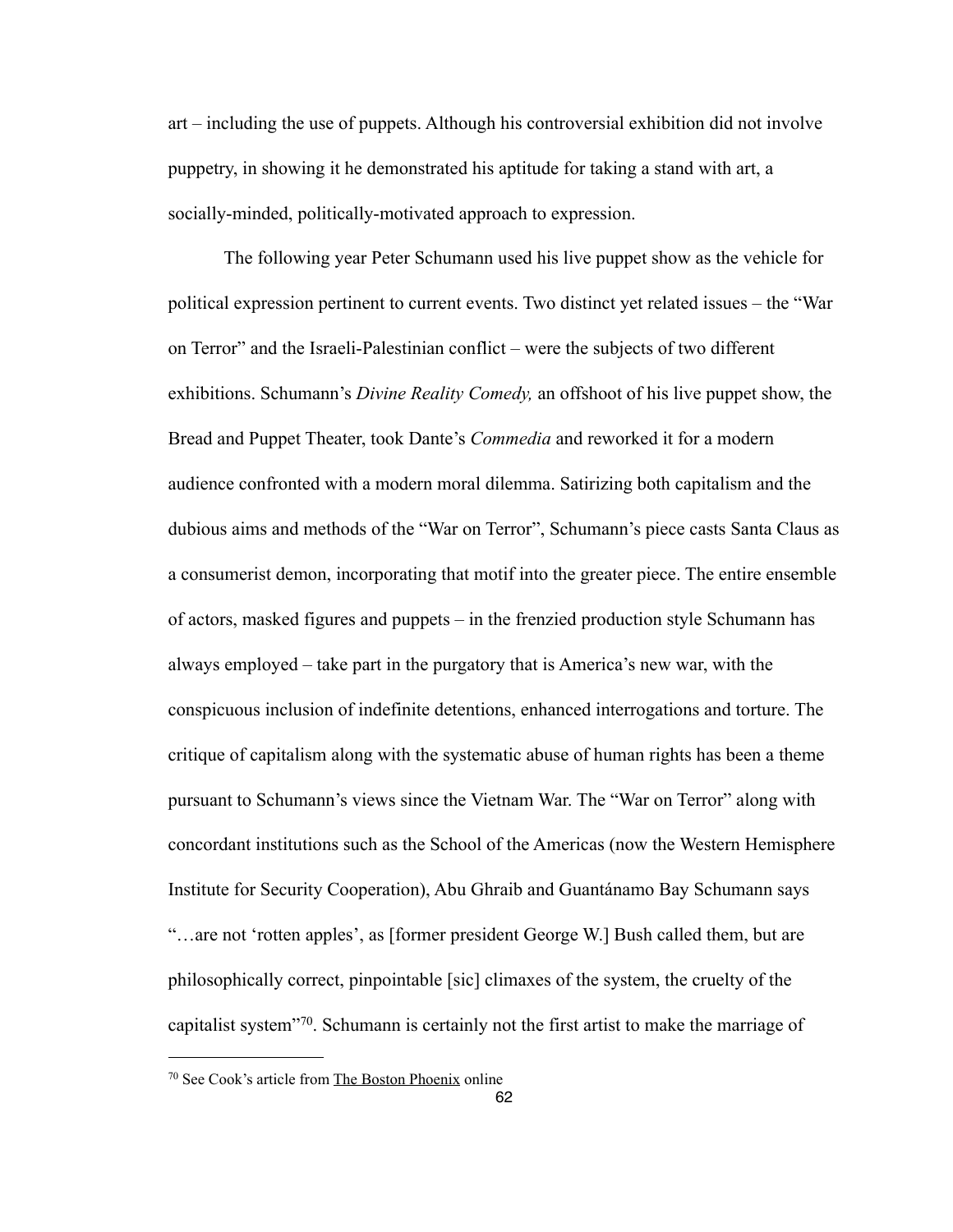capitalism and war a central theme of his work, but his chosen mode of expression – live puppetry – "…an archetypal form of theater that has much deeper access to the human mind and soul…" makes his outspokenness unique.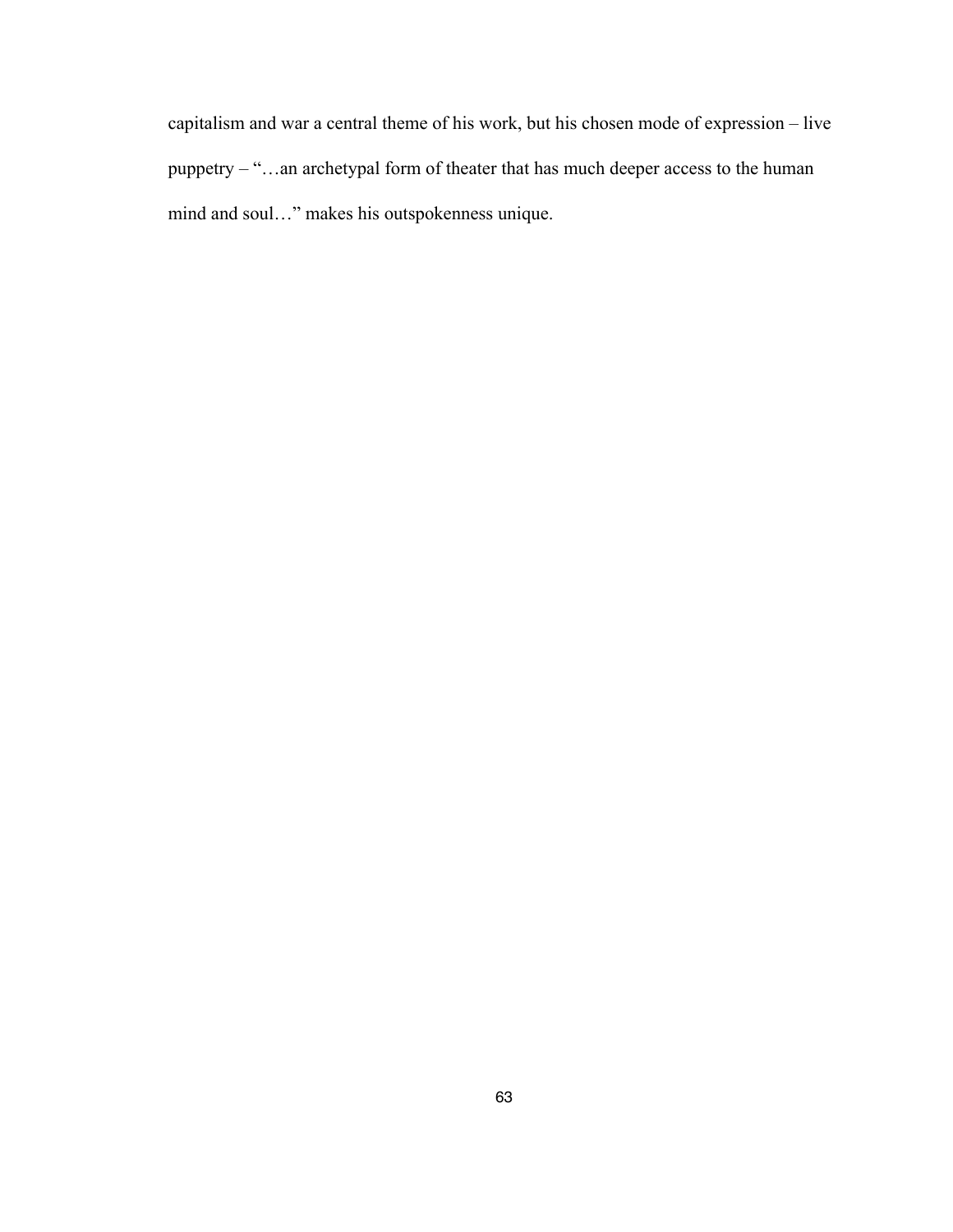## **CONCLUSION**

Puppetry is simultaneously literary, visual, theatrical and musical. Made for audiences of all ages, puppet theater can simply be entertaining or provide the ideal artistic vehicle for the portrayal of a concept far deeper and more significant than comedy or the sentimental. Depending on the intent of the puppeteer, puppet theater may be used for propaganda, education or social agitation. While a puppet or marionette, once built, receives a personality entirely unique to it, its lack of consciousness allows a controller to manipulate it at will. A puppet is, therefore, an empty vessel that serves as a useful means to an end. Throughout German history, one finds puppets in the streets, the marketplace, in private estates and public theaters. In the  $20<sup>th</sup>$  century, puppets appeared on television and film.

 Puppet theater microcosmically reflects the political and cultural history of Germany as well. For all but the last 140 years, Germany consisted of a loose collection of minor states, largely quarrelsome and united only by a common language and cultural denominator. While these centuries-old divisions affected all German peoples, puppet performers existed on the margins of society and often relied upon constant traveling for a livelihood. This historical fact allowed them to experience the political divisions in *Deutschland,* but it also helped to create a cultural unity among Germans. While the laws and customs in *Großherzogtum Sachsen-Weimar-Eisenach* differed greatly from those in *Württemburg* and *Fürstentum Lippe,* e.g., the people in all of those localities likely knew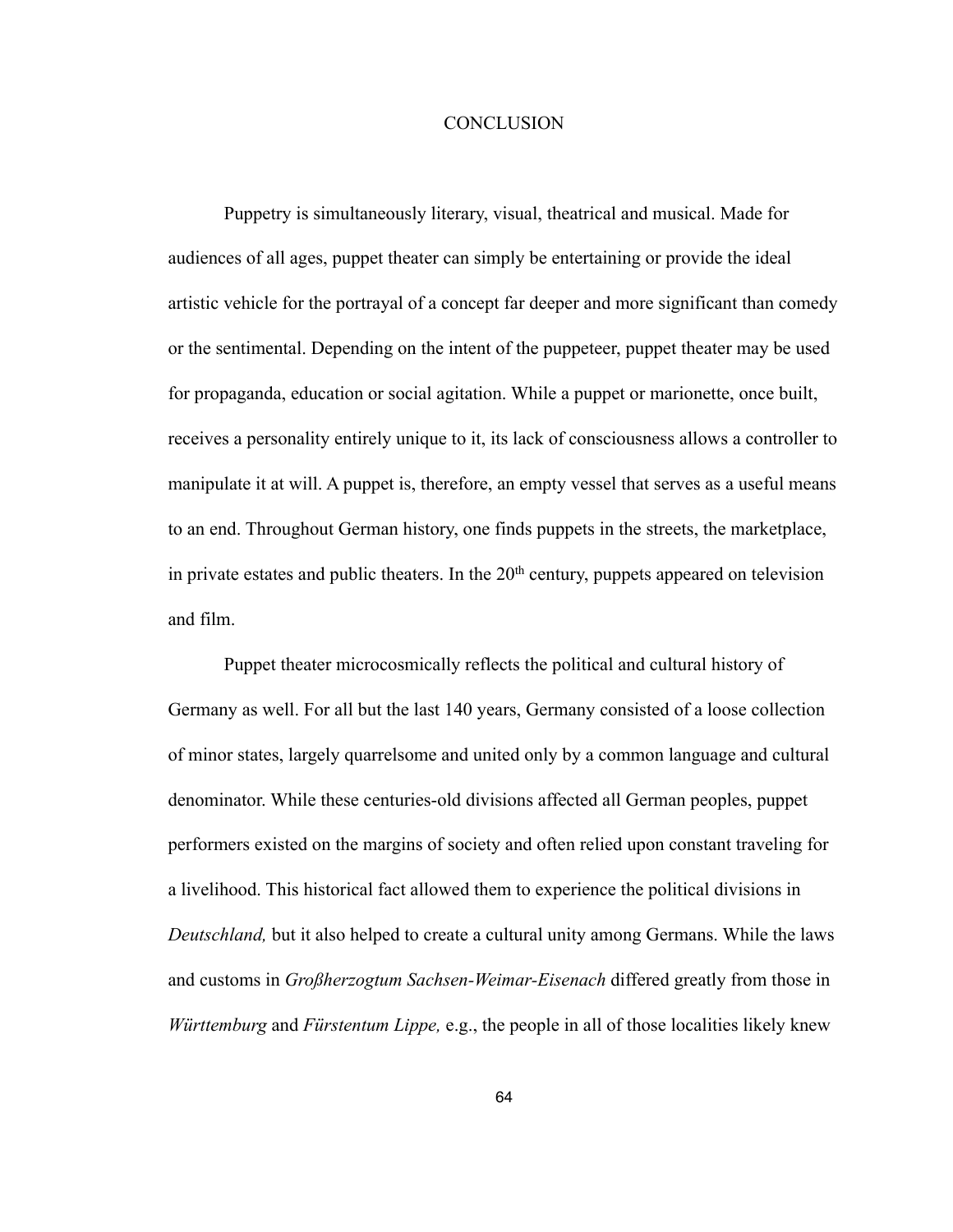of the buffoonish puppet Hanswurst and had seen the old puppet play of Dr. Faustus in the marketplace.

 Puppet theater is a valuable and legitimate area of study in the field of *Germanistik* for its historical significance, especially the sociological experience of its performers and the varied and interesting makeup of its audience. Select areas of German philosophy concern themselves with puppets, at the very least on a metaphorical level. Perhaps most importantly, many great German literary, musical and artistic figures witnessed, loved and took inspiration from puppet theater. For example, no academic discussion of Goethe, Haydn or Hans Sachs would be complete without an exploration of the influence of and/or participation in puppet theater.

German puppet theater made great strides in the  $20<sup>th</sup>$  century. This work examines in detail the work of Peter Schumann and his relationship to the didacticism and theatrical innovations of Bertolt Brecht. Other 20<sup>th</sup>-century German puppeteers include Paul Brann, Lotte Reininger, and Walter Oehmichen who founded the *Augsburger Puppenkiste* in the late 1940s. Presenting a wide range of traditional children stories with characters like Jim Knopf and Lukas, the fantastical *Lummerland* was brought to a wide audience through West German television in the 1950s.

 In the academic world, the Ernst Busch *Hochschule für Schauspielkunst* was founded in East Berlin in the 1971. In southwest Germany, Albrecht Roser helped to create the *Figurentheaterschule* as part of the *Staatliche Hochschule für Musik und Darstellende Kunst* in Stuttgart. Roser has been a performing puppeteer for over a half century and is greatly respected in the field. *Figurentheater* is a fairly recent term used to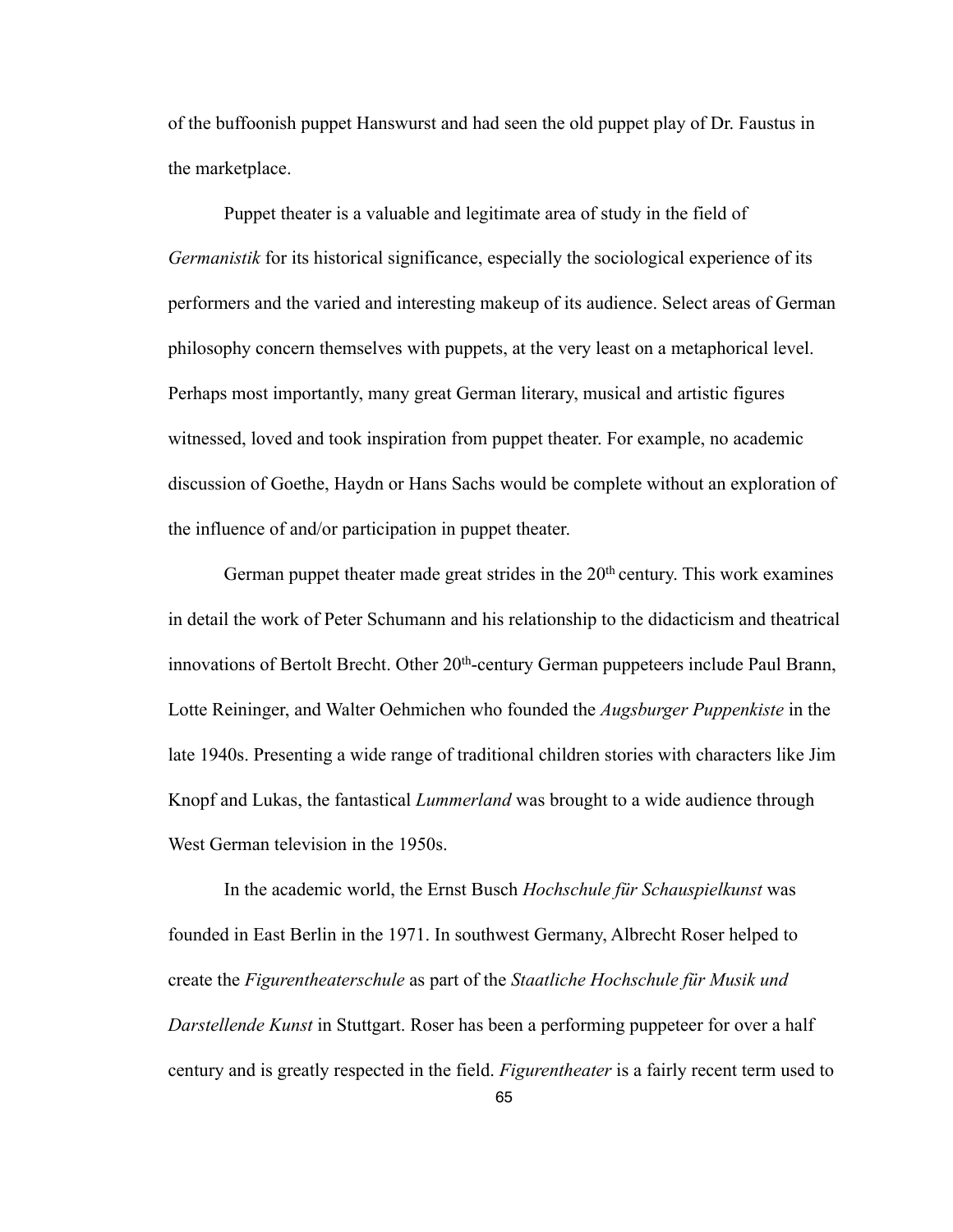denote puppet theater of a highly artistic nature distinct from carnival or street puppet theater.

 It remains to be seen what the future holds for puppet theater in Germany and throughout the world. Undoubtedly, puppeteers will continue to revisit old forms, adapting and arranging them to suit current themes and ideas. *Figurentheater* presents endless opportunities for new generations of performers to explore bold avenues of avantgarde expression. Owing to its successes in the 20th century, critics and aesthetes will continue to take notice of puppet theater in all of its potentialities both in terms of performance and evolving philosophical implications. To speculate for a moment, the currents of the transhumanist movement may make comparisons between the puppet and the artificially-augmented human-like being or *transhuman* inevitable. In a sense, artificial intelligence is analogous to a puppet in that its being requires manipulation and intervention by an outside force. Rather than a human hand, it is technology that pulls the strings. If the singularity takes place – the moment in time that artificial intelligence surpasses and is thenceforth unpredictable to human intelligence – the puppet may one day become the puppet master.

66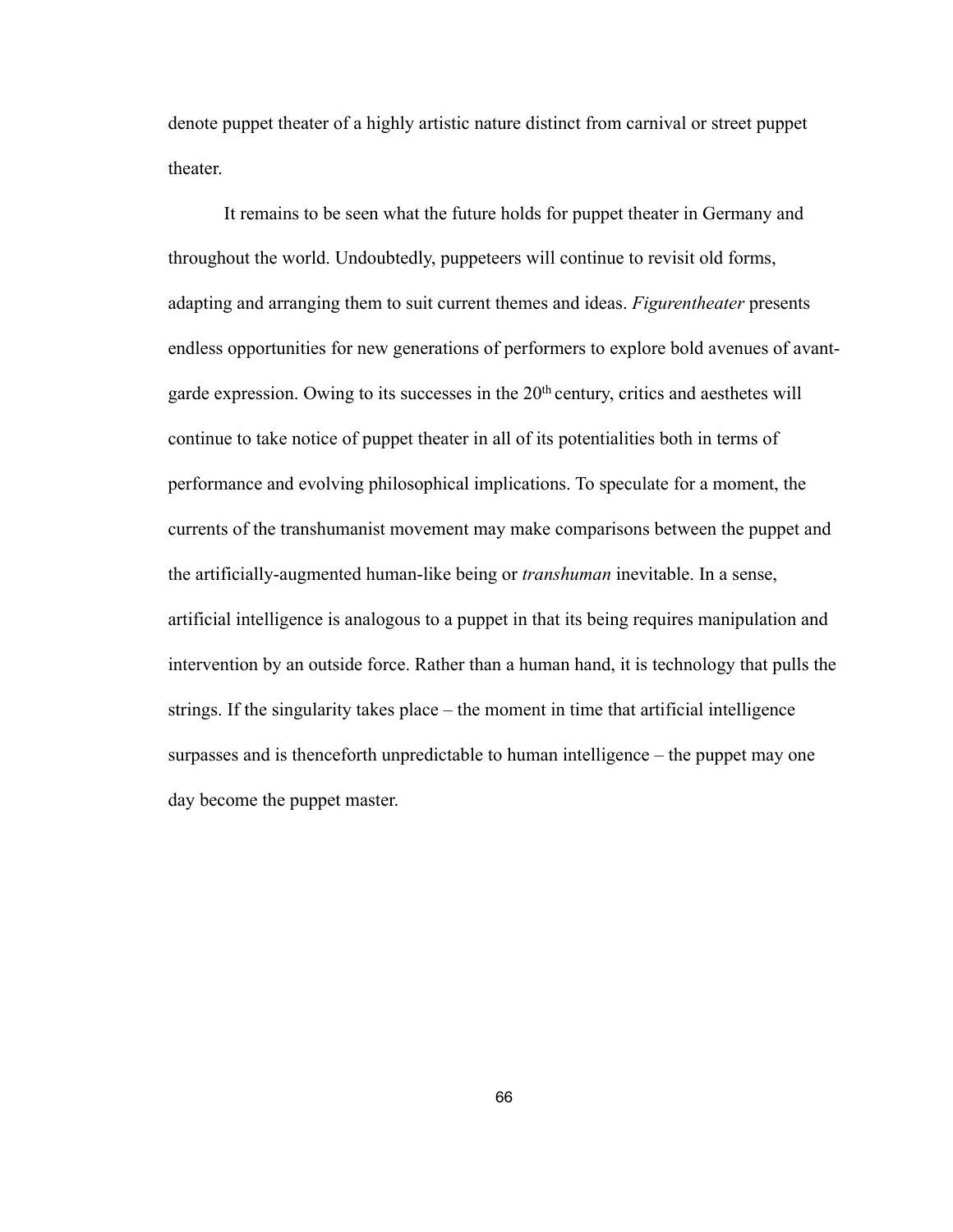## **REFERENCES**

- Anonymous. The Night Watches of Bonaventura. Trans. Gerald Gillespie. University of Texas Press. Austin 1971.
- Bakhtin, Mikhail. Rabelais and His World. Trans. Helene Iswolsky. Indiana University Press 1984.
- Benjamin, Walter. "The Work of Art in the Mechanical Age of Reproduction." 6 October 2010. <http://www.dzignism.com/articles/benjamin.pdf>
- Boehn, Max von. Puppets and Automata. Dover. New York 1972.
- Brecht, Bertolt. Brecht on Theatre: The Development of an Aesthetic. Trans. John Willet. Suhrkamp. Frankfurt am Main 1964.
- Brecht, Stefan. Peter Schumann's Bread and Puppet Theatre, Vol. 1-2. Routledge, Chapman, and Hall, Inc. New York 1988.
- Cook, Greg. "Going to Hell: Bread and Puppet tours Bush's inferno." The Boston Phoenix. 29 January 2008 <http://thephoenix.com/Boston/Arts/55347-DIVINE-REALITY-COMEDY/>
- Craig, Edward Gordon. On the Art of the Theatre. William Heinemann Ltd. London 1911.
- Currell, David. The Complete Book of Puppet Theatre. Pitman Publishing Ltd. 1974
- Fischer, Ernst. The Necessity of Art. Trans. Anna Bostock. Penguin Books, Ltd. Middlesex, England 1963.
- Goethe, Johann Wolfgang von. Poetry and Truth Parts 1-3. Suhrkamp. New York 1987.
- Hamm, Wilhelm von, Hedderwick, T.C.H., Lessing, G.E., & Bonneschky, Guido. The Old German Puppet Play of Doctor Faust. K. Paul, Trench & Co. 1887.
- Joseph, Helen (Haiman). A Book of Marionettes. B.W. Huebsch, University of California 1920.